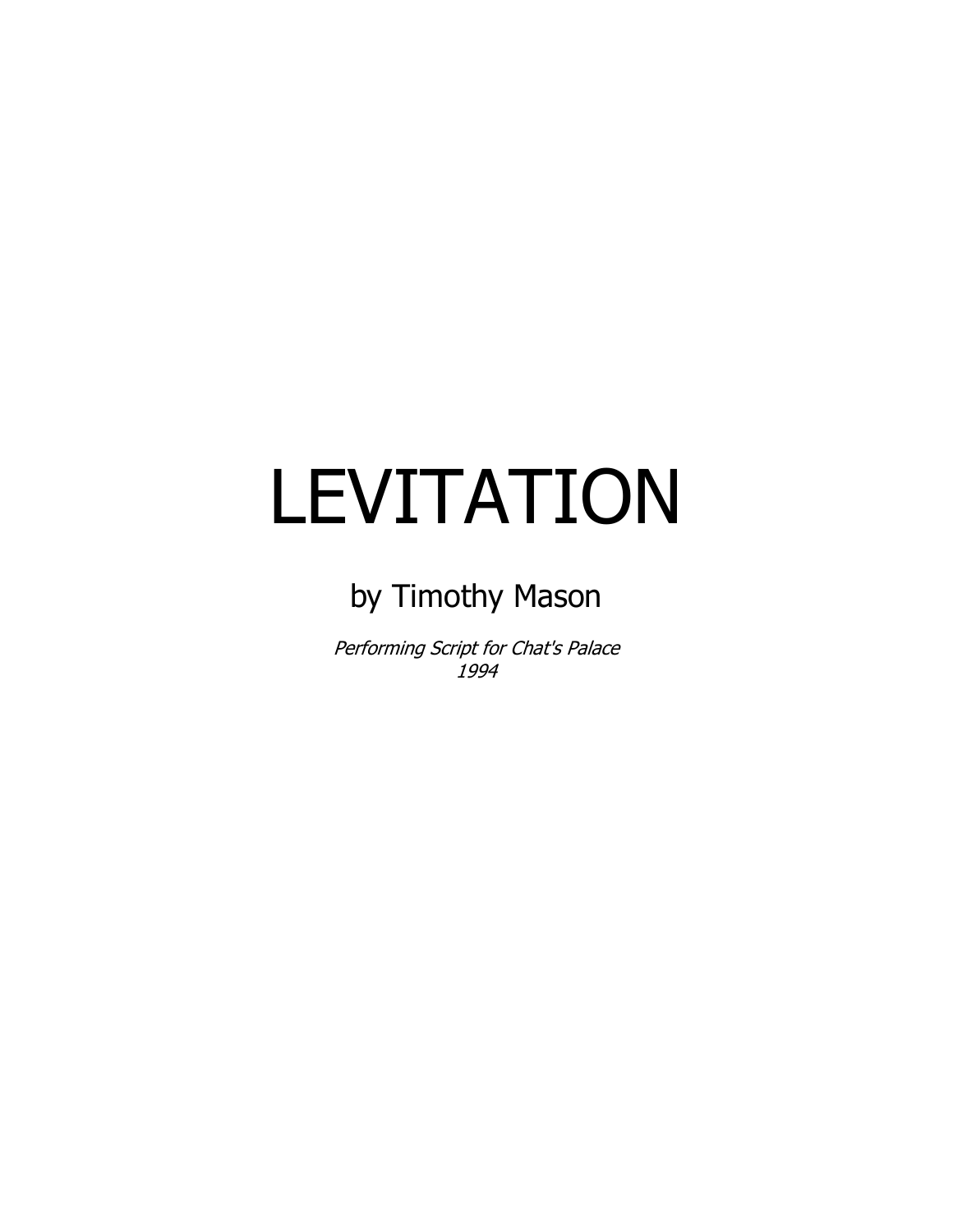### **Cast**

| Joe Dahl                                  | 29        |
|-------------------------------------------|-----------|
| Arthur Dahl, His Father                   | 70        |
| Ada Dahl, His Mother                      | 70        |
| Michael Lundgren, his nephew,             | 16        |
| Ira Sherman, his lover                    | 24        |
| Jean Lundgren, his sister, a mother earth | 40        |
| Inga, Arthur's teacher, elderly           |           |
| Wright, A portly old man                  |           |
| Tom Lundgren, his nephew, [a walk-on]     | $14 - 15$ |

# **SET**

The front porch and garden of a residential house somewhere in the mid-West of America. The 1980s.

The action is continuous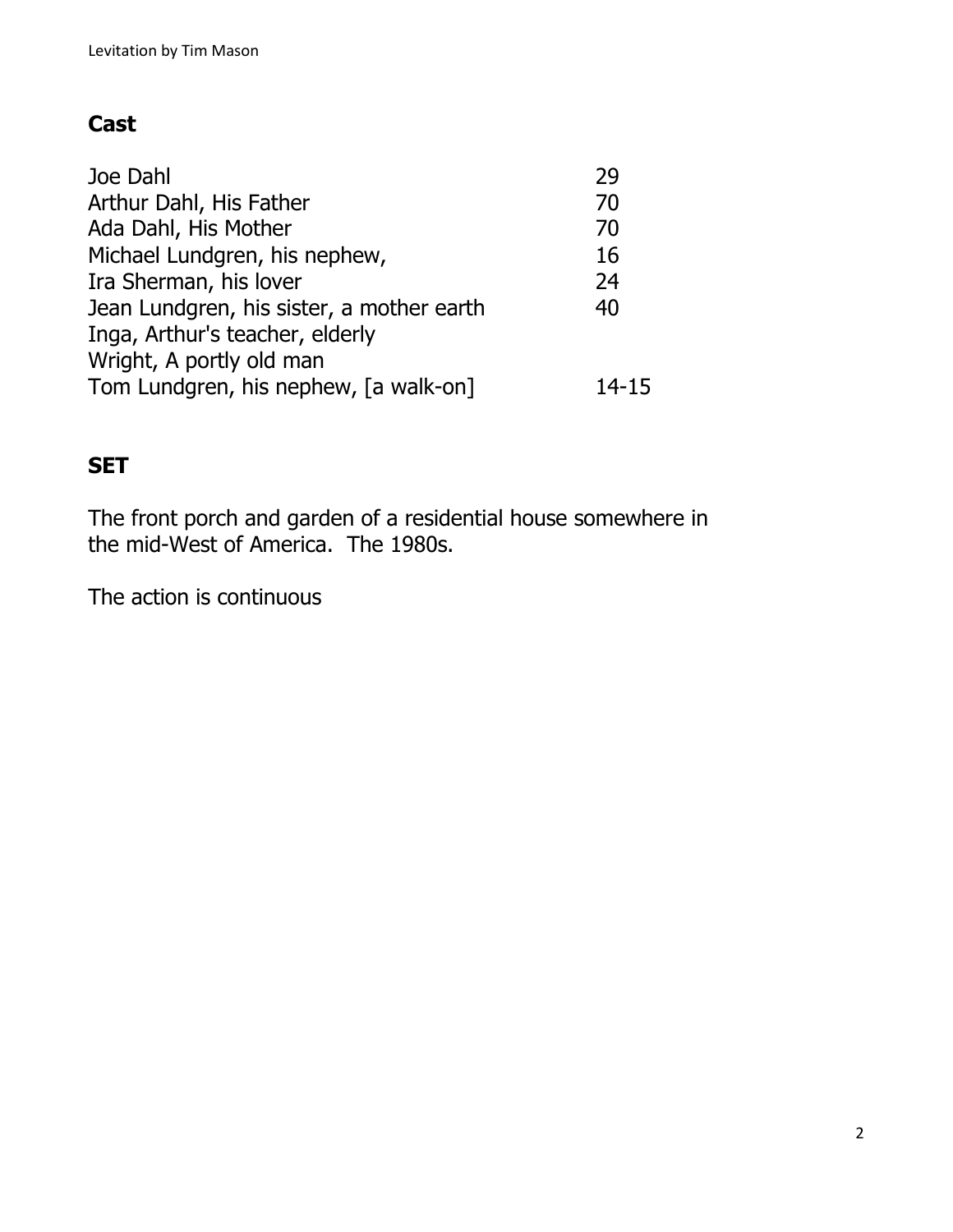[The early morning of an August night. A Yellow Porch lamp, a porch swing and chairs. Empty clay pots stacked inside each other. Crickets.

Headlights swing across the face of the house, and come to rest. A car door slams.

JOE enters, climbs the steps to the porch, searching his pockets for the house keys. He opens the screen door protecting the front door, and drops his keys. He picks up the keys. He looks at the locked door. He looks at the darkened windows. Suddenly his entire body sags with a weary reluctance to enter the house. He gives up for the moment, slowly takes off his t-shirt and collapses on the porch swing.]

| <b>ARTHUR:</b>                        | <i>[From the darkness of the lawn]</i> That brings me back.                                                                                                                |
|---------------------------------------|----------------------------------------------------------------------------------------------------------------------------------------------------------------------------|
| [JOE leaps up, startled by the voice] |                                                                                                                                                                            |
| <b>ARTHUR:</b>                        | [Approaching] Reminds me of your school play.                                                                                                                              |
|                                       | [ARTHUR is about 70 and dressed in pyjamas.]                                                                                                                               |
|                                       | Did I frighten you?                                                                                                                                                        |
| JOE:                                  | Good God! Dad! You nearly killed me, that's all.<br>What? [Catching his breath] What on earth are<br>you <i>doing</i> out here? Now. In your pyjamas                       |
| <b>ARTHUR:</b>                        | It reminded me of that play you were in. At school.<br>That scene where you came home drunk and couldn't<br>get the keys in the door. Is that the story now? You<br>drunk? |
| JOE:                                  | For goodness sake, Dad. What are you doing out here<br>at at two fifteen in the morning? On the lawn.                                                                      |
| <b>ARTHUR:</b>                        | Nothing. Sitting.                                                                                                                                                          |
| JOE:                                  | What do you mean, nothing?                                                                                                                                                 |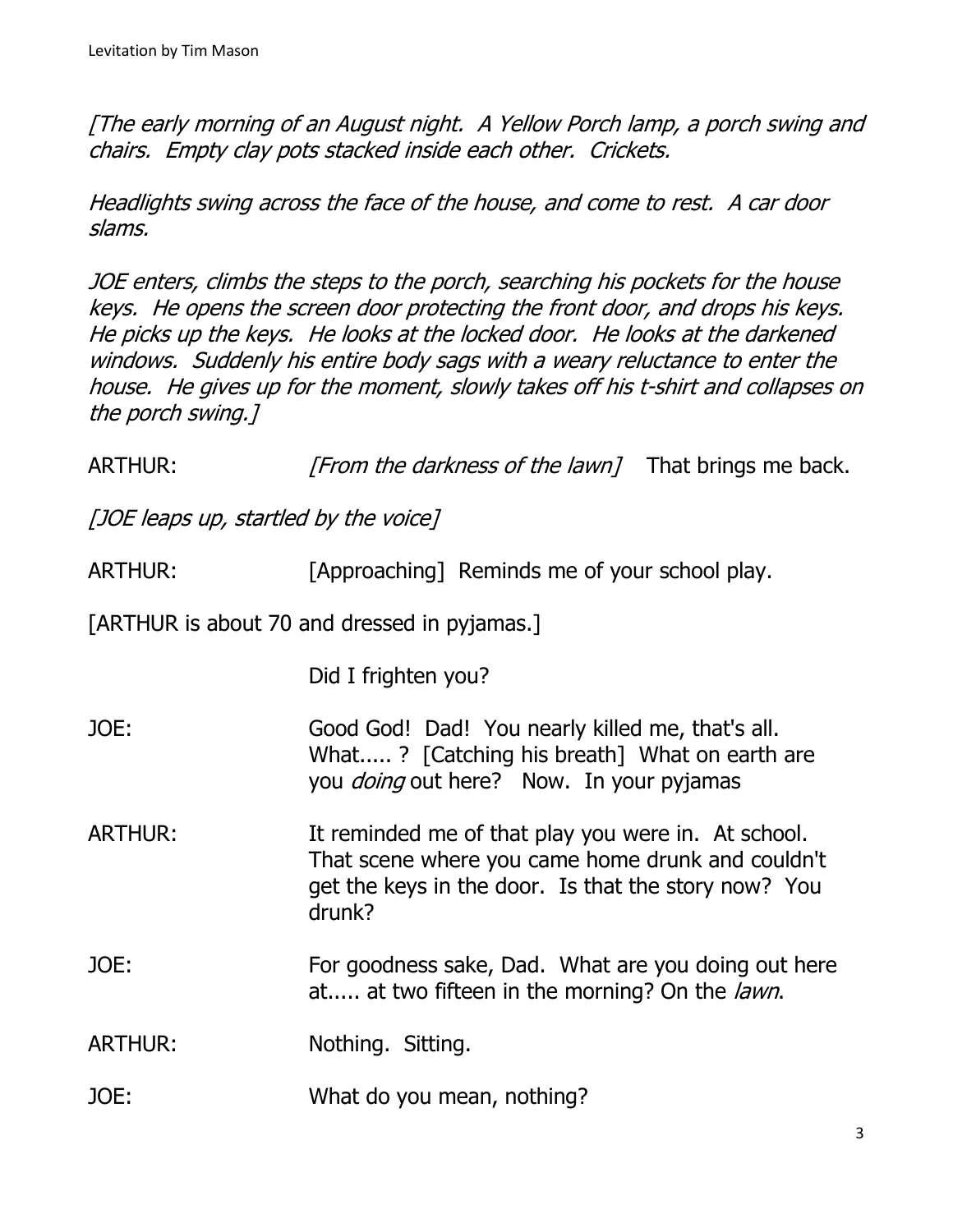| <b>ARTHUR:</b> | Are you all right?                                                                                                                                                                                                                                                                                                                                                                                             |
|----------------|----------------------------------------------------------------------------------------------------------------------------------------------------------------------------------------------------------------------------------------------------------------------------------------------------------------------------------------------------------------------------------------------------------------|
| JOE:           | No. Yes. I mean, you nearly scared me to death, Dad.                                                                                                                                                                                                                                                                                                                                                           |
| <b>ARTHUR:</b> | I am sorry.                                                                                                                                                                                                                                                                                                                                                                                                    |
| JOE:           | Killer Dad Causes Kid's Cardiac.                                                                                                                                                                                                                                                                                                                                                                               |
| <b>ARTHUR:</b> | Shh!                                                                                                                                                                                                                                                                                                                                                                                                           |
| JOE:           | More on Page Three.                                                                                                                                                                                                                                                                                                                                                                                            |
| <b>ARTHUR:</b> | We don't want to wake Mother.                                                                                                                                                                                                                                                                                                                                                                                  |
| JOE:           | [Forced undertone] I mean, you were waiting up for<br>me? On the lawn? In your pyjamas?                                                                                                                                                                                                                                                                                                                        |
| <b>ARTHUR:</b> | For you? Oh no. For the stars, the shooting stars.<br>Meteor showers predicted for tonight. It's that time of<br>year. No, I wouldn't be waiting up for you. When you<br>come to visit, we want you to know, you're free to come<br>and go whenever you wish. No, I set up a deckchair<br>earlier, just over there. A couple of them. And a little<br>folding chair, and a jug of orange juice. You want some? |
|                | <i>[Looking up at the sky]</i> Nothing so far, though. You<br>were awfully good in that play.                                                                                                                                                                                                                                                                                                                  |
| JOE:           | Preacher Praises Prize Performance.                                                                                                                                                                                                                                                                                                                                                                            |
| <b>ARTHUR:</b> | Who writes the headlines when you're not in New York?                                                                                                                                                                                                                                                                                                                                                          |
| JOE:           | Gnomes. And fairies. Maybe I am a little drunk.                                                                                                                                                                                                                                                                                                                                                                |
| <b>ARTHUR:</b> | Then you shouldn't drive. And you shouldn't be drunk in                                                                                                                                                                                                                                                                                                                                                        |
| JOE:           | the first place.<br>Wow. You. Here. Middle of the night. Dressed in                                                                                                                                                                                                                                                                                                                                            |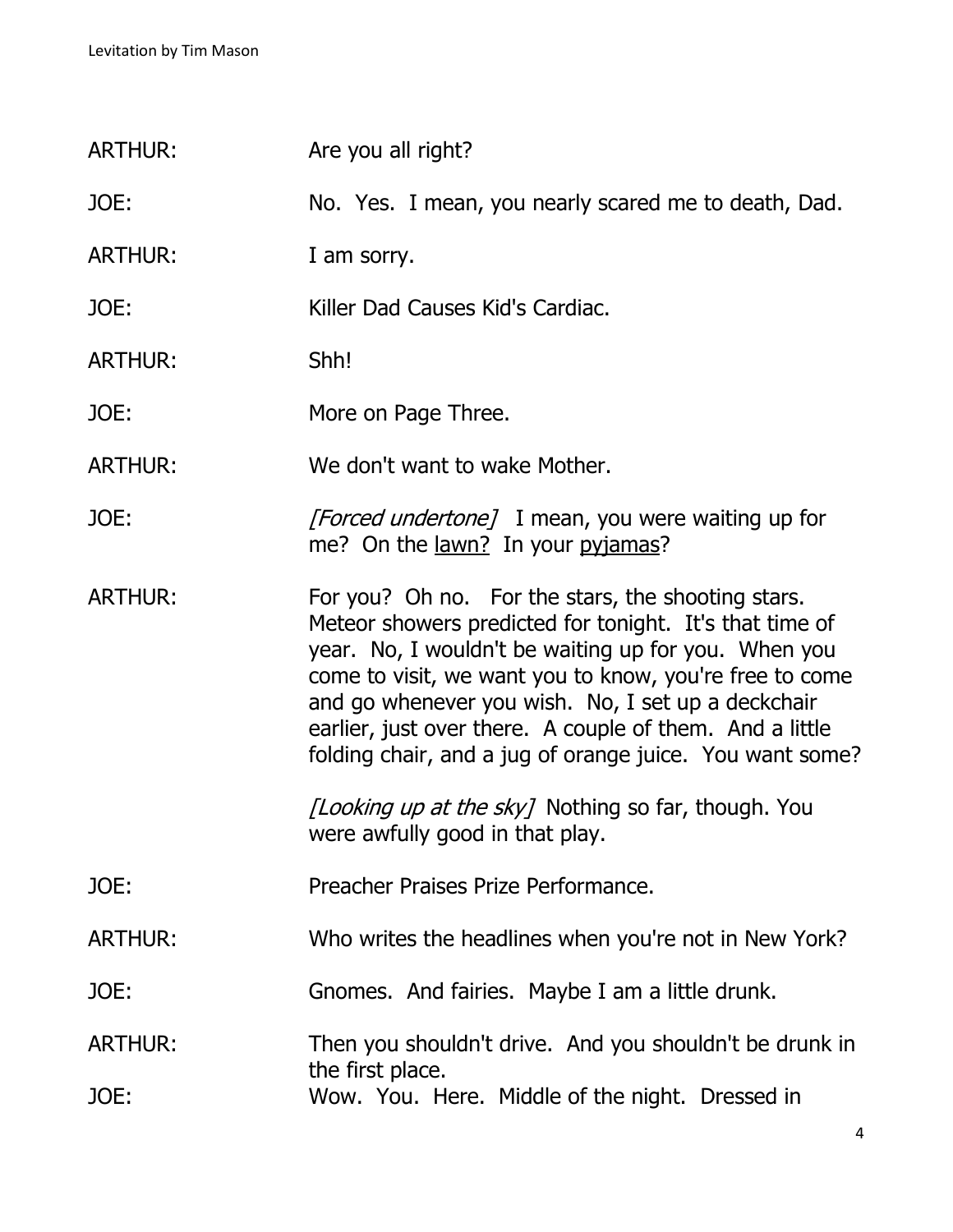|                         | pyjamas and waiting for the stars to fall. I mean it. This<br>is exactly how I want to remember you.                                                                                                                             |
|-------------------------|----------------------------------------------------------------------------------------------------------------------------------------------------------------------------------------------------------------------------------|
| <b>ARTHUR:</b>          | Well. That's what I'm here for, isn't it?                                                                                                                                                                                        |
|                         | [Small pause. ARTHUR looking into the sky.]                                                                                                                                                                                      |
| JOE:                    | I suppose so.                                                                                                                                                                                                                    |
| [Small pause.]          |                                                                                                                                                                                                                                  |
| JOE:                    | Do you do this often?                                                                                                                                                                                                            |
| <b>ARTHUR:</b>          | Well, in August I do. When I can.                                                                                                                                                                                                |
| JOE:                    | How long are you going to wait?                                                                                                                                                                                                  |
| <b>ARTHUR:</b>          | Until we hit some. It's not as though they hit us, you<br>see. We run into them. There are swarms of meteors<br>that cross the path of the earth's orbit, and every year,<br>on the same day every year, we run smack into them. |
| JOE:                    | And today's the day?                                                                                                                                                                                                             |
| <b>ARTHUR:</b>          | Well, different swarms, different days.                                                                                                                                                                                          |
| JOE:<br>11 <sup>1</sup> | I see.<br>Æ                                                                                                                                                                                                                      |
| <b>ARTHUR:</b>          | What we'll be seeing tonight are known as "The Tears"<br>of St. Lawrence".                                                                                                                                                       |
| JOE:                    | Sit down, Dad. Tell me about it.                                                                                                                                                                                                 |
| <b>ARTHUR:</b>          | 65,000 miles per hour when they enter the atmosphere,<br>some of them. They're fragments from a comet. The<br>Perseid Shower, it's called. Where were you?                                                                       |
| JOE:                    | Out.                                                                                                                                                                                                                             |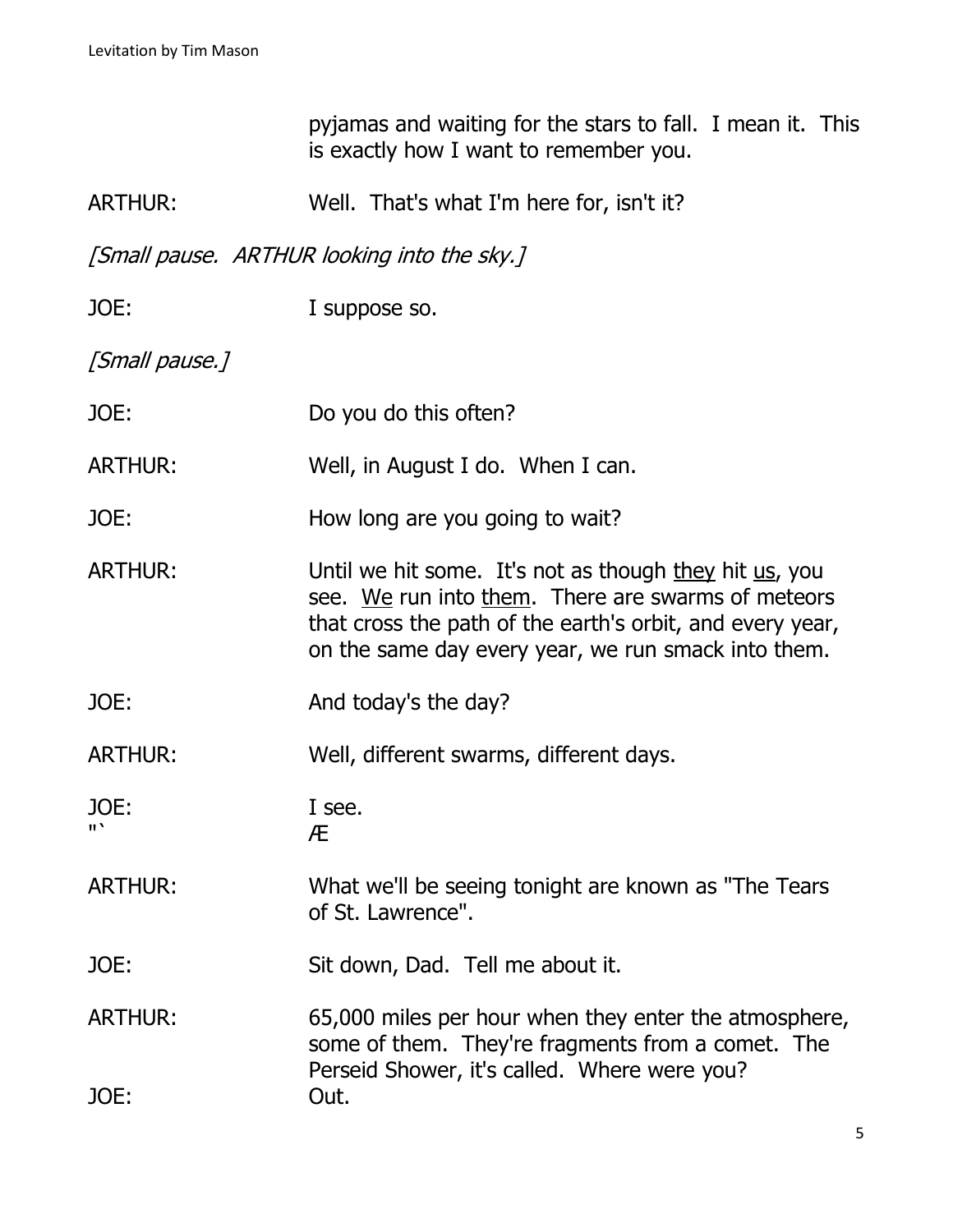|                        | Oh, I wasn't trying to pry. Your mother and I want you<br>to know that when you come home we're not going to<br>pry, for goodness' sake.                                                                  |
|------------------------|-----------------------------------------------------------------------------------------------------------------------------------------------------------------------------------------------------------|
| JOE:                   | I appreciate that.                                                                                                                                                                                        |
| <b>ARTHUR:</b>         | <i>[After a small pause]</i> It's just that you're so sweaty. I<br>was wondering where you were. [Small pause] Not that<br>it matters. [Small pause] Warm August night, it's natural<br>you should sweat. |
| JOE:                   | I was out dancing, Dad. [Pause]                                                                                                                                                                           |
| <b>ARTHUR:</b>         | Good exercise.                                                                                                                                                                                            |
| JOE:                   | Sure.                                                                                                                                                                                                     |
| <b>ARTHUR:</b>         | You're in pretty good shape.                                                                                                                                                                              |
| JOE:                   | Pretty good.                                                                                                                                                                                              |
| <b>ARTHUR:</b>         | Made you sweat something awful.                                                                                                                                                                           |
| JOE:                   | Uh-huh.                                                                                                                                                                                                   |
| <b>ARTHUR:</b>         | You see Paul?                                                                                                                                                                                             |
| JOE:                   | Yes, as a matter of fact.                                                                                                                                                                                 |
| <b>ARTHUR:</b>         | "Yes, as a matter of fact"! How was he?                                                                                                                                                                   |
| JOE:                   | Ambulatory. I don't know, Dad. I saw him. I didn't<br>speak to him.                                                                                                                                       |
| <b>ARTHUR:</b><br>JOE: | Mother and I had him out here to dinner not long ago.<br>He was fine then.<br>Good.                                                                                                                       |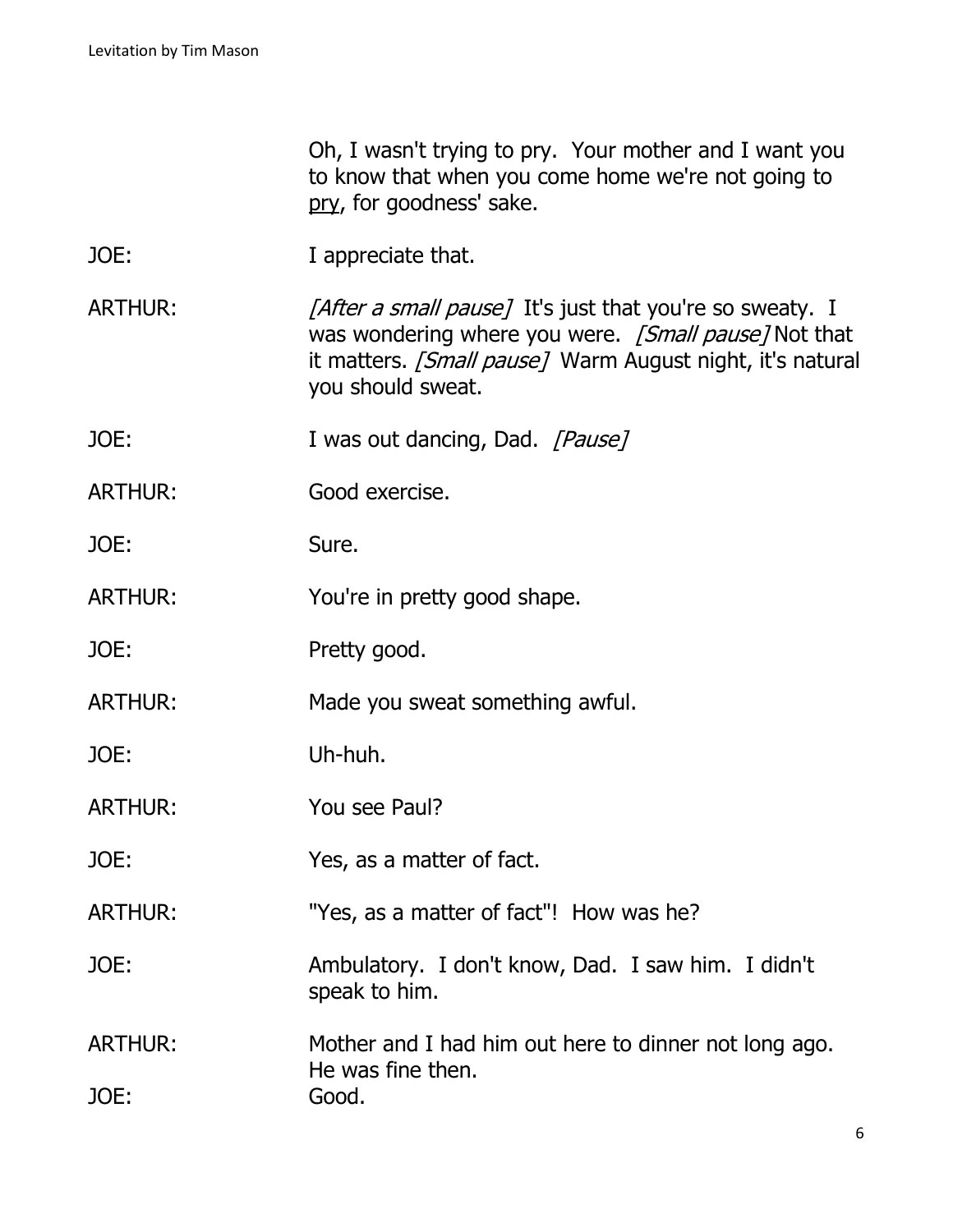| <b>ARTHUR:</b> | After dinner he washed the dishes.                                                                                                                                                                                                                                  |
|----------------|---------------------------------------------------------------------------------------------------------------------------------------------------------------------------------------------------------------------------------------------------------------------|
| JOE:           | That's nice.                                                                                                                                                                                                                                                        |
| <b>ARTHUR:</b> | Does this bother you?                                                                                                                                                                                                                                               |
| JOE:           | No.                                                                                                                                                                                                                                                                 |
| <b>ARTHUR:</b> | Good. <i>[Small pause]</i> Before dinner he mowed the<br>lawn.                                                                                                                                                                                                      |
| <b>ARTHUR:</b> | You two don't talk any more?                                                                                                                                                                                                                                        |
| JOE:           | Sometimes. Not much.                                                                                                                                                                                                                                                |
| <b>ARTHUR:</b> | You know, I've got a theory that the speed of light is not                                                                                                                                                                                                          |
| JOE:           | the speed limit of the universe. Æ<br>No kidding.                                                                                                                                                                                                                   |
| <b>ARTHUR:</b> | No, sir, I am not kidding. No, this is a theory that will<br>take Einstein one step further. I've been working on it<br>for the past couple of months, and now I am convinced:<br>there is definitely something in the universe which travels<br>faster than light. |
| JOE:           | What?                                                                                                                                                                                                                                                               |
| <b>ARTHUR:</b> | I'm not sure. <i>[JOE laughs.]</i> I mean, I'm not sure I<br>want to say just yet. Not until I've had a chance to<br>develop my theory a little more.                                                                                                               |
| JOE:           | [Pulling a can of beer from his six-pack] You want a<br>beer, Reverend?                                                                                                                                                                                             |
| <b>ARTHUR:</b> | The thing to remember is that things here are not what                                                                                                                                                                                                              |
| JOE:           | they seem.<br>Tonight especially.                                                                                                                                                                                                                                   |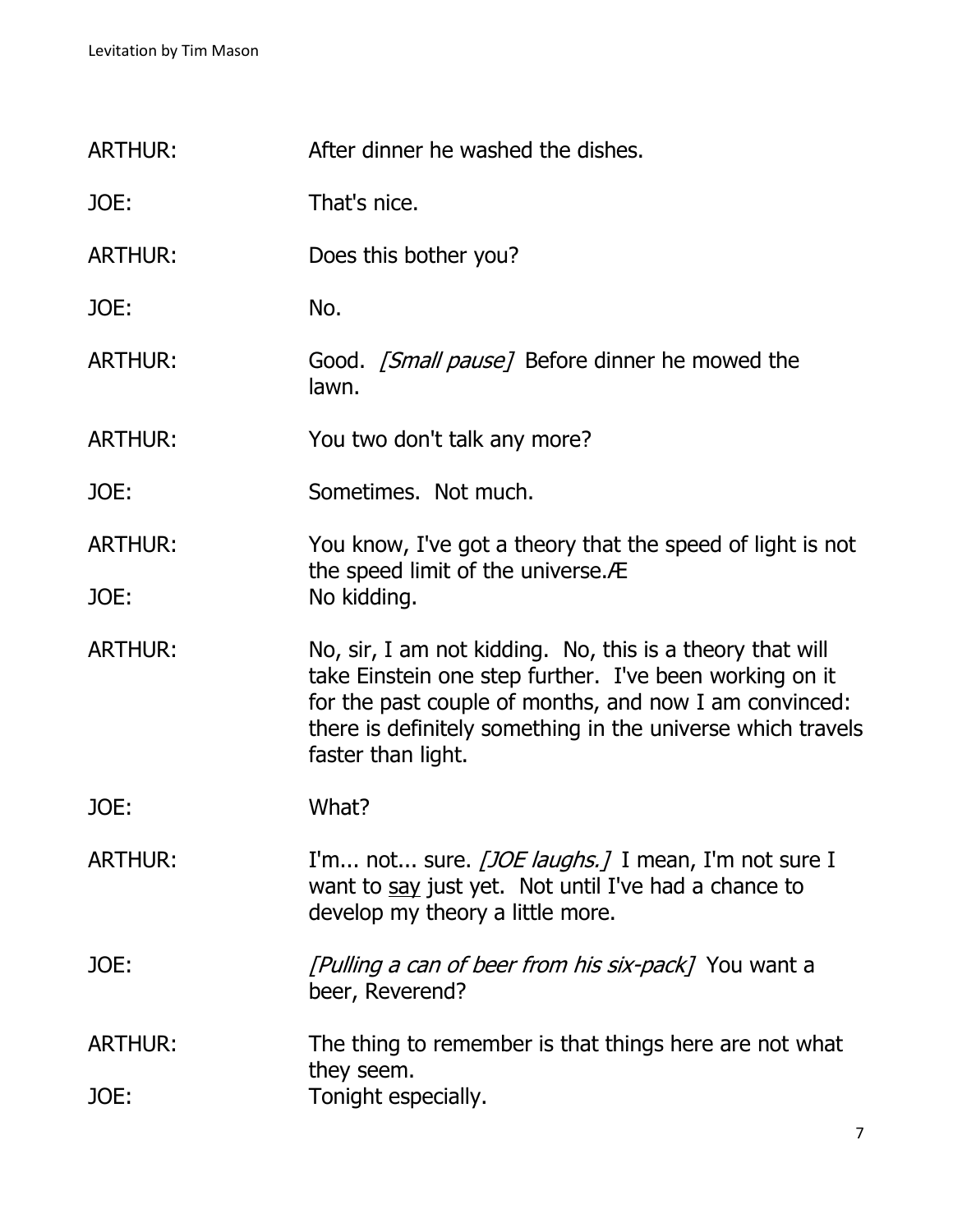| <b>ARTHUR:</b>                            | Especially tonight.                                                                                                             |
|-------------------------------------------|---------------------------------------------------------------------------------------------------------------------------------|
| JOE:                                      | A beer? [Pause] Go ahead, Mum's asleep.                                                                                         |
| <b>ARTHUR:</b>                            | Are you sure you should have another?                                                                                           |
| JOE:                                      | Positive.                                                                                                                       |
| <b>ARTHUR:</b>                            | Well, in that case I'll join you.                                                                                               |
| [JOE opens a can and gives it to ARTHUR.] |                                                                                                                                 |
|                                           | Just one, now.                                                                                                                  |
| JOE:                                      | That's all you're getting.                                                                                                      |
| watch the night sky.]                     | [JOE opens a beer for himself. The two of them sit back on the swing and                                                        |
|                                           | Parson Poses Speedy Theory. [Small pause] Fire<br>from Heaven: Miracle or Menace? [Longer pause] Pop<br>to Einstein: Drop Dead. |
| <b>ARTHUR:</b>                            | That could get a little tiring.                                                                                                 |
| JOE:                                      | Gosh, Dad, don't I know it.                                                                                                     |
| <b>ARTHUR:</b>                            | But you're pretty good at it, aren't you?                                                                                       |
| JOE:                                      | When it comes to alliteration, nobody can touch me.                                                                             |

ARTHUR: Then you should be proud of what you do.

JOE: Ruined Writer Holds Head High. Finds Meaning in Macramé.

ARTHUR: I'm serious.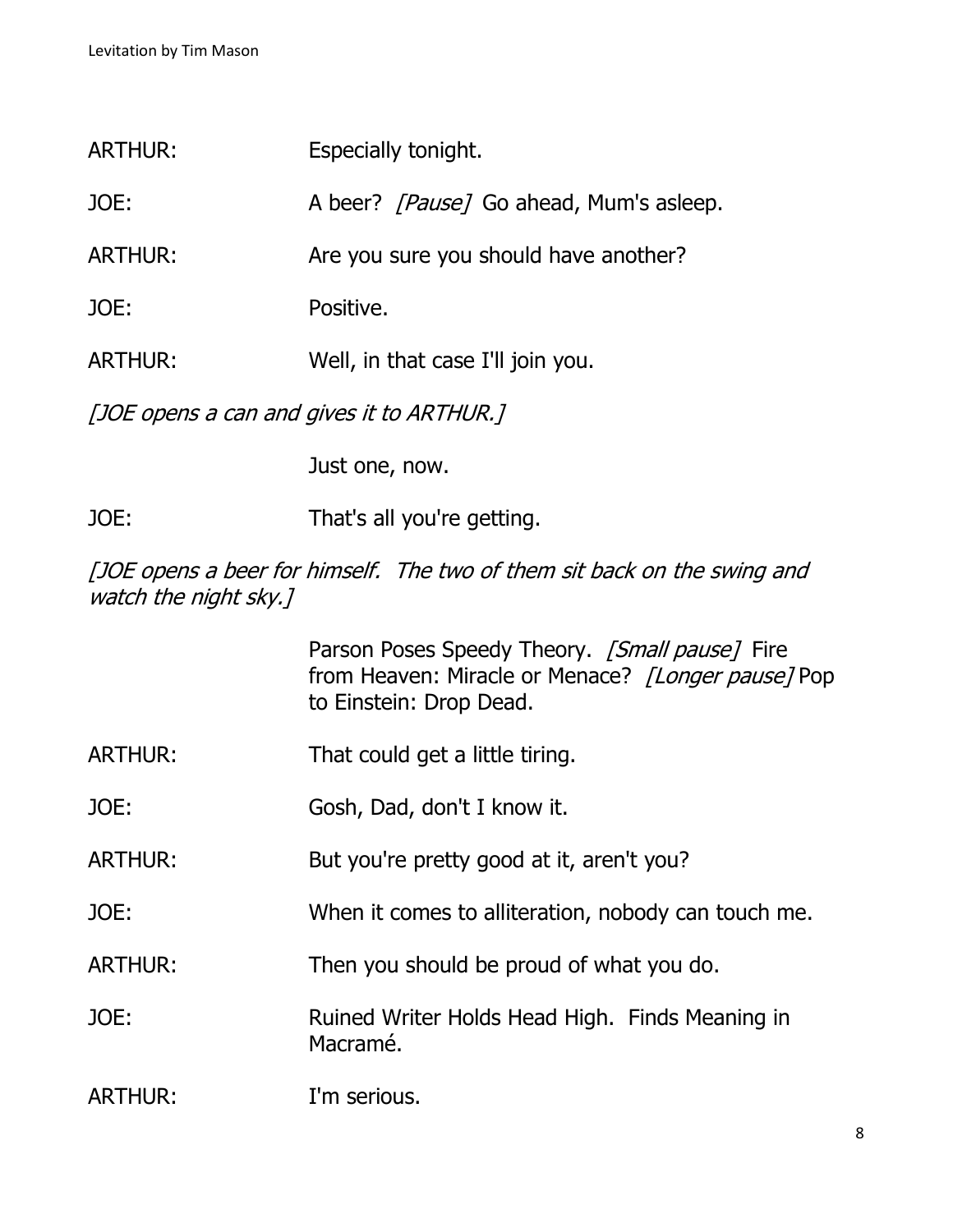| JOE:           | So'm I.                                                                                                               |
|----------------|-----------------------------------------------------------------------------------------------------------------------|
| <b>ARTHUR:</b> | Maybe if you didn't always write plays about death                                                                    |
| JOE:           | What?!                                                                                                                |
| <b>ARTHUR:</b> | People might warm to your work a little more.                                                                         |
| JOE:           | I do not always write about death.                                                                                    |
| <b>ARTHUR:</b> | Or, you know, crippling diseases patricide<br>fratricide                                                              |
| JOE:           | Dad                                                                                                                   |
| <b>ARTHUR:</b> | ulcers. What was the title of that last play?                                                                         |
| JOE:           | <i>[Sullenly, after a pause]</i> Her Final Summer.                                                                    |
| <b>ARTHUR:</b> | There, you see? I don't mean to criticise, but<br>something's always dying.                                           |
| JOE:           | Dammit, Dad, something always is. And I do mean to<br>criticise.                                                      |
| <b>ARTHUR:</b> | For that matter, of course, I'm dying.                                                                                |
| JOE:           | Don't say that.                                                                                                       |
| <b>ARTHUR:</b> | So's your mother. So're you. You intend to attack<br>the entire system?                                               |
| JOE:           | Maybe. Come on, Dad, it's too late to talk about this.                                                                |
| <b>ARTHUR:</b> | I'll say. It's been going on for quite some time.                                                                     |
| JOE:           | As far as I'm concerned, it's been going on for exactly<br>twenty-nine years, and I will not be reconciled to it, and |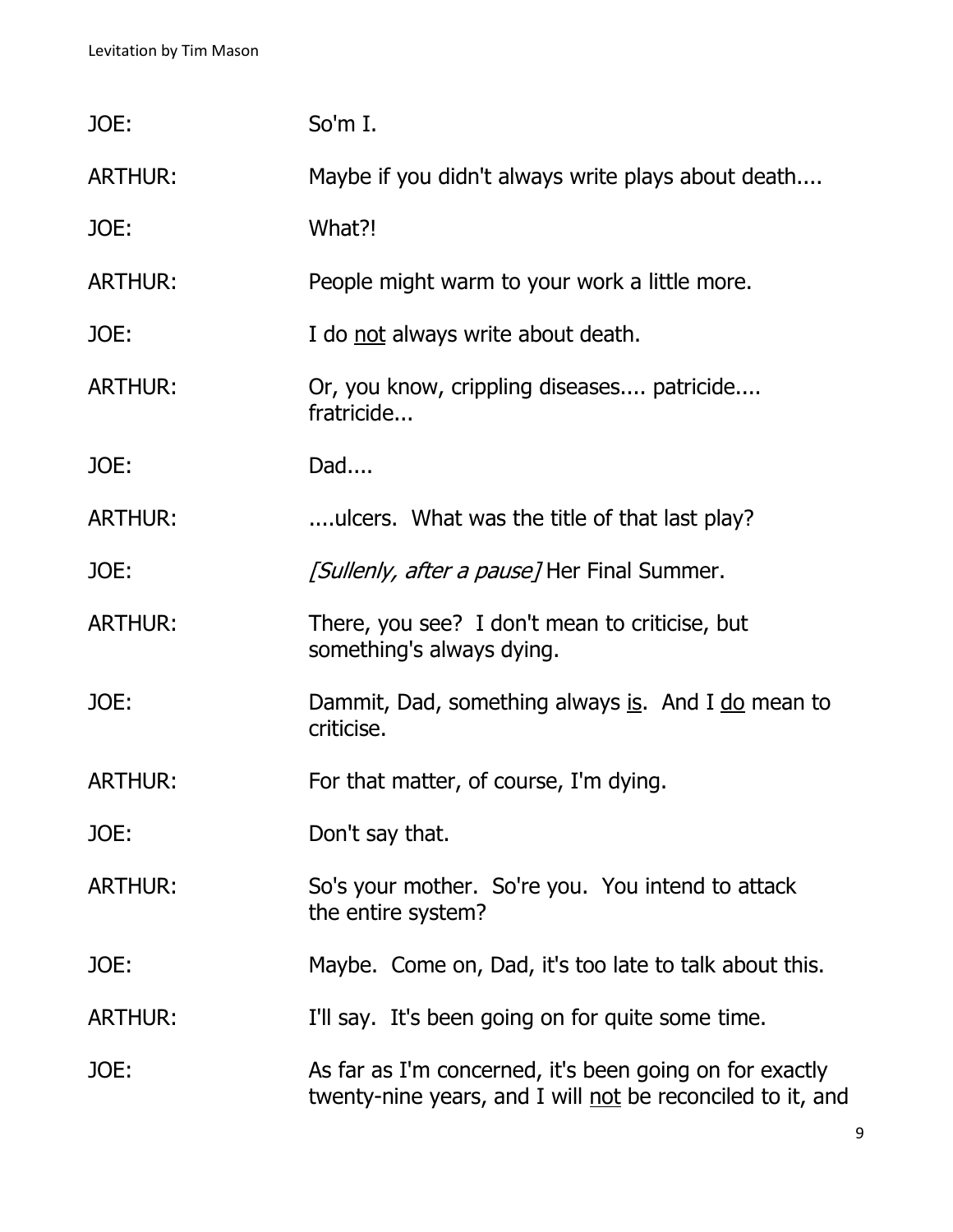|                | I'm too tired to talk about it tonight. Besides, it doesn't<br>matter anyway. I'm through with all that.                                                                                                                                                                                                                                    |
|----------------|---------------------------------------------------------------------------------------------------------------------------------------------------------------------------------------------------------------------------------------------------------------------------------------------------------------------------------------------|
| <b>ARTHUR:</b> | All what?                                                                                                                                                                                                                                                                                                                                   |
| JOE:           | The writing, the rejection, New York, all of it. I'm not<br>going back.                                                                                                                                                                                                                                                                     |
| <b>ARTHUR:</b> | You're not going back.                                                                                                                                                                                                                                                                                                                      |
| JOE:           | Nope.                                                                                                                                                                                                                                                                                                                                       |
| <b>ARTHUR:</b> | Fine. Where are you going?                                                                                                                                                                                                                                                                                                                  |
| JOE:           | Nowhere.                                                                                                                                                                                                                                                                                                                                    |
| <b>ARTHUR:</b> | There. You see?                                                                                                                                                                                                                                                                                                                             |
| f<br>JOE:      | Dad! I'm staying here, that's all! And I don't want to<br>talk about it tonight, OK?                                                                                                                                                                                                                                                        |
| <b>ARTHUR:</b> | All right, all right. Case closed.                                                                                                                                                                                                                                                                                                          |
| JOE:           | Good.                                                                                                                                                                                                                                                                                                                                       |
| <b>ARTHUR:</b> | Subject dropped.                                                                                                                                                                                                                                                                                                                            |
| JOE:           | Finis.                                                                                                                                                                                                                                                                                                                                      |
| <b>ARTHUR:</b> | Finis. <i>[A beat.]</i> Of course, all of us are hit by several<br>meteorites a week, but they're the kind that weigh a<br>billionth of a gram and fall at the speed of two feet per<br>minute. Now, that's slow. Can you picture it? Tiny<br>fragments of the cosmos, utterly ancient, descending on<br>our bodies with such deliberation. |
| JOE:           | Carry Moonbeams Home In A Jar? It's No Joke, Says<br>Potty Padre.                                                                                                                                                                                                                                                                           |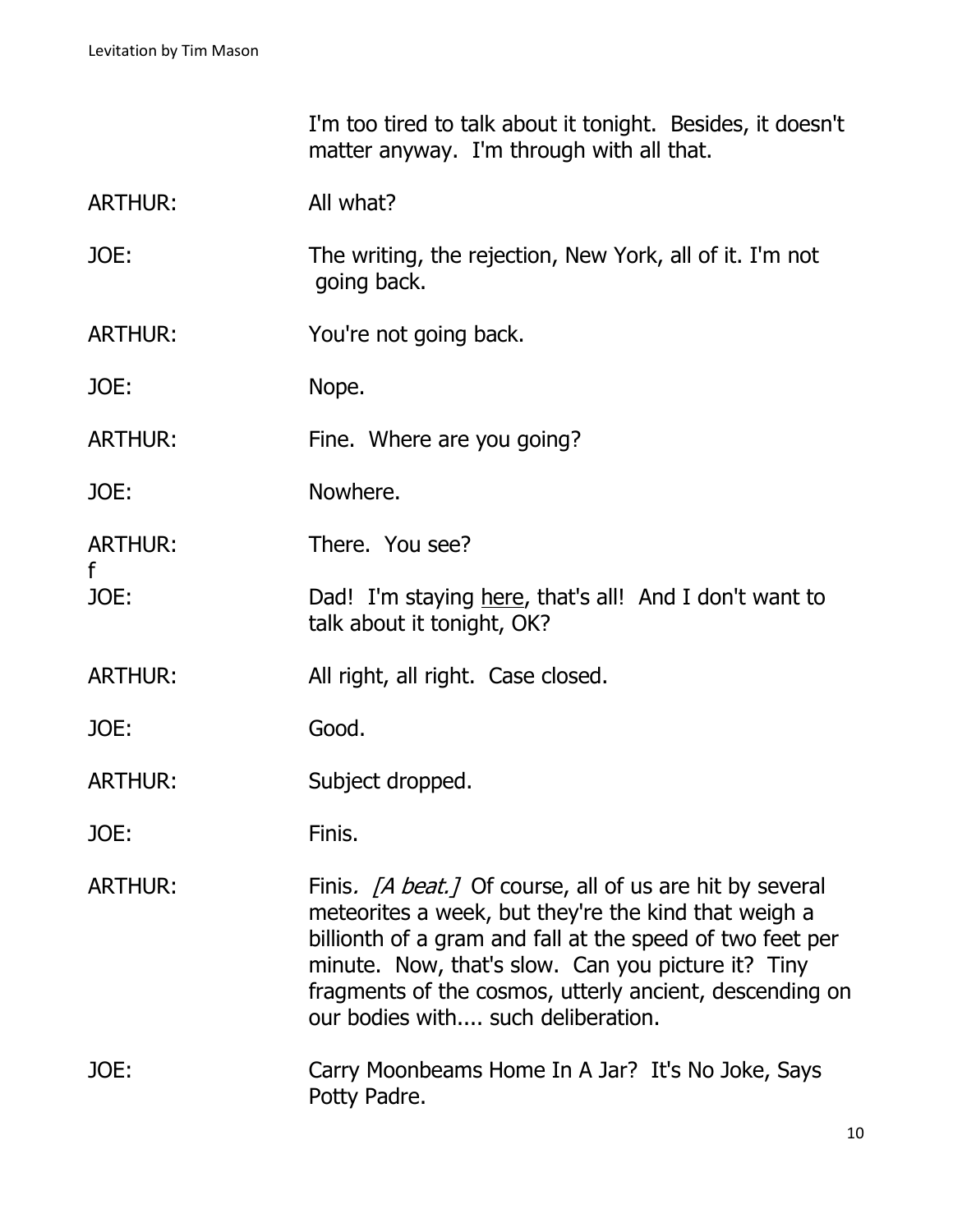- ARTHUR: But the odds are that a more sizeable meteorite will strike one human being once every 9,300 years.
- JOE: So stick around....

[JOE leans back and lights a cigarette.]

- ARTHUR: All I'm saying is, people are in need. They need miracles. They're tired of cynicism, they're looking for salvation, and you offer them death. Although I hope you don't think I'm criticising.
- JOE: Never.
- ARTHUR: You have real gifts.

JOE: Thank you.

- ARTHUR: And a real kindness.
- ARTHUR: And we were thrilled when you called from the airport this afternoon.
- JOE: I'm glad.
- ARTHUR: Thrilled.

JOE: Good.

- ARTHUR: Say, you do know where all the papers are, don't you? The deed to the house, the will....
- JOE: You gave me a complete run-down.
- ARTHUR: The key to the safe deposit box? Not that you're going to find much in there, of course. A copy of that thing I've been writing about time and travel.... Jean's engagement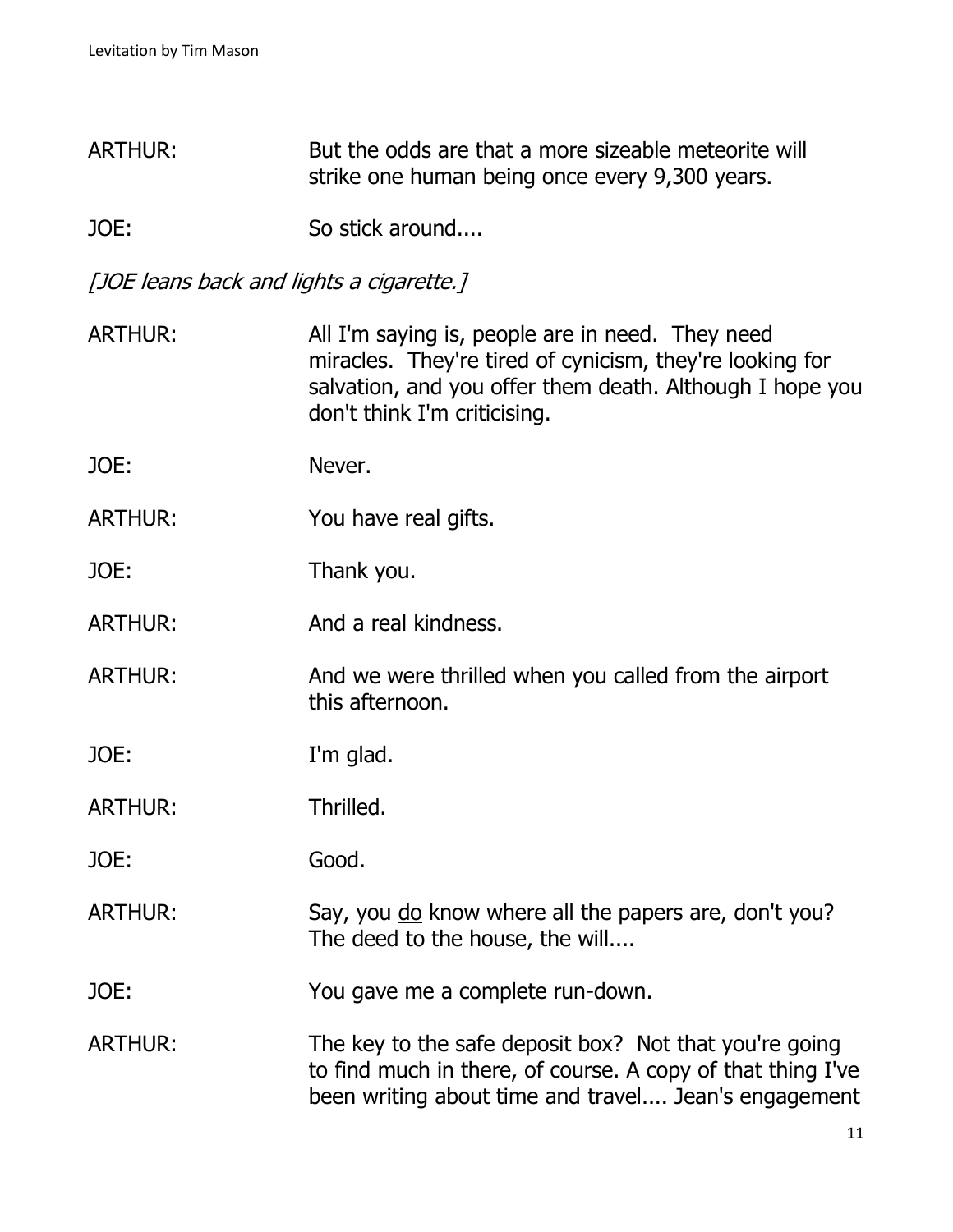|                | announcement from the papers, that sort of thing               |
|----------------|----------------------------------------------------------------|
| JOE:           | [Not wanting to hear this] Please, Dad                         |
| <b>ARTHUR:</b> | [With a laugh] An autograph I got when I was ten<br>years old! |
|                | [Pause. Then JOE leaps to his feet and points.]                |
| JOE:           | There!                                                         |
| <b>ARTHUR:</b> | <i>[Standing]</i> Where?                                       |
| JOE:           | Gosh. That was lovely                                          |
| <b>ARTHUR:</b> | What?                                                          |
| JOE:           | You didn't see it?                                             |
| <b>ARTHUR:</b> | I must have missed it.                                         |
| JOE:           | How could you miss it? It went clean across the sky.           |
| <b>ARTHUR:</b> | <i>[Disappointed and puzzled]</i> I'm very observant.          |
| JOE:           | It was beautiful.                                              |
| <b>ARTHUR:</b> | Well, I'm glad you spotted it anyway.                          |
|                | [ADA DAHL, JOE's mother, enters in a nightgown.]               |
| JOE:           | There'll be others.                                            |
| <b>ARTHUR:</b> | Oh, I know.                                                    |

JOE: One meteor does not a shower make.

ARTHUR: No indeed. [Pause] I had a wonderful teacher when I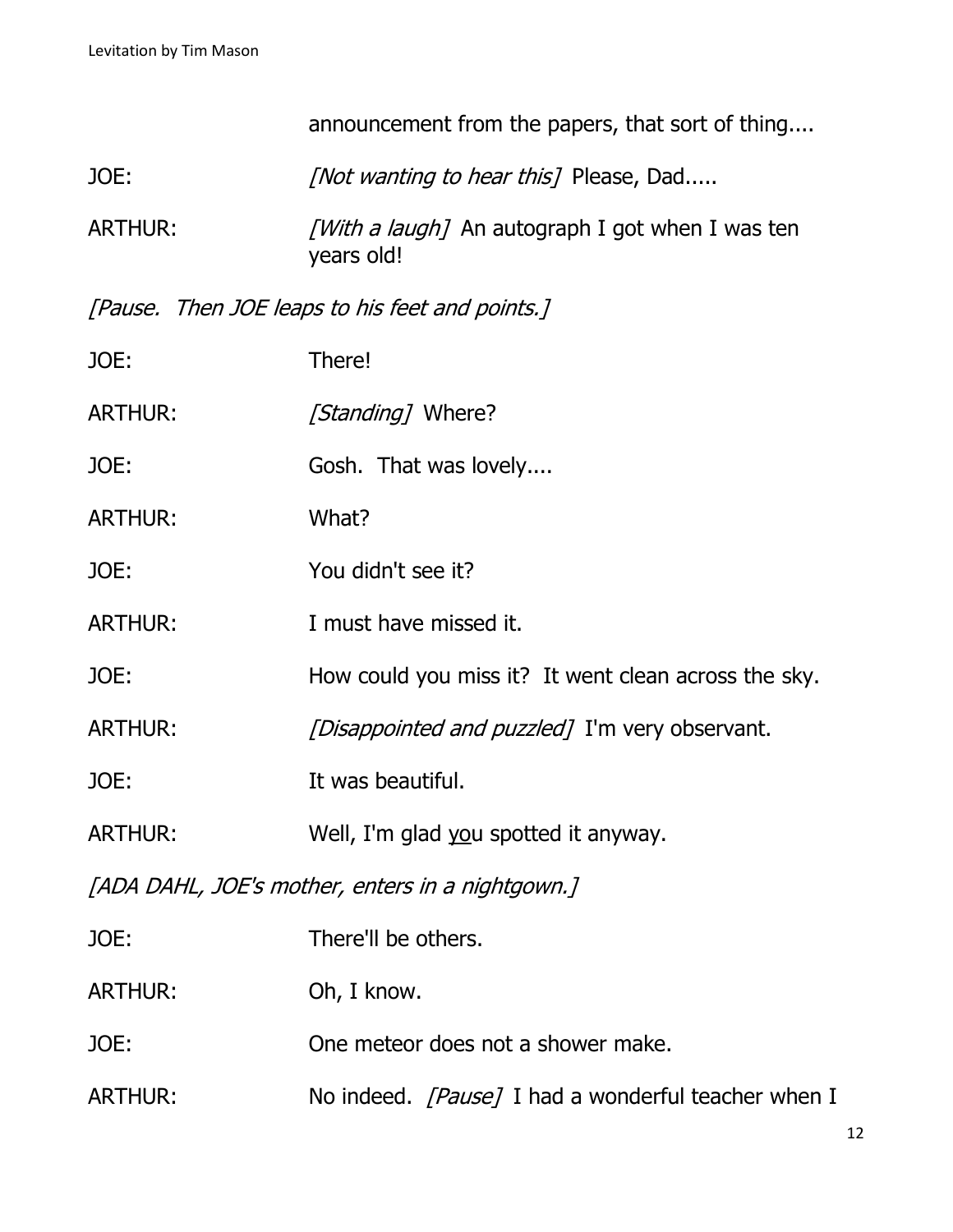|                     | was a boy. Oh, maybe seven years old. An old maid,<br>they called her, but she was anything but that. Of<br>course, she was old. Retirement age when she taught<br>me, I suppose. And I have no doubt she was a maiden.<br>But she was completely alive. Miss Thorvaldson.                                                                                                                                          |
|---------------------|---------------------------------------------------------------------------------------------------------------------------------------------------------------------------------------------------------------------------------------------------------------------------------------------------------------------------------------------------------------------------------------------------------------------|
| JOE:                | Miss?                                                                                                                                                                                                                                                                                                                                                                                                               |
| <b>ARTHUR:</b>      | Thorvaldson. And I remember one afternoon in late<br>winter, she asked if there was anyone in class who knew<br>when the buds appear in Spring. It was a trick question,<br>of course, so I raised my hand, and said, "They don't.<br>The buds appear in the fall, as soon as the old leaves<br>drop." And Miss Thorvaldson said, "Now here is an<br>observing boy." [Small pause] Now here is an observing<br>boy. |
| ADA:                | Put your shirt on, Joe. You're all sweaty.                                                                                                                                                                                                                                                                                                                                                                          |
| [The two men turn.] |                                                                                                                                                                                                                                                                                                                                                                                                                     |
| <b>ARTHUR:</b>      | Ada! Did we wake you?                                                                                                                                                                                                                                                                                                                                                                                               |
| ADA:                | <i>[Resigned tone]</i> You might have. I don't know. I<br>couldn't sleep. Put your shirt on, Joe.                                                                                                                                                                                                                                                                                                                   |
| JOE:                | Hi, Mum.                                                                                                                                                                                                                                                                                                                                                                                                            |
| ADA:                | Well, what is all this?                                                                                                                                                                                                                                                                                                                                                                                             |
| JOE:                | Shooting stars.                                                                                                                                                                                                                                                                                                                                                                                                     |
| ADA:                | Put your shirt on, don't be stubborn.                                                                                                                                                                                                                                                                                                                                                                               |
| JOE:                | My shirt's as sweaty as me.                                                                                                                                                                                                                                                                                                                                                                                         |
| ADA:                | As sweaty as I.                                                                                                                                                                                                                                                                                                                                                                                                     |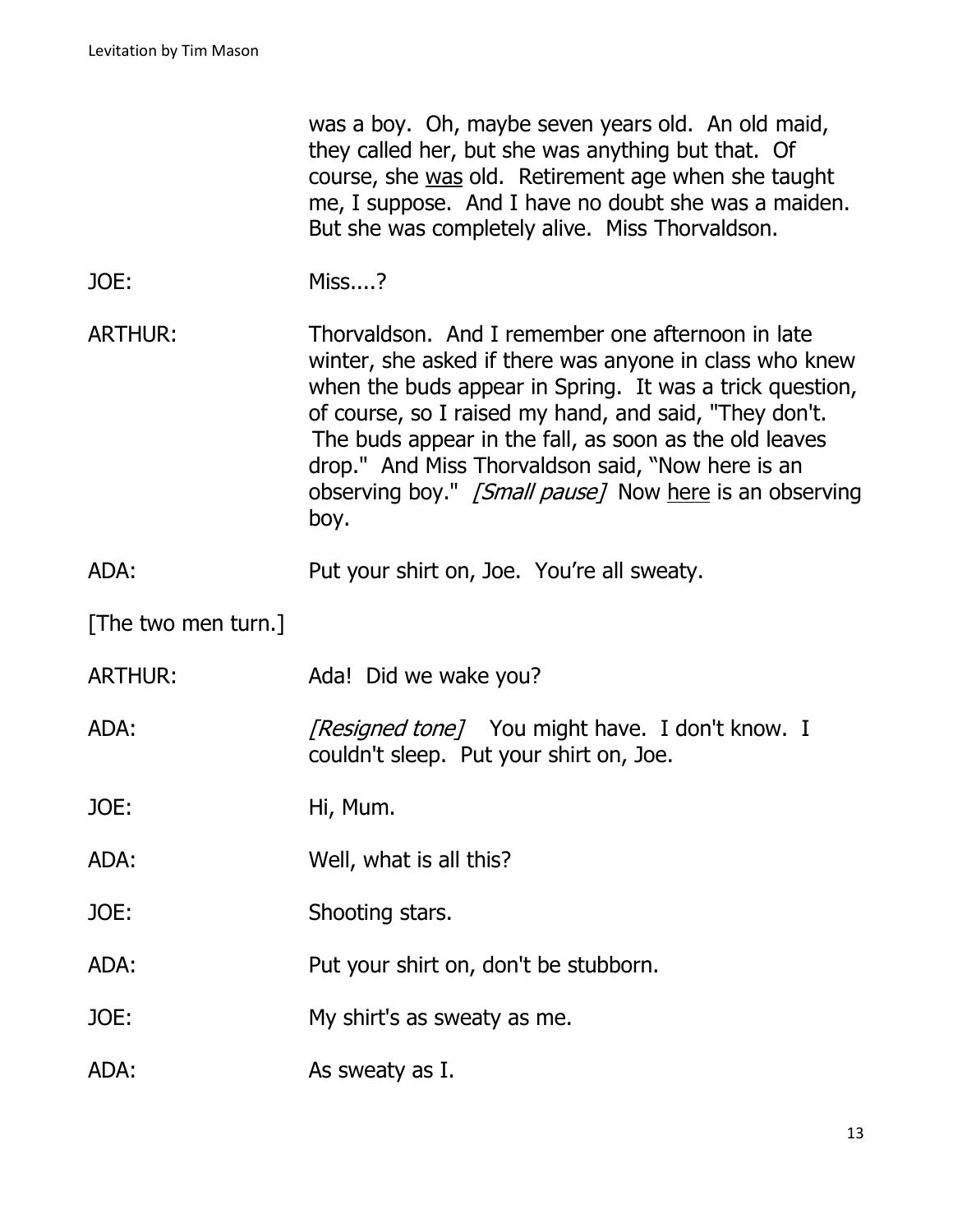| JOE:           | As sweaty as I.                                                                                                                                                     |
|----------------|---------------------------------------------------------------------------------------------------------------------------------------------------------------------|
| ADA:           | You always were stubborn.                                                                                                                                           |
| <b>ARTHUR:</b> | We were watching for meteors.                                                                                                                                       |
| ADA:           | [To JOE] Your favourite word was "no", always. You<br>were sixteen months old when you learned it, and it was<br>the happiest day of your life. Have you seen Paul? |
| JOE:           | <i>[Suddenly irritated]</i> No!                                                                                                                                     |
| ADA:           | <i>[Pleased]</i> There! You see? All the time, "no".                                                                                                                |
| <b>ARTHUR:</b> | But you did see him. You told me.                                                                                                                                   |
| JOE:           | Will you leave me alone about Paul? What is this<br>fascination with him?                                                                                           |
| ADA:           | We love him.                                                                                                                                                        |
| JOE:           | Right, right. <i>[Small pause]</i> I'm sorry.                                                                                                                       |
| <b>ARTHUR:</b> | No                                                                                                                                                                  |

[ADA goes behind the swing, putting her hands on JOE's shoulders]

JOE: I'm sorry.

[After a moment, ADA takes her hands off his shoulders and wiping them on her robe:]

| ADA: | I'll go and get you a dry shirt. |
|------|----------------------------------|
|------|----------------------------------|

JOE: No, no - I've got one, Mum. Don't bother.

ARTHUR: [To ADA:] He was out dancing.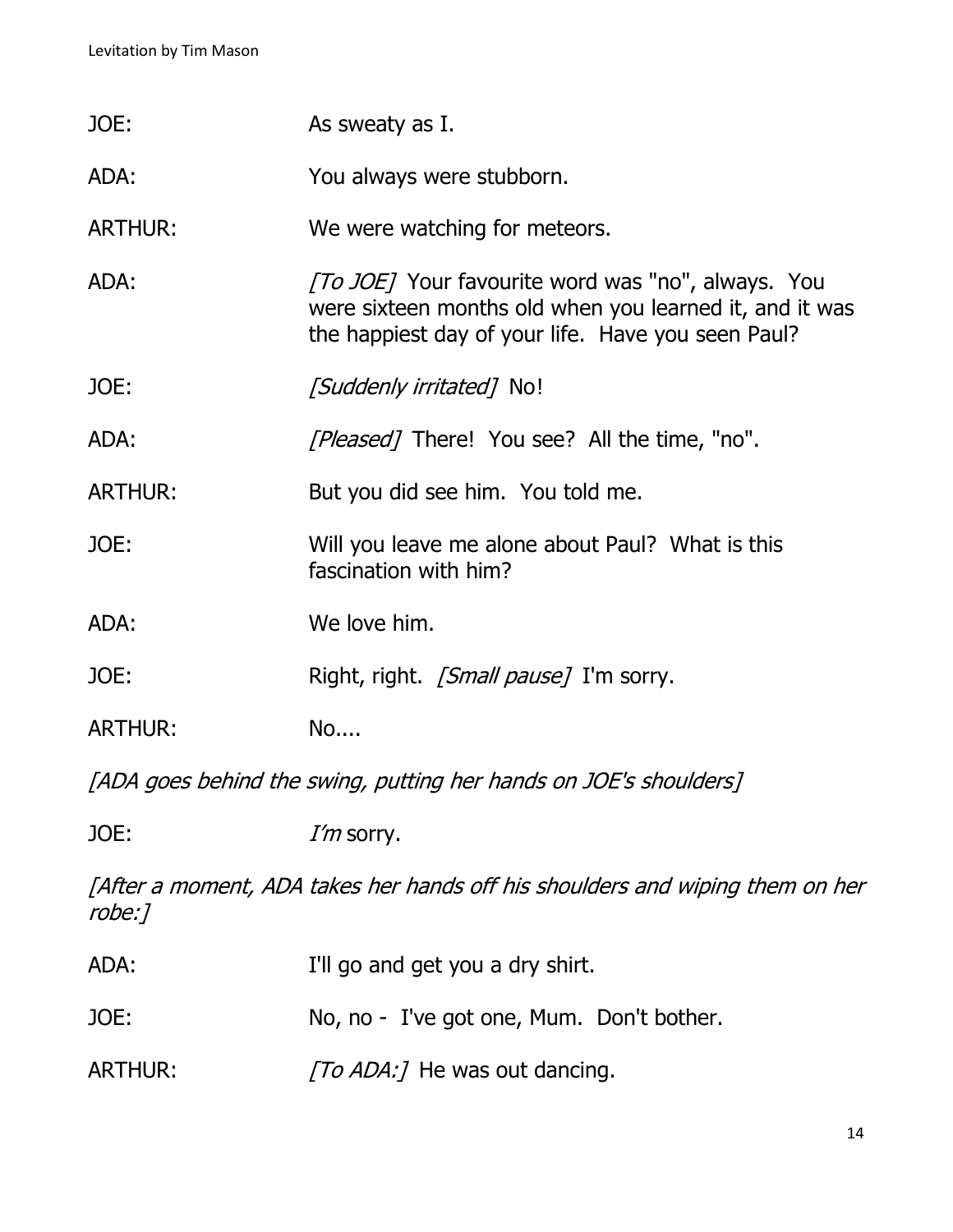| ADA:           | How'd you pry that out of him?                                                                                                          |
|----------------|-----------------------------------------------------------------------------------------------------------------------------------------|
| <b>ARTHUR:</b> | It wasn't easy.                                                                                                                         |
| ADA:           | <i>[to JOE:]</i> Do you do much dancing in New York?                                                                                    |
| JOE:           | Not really. I was never a big dancer.                                                                                                   |
| ADA:           | No, neither was I. But that's how you met your friend,<br>isn't it?                                                                     |
| JOE:           | What friend?                                                                                                                            |
| <b>ARTHUR:</b> | <i>[Warning]</i> Ada                                                                                                                    |
| ADA:           | <i>[Covering]</i> I mean, if you wanted to meet nice people<br>your own age, you'd go out dancing or some such thing,<br>isn't that it? |
| <b>ARTHUR:</b> | <i>[Scolding]</i> For goodness' sake, Ada                                                                                               |
| ADA:           | <i>[To ARTHUR, embarrassed]</i> I know, I know                                                                                          |
| JOE:           | What are you two up to here?                                                                                                            |
| <b>ARTHUR:</b> | Oh, you know your mother                                                                                                                |
| ADA:           | [Overlapping] Nothing, absolutely nothing                                                                                               |
| <b>ARTHUR:</b> | <i>[Overlapping</i> ] She gets going and she doesn't know<br>when to stop.                                                              |
| ADA:           | <i>[Overlapping]</i> Try to make a little conversation, and<br>people jump all over you. [Pause]                                        |
| JOE:           | <u>What?</u>                                                                                                                            |
| ADA:           | <i>[Startled, looking up]</i> Oh - my!                                                                                                  |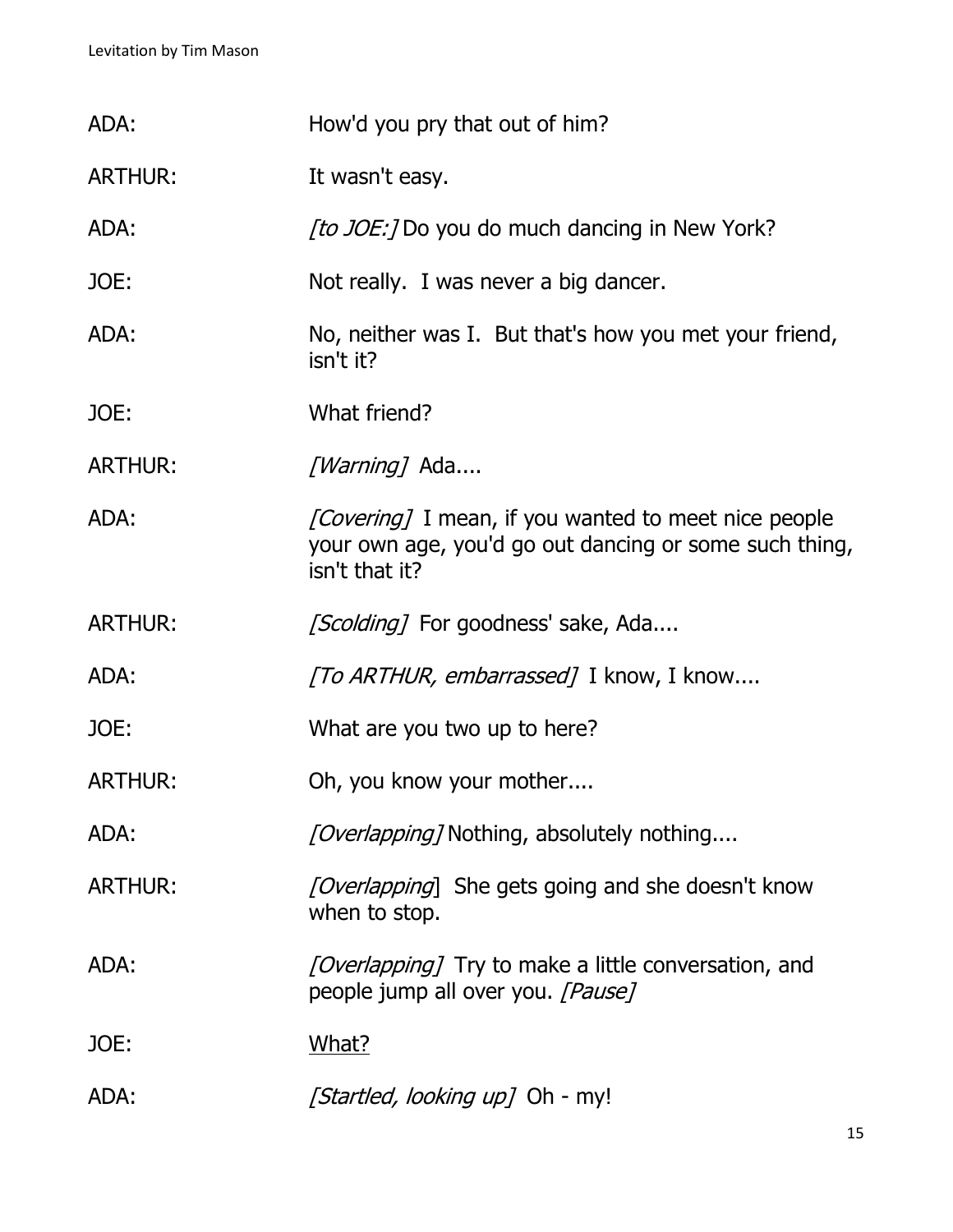| JOE:                                     | <i>[The same]</i> Geez.                                                                               |  |
|------------------------------------------|-------------------------------------------------------------------------------------------------------|--|
| <b>ARTHUR:</b>                           | What?                                                                                                 |  |
| ADA:                                     | Beautiful.                                                                                            |  |
| JOE:                                     | Wasn't it?                                                                                            |  |
| <b>ARTHUR:</b>                           | Shoot.                                                                                                |  |
| ADA:                                     | Didn't you see it, Arthur?                                                                            |  |
| JOE:                                     | Not again, Dad                                                                                        |  |
| <b>ARTHUR:</b>                           | Well, maybe just out of the corner of my eye.                                                         |  |
| ADA:                                     | <i>[Pointing]</i> Oh! Another                                                                         |  |
| JOE:                                     | What a night!                                                                                         |  |
| [ADA and JOE look at ARTHUR expectantly] |                                                                                                       |  |
| <b>ARTHUR:</b>                           | I'll go and get you a shirt.                                                                          |  |
| ADA:                                     | It's so late - why don't we all go in?                                                                |  |
| JOE:                                     | Come on, Mum. Dad's been waiting here for hours and<br>he hasn't seen one yet.                        |  |
| <b>ARTHUR:</b>                           | I don't understand it. I am a very observing person.                                                  |  |
| [He exits into the house]                |                                                                                                       |  |
| ADA:                                     | He doesn't need to see any shooting stars for goodness'<br>sake. At something o'clock in the morning. |  |

JOE: Can't you just let things happen for once? It's important to him.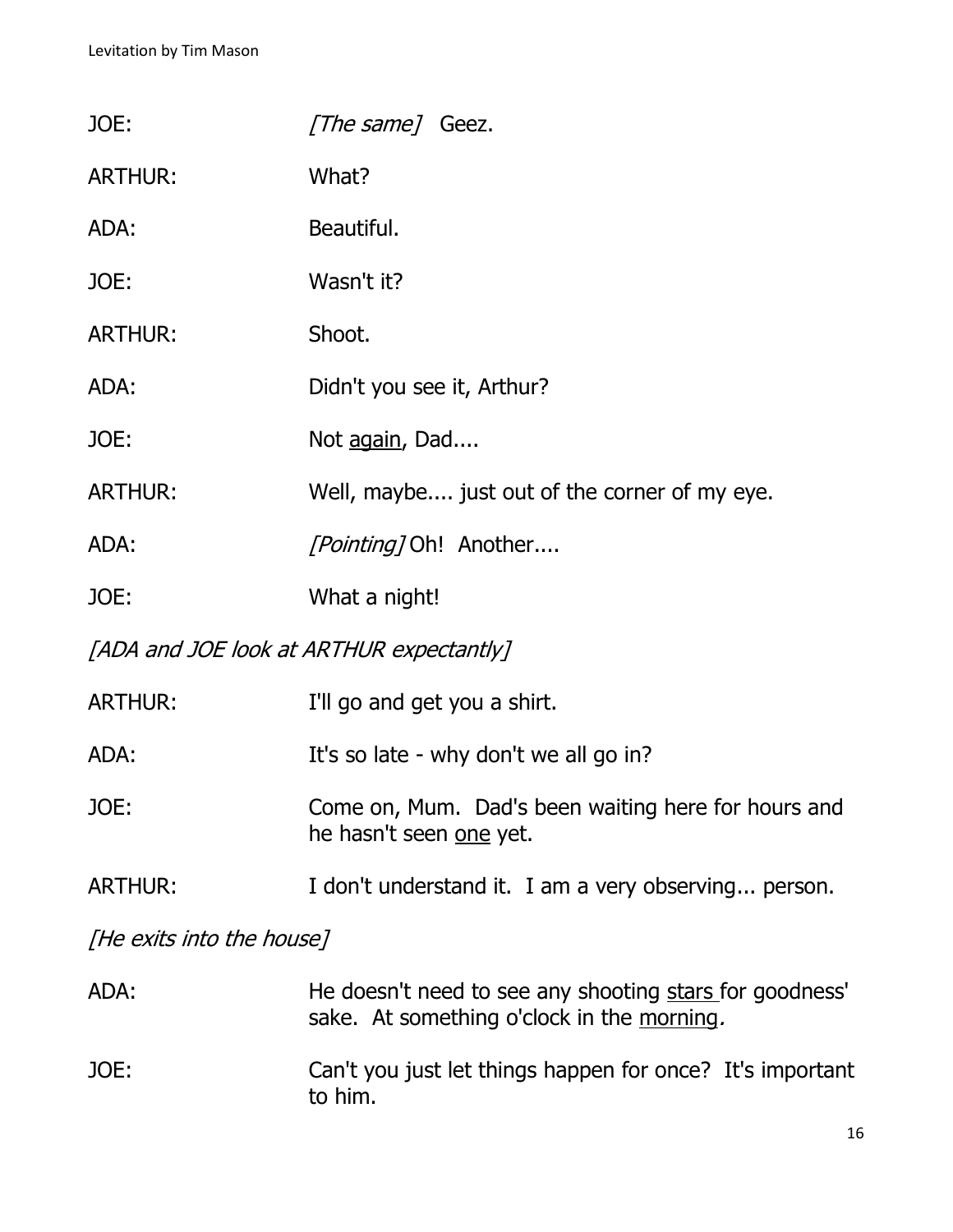| ADA:                                 | <i>[Irritated]</i> Just let things happen? For once?                                                                                |
|--------------------------------------|-------------------------------------------------------------------------------------------------------------------------------------|
| JOE:                                 | Just let it happen.                                                                                                                 |
| ADA:                                 | What is that, some phrase? I don't know why you're<br>picking on me.                                                                |
| JOE:                                 | I'm not I mean, it's not going to kill any of us to sit on<br>the porch at [Checks watch] two thirty and look at<br>the sky, is it? |
| ADA:                                 | Just let it happen, man.                                                                                                            |
| JOE:                                 | All right, all right, I'm sorry, I give up                                                                                          |
| ADA:                                 | No, no, I'm going to sit here and be spontaneous.                                                                                   |
| [ADA sits on the swing. Long pause.] |                                                                                                                                     |
| ADA:                                 | Well. Do you notice anything different?                                                                                             |
| JOE:                                 | Uh Your hair?                                                                                                                       |
| ADA:                                 | Oh no, it just gets more and more and grey in it, no<br>surprises there. Something here is different, though.                       |
| JOE:                                 | I give up.                                                                                                                          |
| ADA:                                 | Go on - guess.                                                                                                                      |
| JOE:                                 | No                                                                                                                                  |
| ADA:                                 | Do you want me to tell you if you're getting warmer?                                                                                |
| JOE:                                 | No!                                                                                                                                 |
| ADA:                                 | Do you mean you give up?                                                                                                            |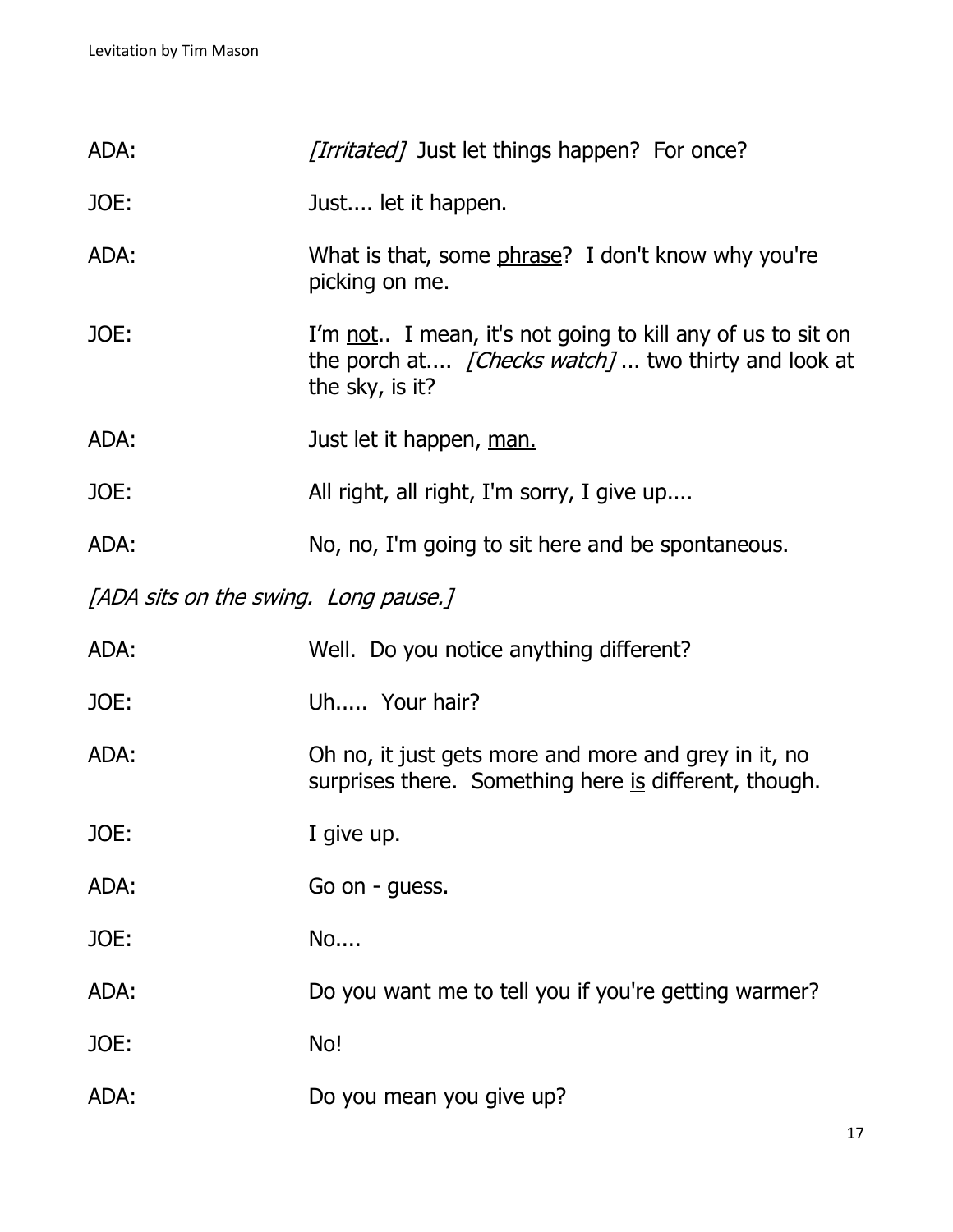| JOE:                                                             | Yes, <u>yes!</u>                                                                                                                                                                                                                                                                                                                                                                                                                                                |  |
|------------------------------------------------------------------|-----------------------------------------------------------------------------------------------------------------------------------------------------------------------------------------------------------------------------------------------------------------------------------------------------------------------------------------------------------------------------------------------------------------------------------------------------------------|--|
| ADA:                                                             | Dad lowered the porch swing.                                                                                                                                                                                                                                                                                                                                                                                                                                    |  |
| JOE:                                                             | Wow!                                                                                                                                                                                                                                                                                                                                                                                                                                                            |  |
| [He looks at her blankly]                                        |                                                                                                                                                                                                                                                                                                                                                                                                                                                                 |  |
| ADA:                                                             | My feet can finally touch the floor.                                                                                                                                                                                                                                                                                                                                                                                                                            |  |
| [JOE laughs and puts his arm around ADA's shoulder.]             |                                                                                                                                                                                                                                                                                                                                                                                                                                                                 |  |
| ADA:                                                             | For years I have hated this swing. My entire life<br>I've been sitting in chairs that made me feel<br>insignificant. Go on, you're all sweaty.                                                                                                                                                                                                                                                                                                                  |  |
| JOE:                                                             | Keep Feet on Floor, says Midwestern Matron.                                                                                                                                                                                                                                                                                                                                                                                                                     |  |
| [JOE withdraws his arm and kisses ADA's cheek; she is delighted] |                                                                                                                                                                                                                                                                                                                                                                                                                                                                 |  |
| ADA:                                                             | Ooh! You smell like potatoes.                                                                                                                                                                                                                                                                                                                                                                                                                                   |  |
| JOE:                                                             | Thanks. My aftershave. You feel more significant now?                                                                                                                                                                                                                                                                                                                                                                                                           |  |
| ADA:                                                             | Not really. When I was a child my teachers would say,<br>"We'll let the littlest girl in the class answer that one."<br>Can you imagine how that made me feel? No, your<br>father is really thoughtful, even when he has to be<br>reminded to be. After twenty-six years living in this<br>house; my feet dangling in the air every summer, one<br>day he just ups and lowers the swing. A remarkably kind<br>man. You're thin. Do you know how thin you are? Æ |  |
| JOE:                                                             | Dad says I look good.                                                                                                                                                                                                                                                                                                                                                                                                                                           |  |
| ADA:                                                             | He would, he's not an observant person.                                                                                                                                                                                                                                                                                                                                                                                                                         |  |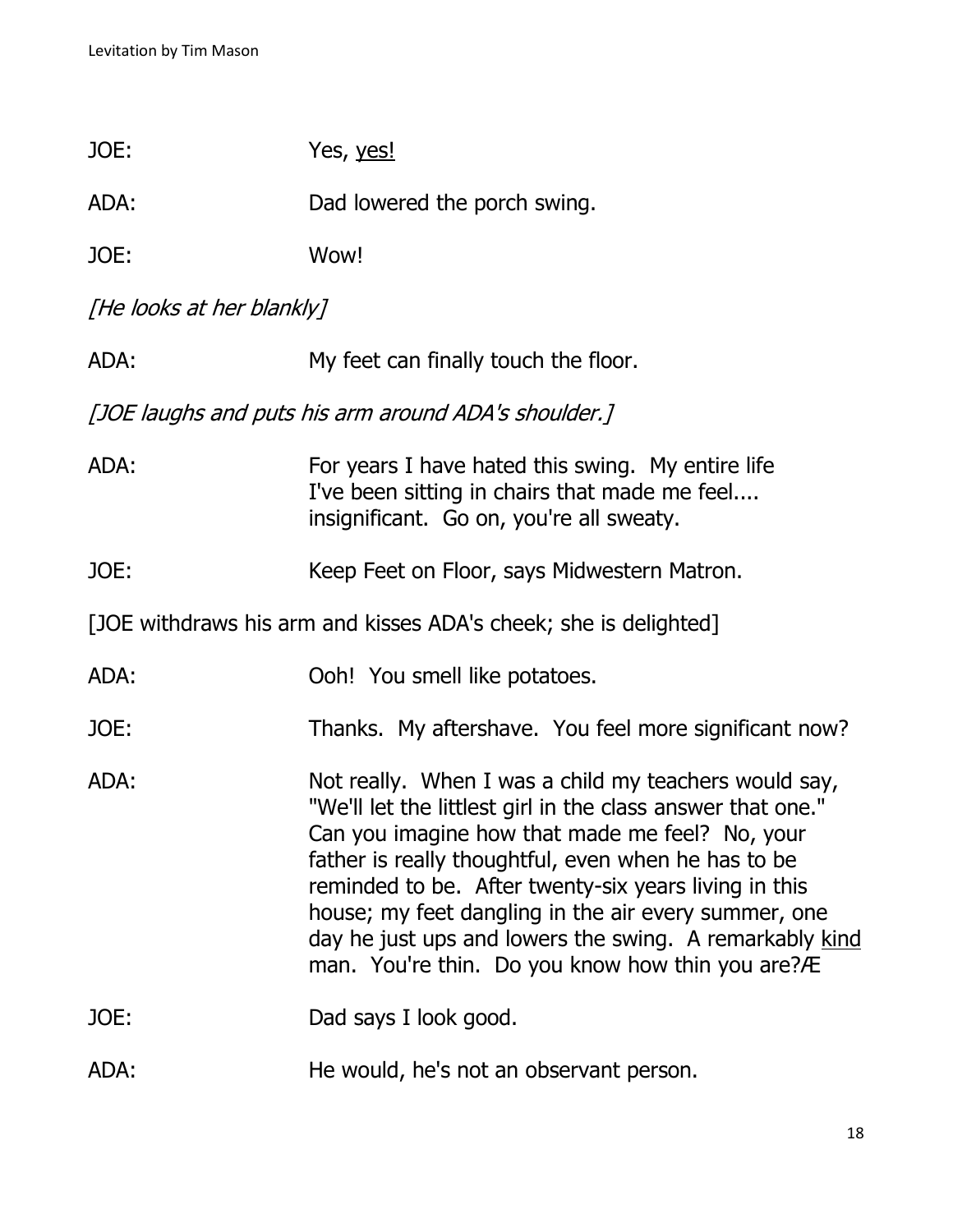| JOE: | I'm not thin.                                                                                                                              |
|------|--------------------------------------------------------------------------------------------------------------------------------------------|
| ADA: | You're terribly thin.                                                                                                                      |
| JOE: | Mum, I'm a balloon.                                                                                                                        |
| ADA: | You're gaunt. You can see the bones in your face. You<br>look like your Great Uncle Bredahl looked, just before he<br>started eating wood. |
| JOE: | Well, maybe it runs in the family: a long line of<br>unrequited hunger.                                                                    |
| ADA: | You look like a skeleton. Is that a beer? Is that a can of<br>beer?                                                                        |
| JOE: | No, it's a medieval wind instrument.                                                                                                       |
| ADA: | No it's not, it's a can of beer you're drinking!                                                                                           |
| JOE: | I thought it would fatten me up.                                                                                                           |
| ADA: | A steady diet of cigarettes and beer, oh yes! Did he have<br>one too? Boy, oh, boy!                                                        |
| JOE: | Would you like one?                                                                                                                        |
| ADA: | No, I would not like one. <i>[Small pause.]</i> Out here,<br>where everyone can see me.                                                    |
| JOE: | Everyone! Mum, it's two-thirty, there's nobody going to<br>see you.                                                                        |
| ADA: | [Significantly] They're out there. [They both look out<br><i>into the night]</i> Perhaps just a little of yours, I'm so dry.               |

[JOE hands her his beer. ADA demurely takes a sip and grimaces.]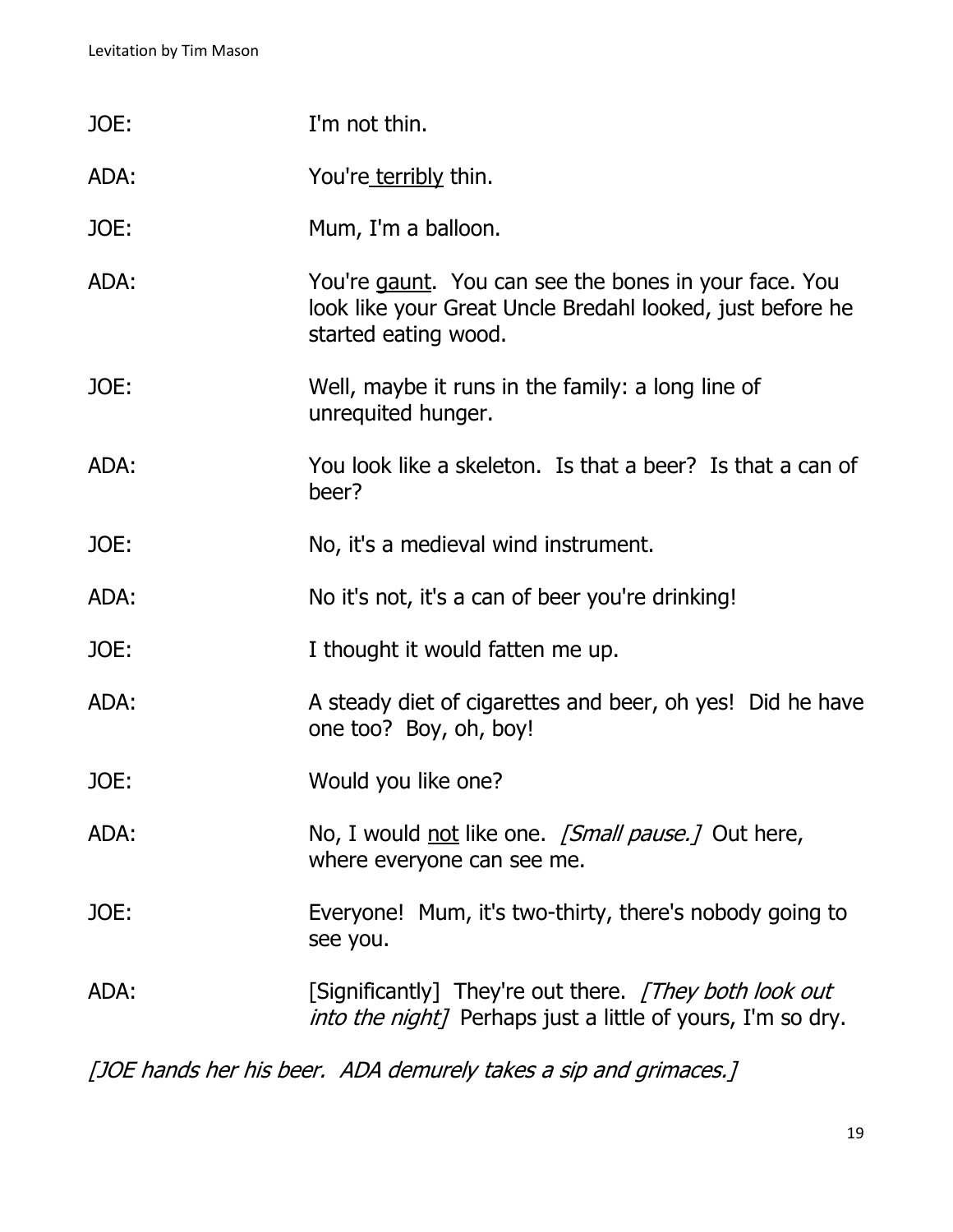| ADA: | Augh! Awful. Tastes like potatoes. What on earth is<br>keeping Dad?                                                                                                                                                                                                                                                                                                                                                                                                                                                                                                                                                                                               |
|------|-------------------------------------------------------------------------------------------------------------------------------------------------------------------------------------------------------------------------------------------------------------------------------------------------------------------------------------------------------------------------------------------------------------------------------------------------------------------------------------------------------------------------------------------------------------------------------------------------------------------------------------------------------------------|
| JOE: | How is he? I mean, how's his health?                                                                                                                                                                                                                                                                                                                                                                                                                                                                                                                                                                                                                              |
| ADA: | Oh, he's fine.                                                                                                                                                                                                                                                                                                                                                                                                                                                                                                                                                                                                                                                    |
| JOE: | No, I mean it: how are you?                                                                                                                                                                                                                                                                                                                                                                                                                                                                                                                                                                                                                                       |
| ADA: | Old.                                                                                                                                                                                                                                                                                                                                                                                                                                                                                                                                                                                                                                                              |
| JOE: | Oh, Mum. Don't say that.                                                                                                                                                                                                                                                                                                                                                                                                                                                                                                                                                                                                                                          |
| ADA: | Why not?                                                                                                                                                                                                                                                                                                                                                                                                                                                                                                                                                                                                                                                          |
| JOE: | I don't know. I just can't stand to hear you say it, that's<br>all.                                                                                                                                                                                                                                                                                                                                                                                                                                                                                                                                                                                               |
| ADA: | All right, I'll say something else. [Pause] Except I don't<br>quite know how else to put it. Oh, I don't mean that I<br>feel different than I ever did, except for in my body, of<br>course. It's funny. The voice in my head is the same as<br>when I was 18, or 12, or 60. I'm the same person. I<br>keep waiting for that to change, but it doesn't. I keep<br>waiting for some of that wisdom that's supposed to come<br>with age, but I have a feeling it's just not coming.<br>When I was a young woman, when I was having the first<br>of the children, I remember pitying people who were<br>forty. Poor things, I thought, forty years old. Well, that's |
|      | forty years ago now. Where did you eat supper?                                                                                                                                                                                                                                                                                                                                                                                                                                                                                                                                                                                                                    |
| JOE: | That new French restaurant that opened up in St. Paul.                                                                                                                                                                                                                                                                                                                                                                                                                                                                                                                                                                                                            |
| ADA: | With whom?                                                                                                                                                                                                                                                                                                                                                                                                                                                                                                                                                                                                                                                        |
| JOE: | A couple of friends from the Dispatch. I miss you, Mum.<br>I miss Dad.                                                                                                                                                                                                                                                                                                                                                                                                                                                                                                                                                                                            |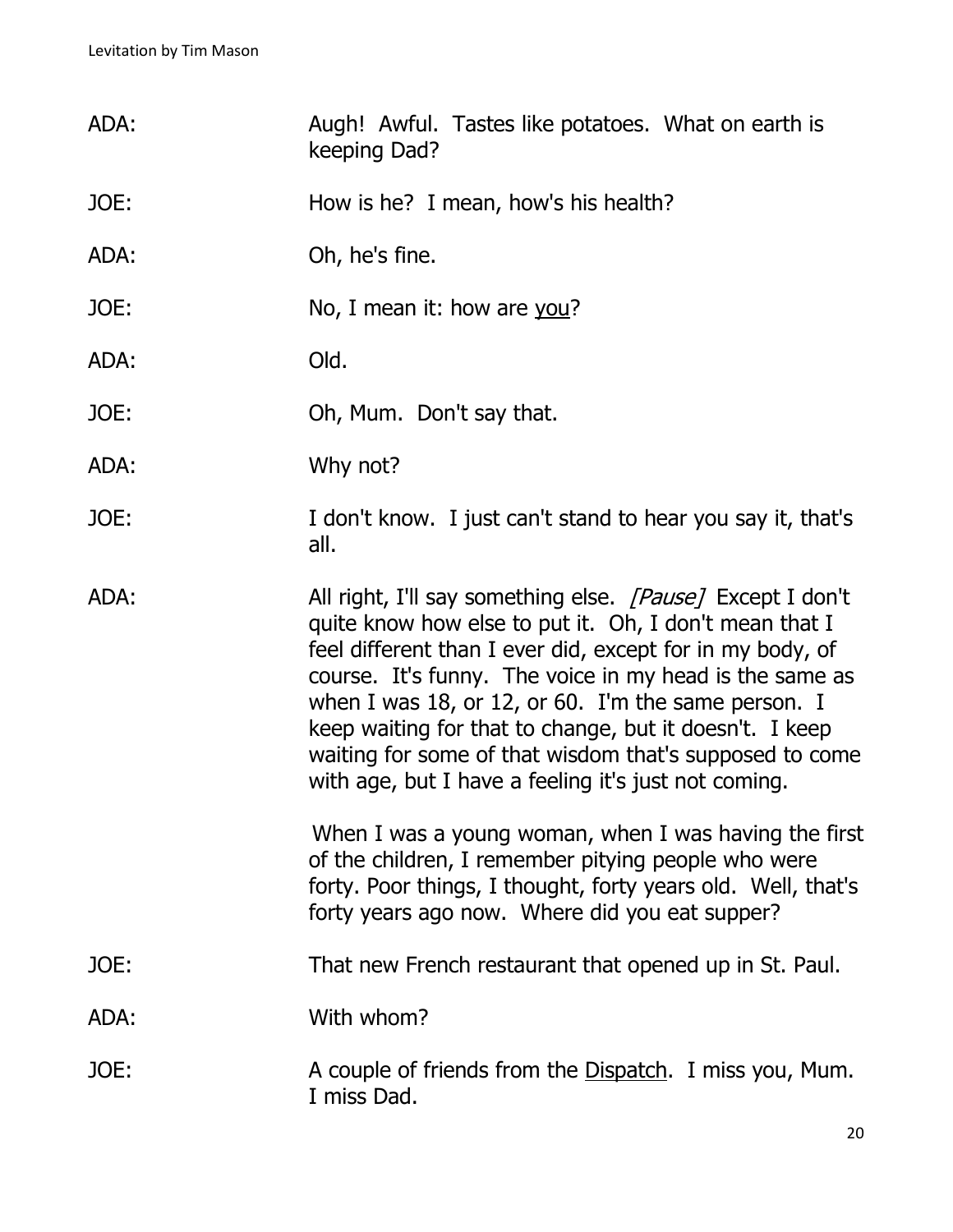| ADA: | Well, we miss you, too. What did you have? You smell<br>like garlic.                           |
|------|------------------------------------------------------------------------------------------------|
| JOE: | [Opening another beer] I woke up in New York this<br>morning and realised how much I miss you. |
| ADA: | Don't have another                                                                             |
| JOE: | I worry about you. [Small pause.]                                                              |
| ADA: | What have you heard about me? Is Dad keeping<br>something from me?                             |
| JOE: | No! No, no, no Dad's not keeping anything from you,<br>you're fine.                            |
| ADA: | Of course I'm not fine. My arthritis is a constant<br>torment                                  |
| JOE: | Oh, Geez. [Snaps his fingers] Like that it's out<br>of control.                                |
| ADA: | <i>[Quietly]</i> It's out of control?                                                          |
| JOE: | Oh, my God.                                                                                    |
| ADA: | Don't take the name of the Lord in vain. Did Dad<br>call secretly and tell you to come?        |
| JOE: | No! I'm as fearful for him as I am for you.                                                    |
| ADA: | You mean he has it too?                                                                        |
| JOE: | Mum! Nobody has anything! I'm sorry I brought it<br>up! Whatever it was! [Pause]               |
| ADA: | I wish you wouldn't frighten me like that.                                                     |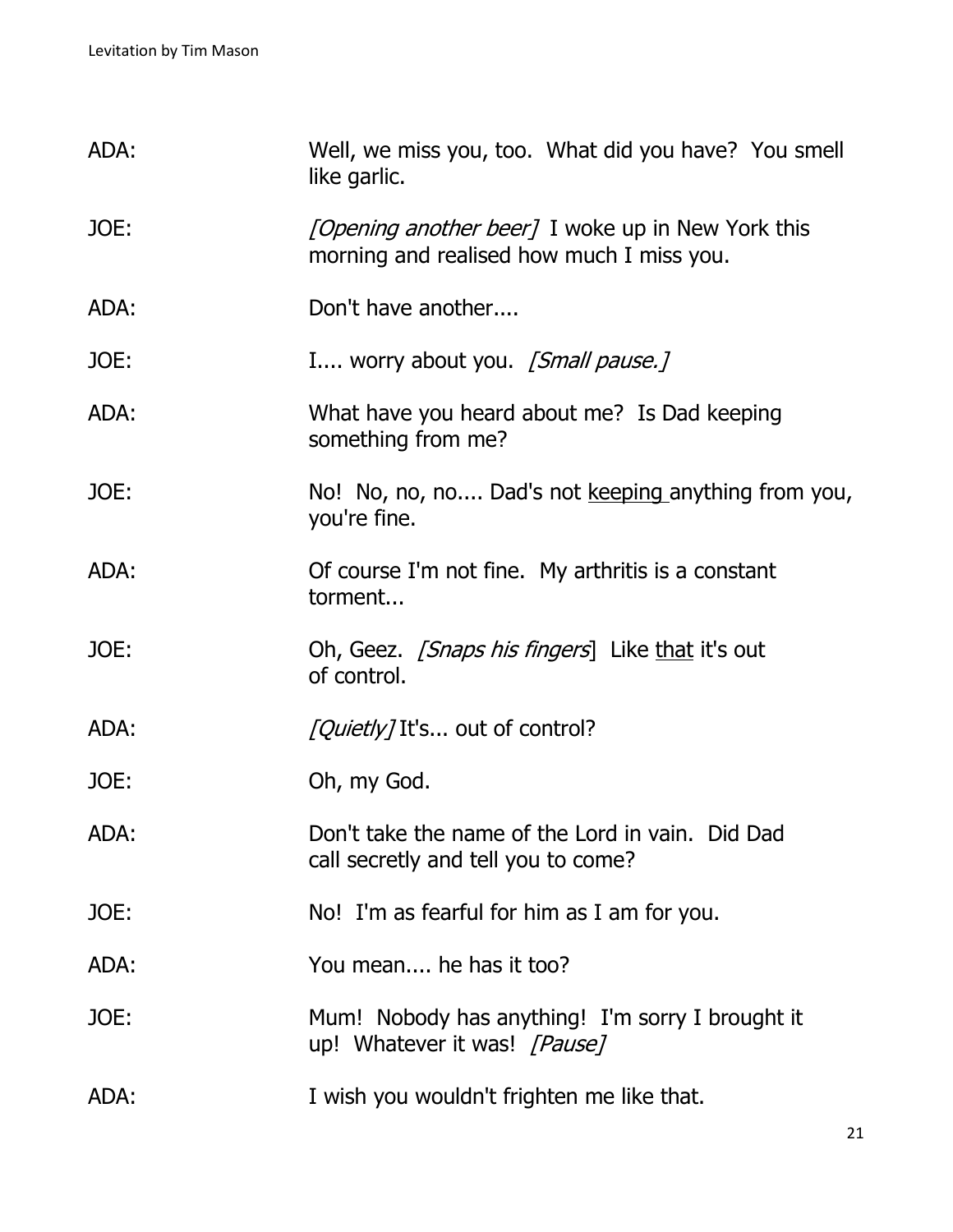| JOE: | I suppose I'm just missing the two of you, that's all.                                                                                                                                                                                     |
|------|--------------------------------------------------------------------------------------------------------------------------------------------------------------------------------------------------------------------------------------------|
| ADA: | Well, if you miss us so much, don't you think you could<br>have eaten with us on your first night home?                                                                                                                                    |
| JOE: | Oh, maybe we should turn in.                                                                                                                                                                                                               |
| ADA: | I'll never get to sleep now. <i>[Pause]</i> Last night Dad and I<br>were sitting here and a family of ducks waddled out from<br>that clump of pines, crossed the road and disappeared<br>down over the river banks. She reminded me of me. |
| JOE: | Who?                                                                                                                                                                                                                                       |
| ADA: | The mother duck, she looked so ragged.                                                                                                                                                                                                     |
| JOE: | You're too much, Mum.                                                                                                                                                                                                                      |
| ADA: | She looked completely exhausted.                                                                                                                                                                                                           |
| JOE: | Domestic Abuse Among the Ducks! It Could Happen In<br>Your Own Backyard.                                                                                                                                                                   |
| ADA: | Dad said he'd invited them.                                                                                                                                                                                                                |
| JOE: | The ducks?                                                                                                                                                                                                                                 |
| ADA: | He's forever inviting. I don't know, Joe. He's fine,<br>but                                                                                                                                                                                |
| JOE: | But what?                                                                                                                                                                                                                                  |
| ADA: | Just promise me one thing.                                                                                                                                                                                                                 |
| JOE: | Sure.                                                                                                                                                                                                                                      |
| ADA: | Whatever you do, don't get your father going on                                                                                                                                                                                            |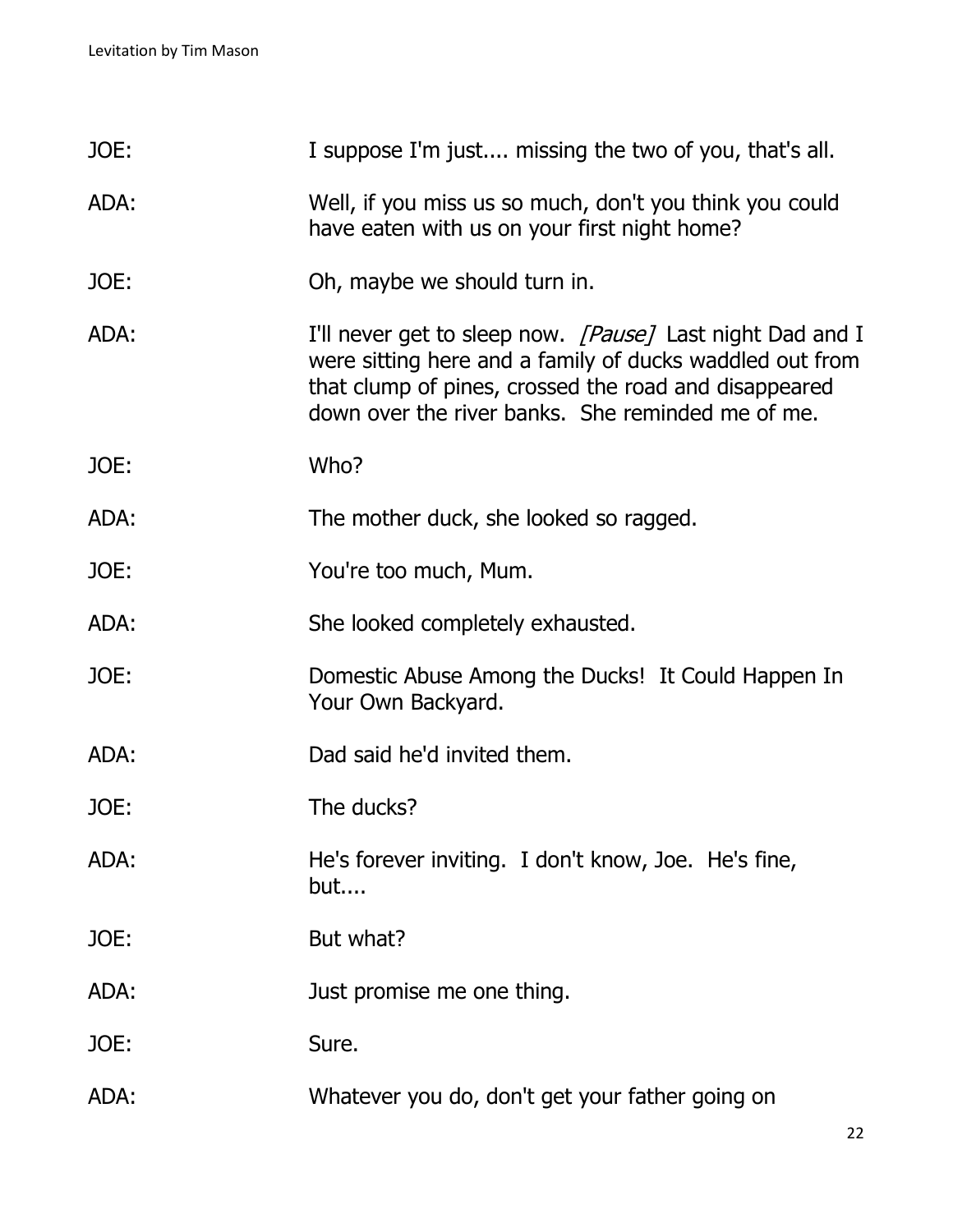# levitation.

[MICHAEL LUNDGREN, 16, enters from the house, wearing pyjama bottoms, slamming the screen door behind him.]

| MICHAEL:        | Hi, Uncle Joe! Where are you going to sleep?                                                                                      |
|-----------------|-----------------------------------------------------------------------------------------------------------------------------------|
| ADA:            | What are you doing up?                                                                                                            |
| JOE:            | Mike!                                                                                                                             |
| <b>MICHAEL:</b> | Wow!                                                                                                                              |
| JOE:            | Wow! Good to see you!                                                                                                             |
| MICHAEL:        | Yeah!                                                                                                                             |
| JOE:            | Great! [To ADA:] What's he doing here?                                                                                            |
| ADA:            | [To MICHAEL] What are you doing up at this hour?                                                                                  |
|                 | [ARTHUR enters from the house, carrying a sweatshirt.]                                                                            |
| JOE:            | [To ARTHUR, indicating MICHAEL] What's he doing<br>here?                                                                          |
|                 | <i>[To MICHAEL:]</i> Mike! Great! You're looking terrific. I'm<br>just trying to figure out why it's you that I'm seeing<br>here. |
| <b>MICHAEL:</b> | <i>[Pointing]</i> Wow! Was that a shooting star?                                                                                  |
| <b>ARTHUR:</b>  | <i>[Wheeling and looking up at the sky]</i> It's just not fair.                                                                   |
| JOE:            | [To ADA] I guess I didn't quite realise we had other                                                                              |
| ADA:            | quests.<br>You don't know the half of it, believe me. [To<br><i>MICHAEL:]</i> Now, why are you out of bed?                        |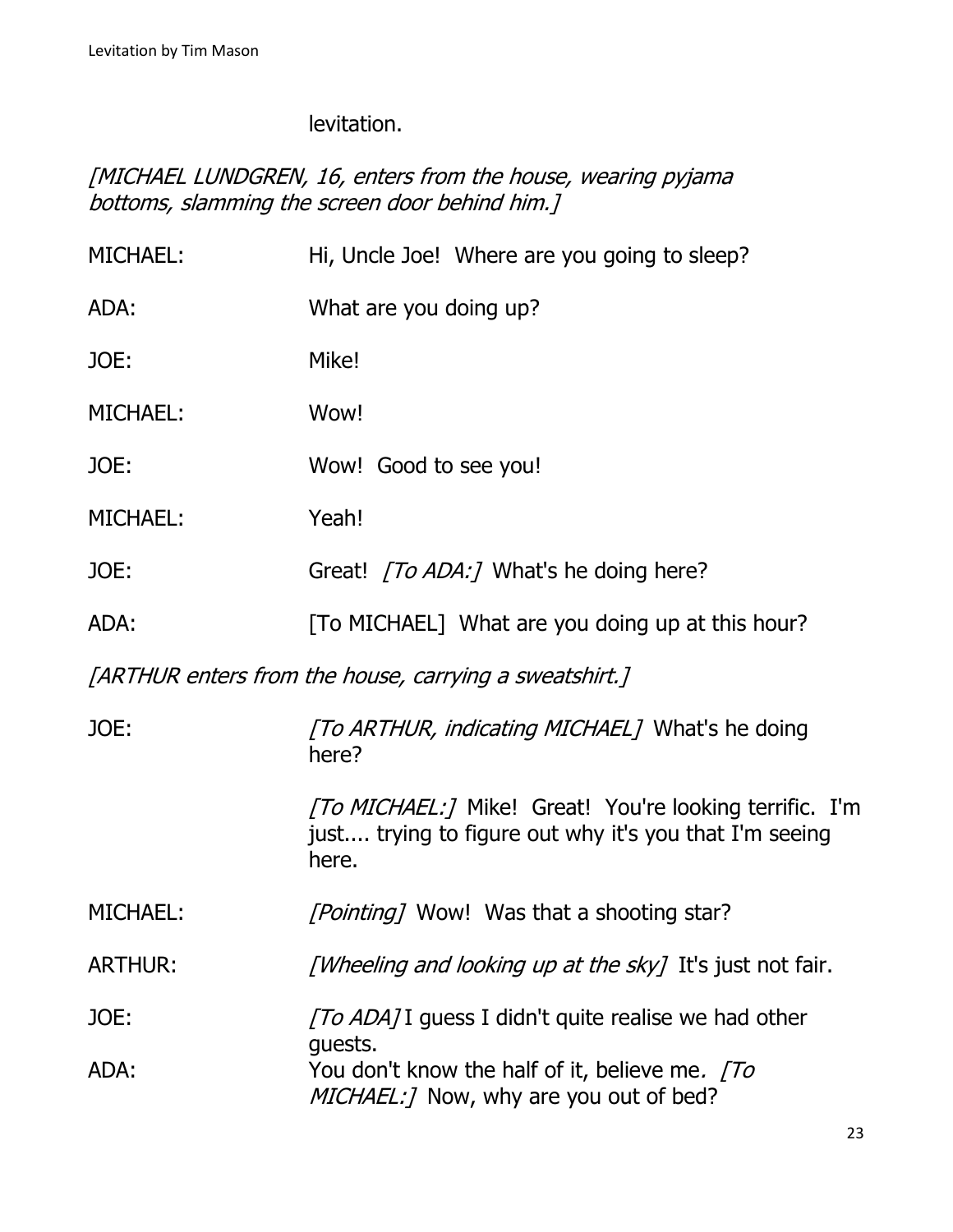Levitation by Tim Mason

| MICHAEL:        | Grandpa came in Uncle Joe's old room and woke me<br>up.                                                                                                                                   |
|-----------------|-------------------------------------------------------------------------------------------------------------------------------------------------------------------------------------------|
| <b>ARTHUR:</b>  | I didn't want to go through Joe's bags. I want Joe to<br>know that whenever he visits I'm not going to go<br>through his bags.                                                            |
| MICHAEL:        | He woke me up to ask if he could borrow one of my<br>shirts,                                                                                                                              |
| ADA:            | [Scolding] Arthur!                                                                                                                                                                        |
| <b>MICHAEL:</b> | It's okay, I don't think he woke Tom. So, what's<br>everybody doing?                                                                                                                      |
| JOE:            | At the risk of being indelicate, who's Tom?                                                                                                                                               |
| <b>MICHAEL:</b> | An old friend of mine.                                                                                                                                                                    |
| JOE:            | Oh. Well. In that case.                                                                                                                                                                   |
| MICHAEL:        | We're on our way to oboe camp.                                                                                                                                                            |
| JOE:            | You've got to be kidding.                                                                                                                                                                 |
| MICHAEL:        | This year I'm going to make first chair, and my<br>lifesaving certificate.                                                                                                                |
| JOE:            | Oboe camp?                                                                                                                                                                                |
| ADA:            | <i>TO MICHAEL</i> 7 Your mother won't be happy if she finds<br>you up.                                                                                                                    |
| JOE:            | His mother? Is Jean here too? What's she doing in<br>town? <i>[Immediately, to MICHAEL:]</i> Bringing you to<br>oboe camp. [To his parents:] Well, why don't you tell<br>me these things? |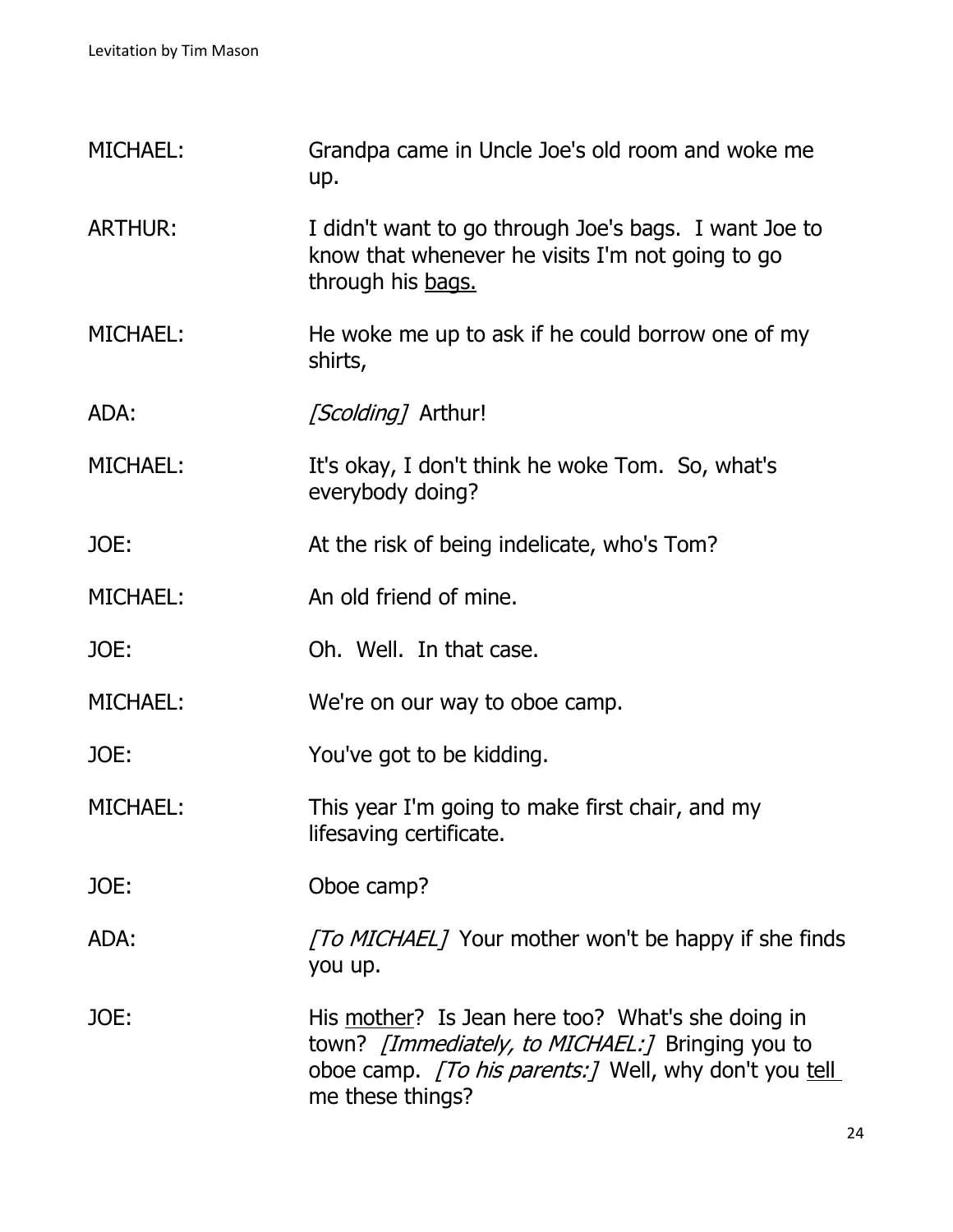| <b>ARTHUR:</b>  | Actually, Joe, you're the surprise guest here. All the<br>others were expected, more or less.                           |
|-----------------|-------------------------------------------------------------------------------------------------------------------------|
| JOE:            | I see.                                                                                                                  |
| ADA:            | Not that we're not thrilled to see you - we are, very. We<br>were just wondering what prompted If there was<br>anything |
| <b>ARTHUR:</b>  | He told me he's not going back.                                                                                         |
| ADA:            | Well, where's he going?                                                                                                 |
| <b>ARTHUR:</b>  | Nowhere.                                                                                                                |
| ADA:            | He told me he's afraid of death.                                                                                        |
| JOE:            | I did not!                                                                                                              |
| ADA:            | Well, not in so many words, perhaps                                                                                     |
| <b>ARTHUR:</b>  | Whose death?                                                                                                            |
| ADA:            | Ours                                                                                                                    |
| JOE:            | <u>Jeez!</u>                                                                                                            |
| <b>ARTHUR:</b>  | What do you mean? Did he come out here to prevent<br>it, or to witness it?                                              |
| ADA:            | Don't ask me.                                                                                                           |
| <b>ARTHUR:</b>  | [To JOE] Well. Here's that shirt for you.                                                                               |
| JOE:            | <i>[Taking the sweatshirt</i> ] Dad, this is a sweatshirt. It's                                                         |
| <b>MICHAEL:</b> | over eighty <i>degrees</i> , Dad.<br>[Taking the sweatshirt from JOE] Did you come all                                  |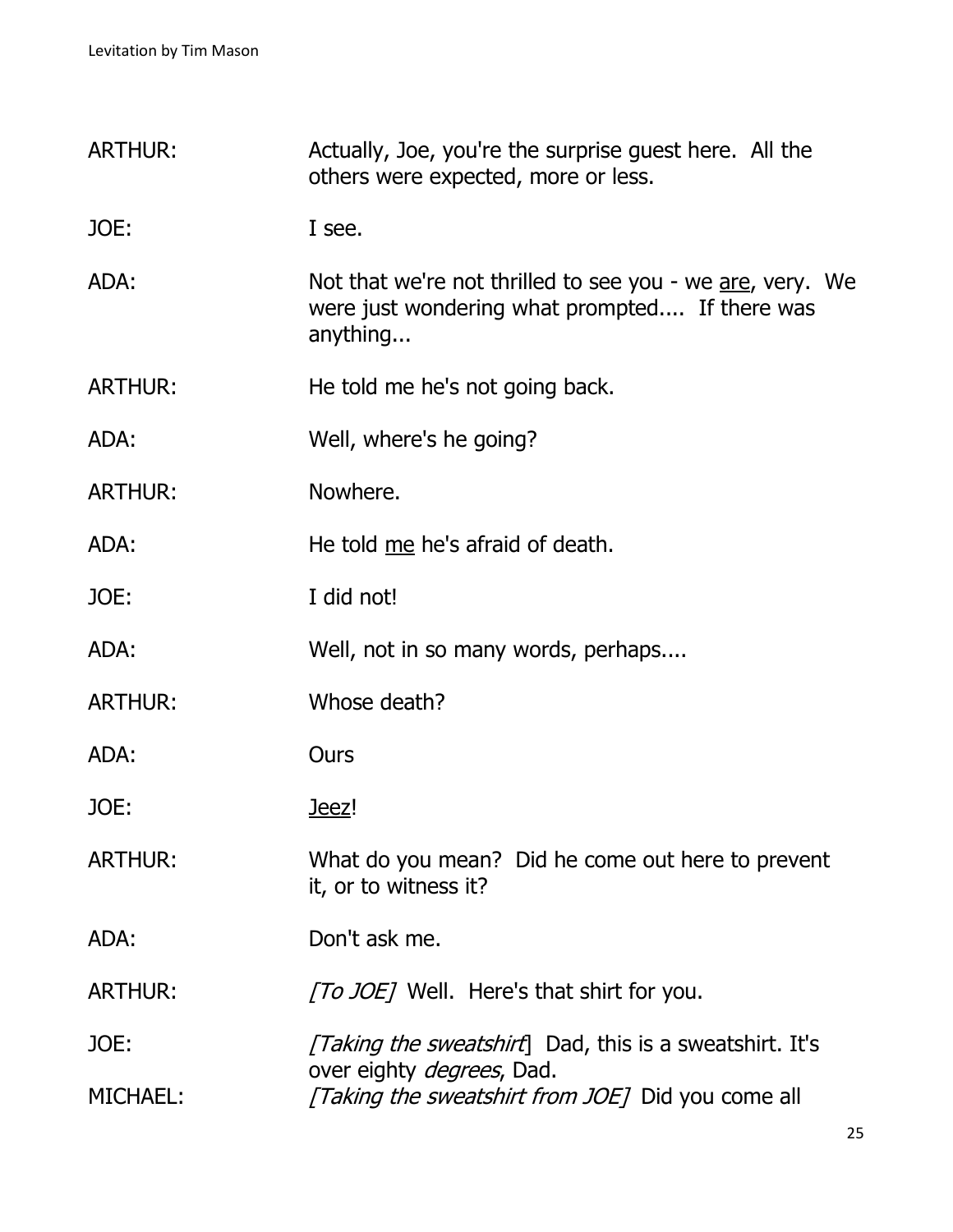|                 | the way from New York to see Paul?                                                                                                                                                                                                                                                                                                                                                                                                                                                                                                           |
|-----------------|----------------------------------------------------------------------------------------------------------------------------------------------------------------------------------------------------------------------------------------------------------------------------------------------------------------------------------------------------------------------------------------------------------------------------------------------------------------------------------------------------------------------------------------------|
| JOE:            | No!                                                                                                                                                                                                                                                                                                                                                                                                                                                                                                                                          |
| <b>MICHAEL:</b> | Have you met the guy he's living with now? I have.                                                                                                                                                                                                                                                                                                                                                                                                                                                                                           |
| <b>ARTHUR:</b>  | Michael                                                                                                                                                                                                                                                                                                                                                                                                                                                                                                                                      |
| MICHAEL:        | Do you miss him?                                                                                                                                                                                                                                                                                                                                                                                                                                                                                                                             |
| JOE:            | Not any more.                                                                                                                                                                                                                                                                                                                                                                                                                                                                                                                                |
| <b>MICHAEL:</b> | [During this speech he ties the sweatshirt round his head<br>like a turban]<br>I do. I mean, I was eight when he moved in with you,<br>and fifteen when he moved out, so that makes him, like<br>a part of <u>my</u> life too, and even though we didn't get here<br>to the cities all that often, I had a really good time with<br>you guys when we did, and so I miss him, don't you?<br>[Pause] I mean, I know we're not supposed to talk<br>about <i>it. [Pause]</i> So? I'm the Sheik of Araby. <i>[Pause]</i><br>What are you, thirty? |
| JOE:            | Twenty-nine.                                                                                                                                                                                                                                                                                                                                                                                                                                                                                                                                 |
| <b>MICHAEL:</b> | Same difference. What's New York like?                                                                                                                                                                                                                                                                                                                                                                                                                                                                                                       |
| JOE:            | An incubator.                                                                                                                                                                                                                                                                                                                                                                                                                                                                                                                                |
| THUR:           | I think I'm safe in saying that neither of us wants to die<br>just yet. There's so much more that we want to do and<br>see and know.                                                                                                                                                                                                                                                                                                                                                                                                         |
| JOE:            | I know                                                                                                                                                                                                                                                                                                                                                                                                                                                                                                                                       |
| <b>ARTHUR:</b>  | But have you ever considered the alternative? Just being<br>here, eternally? No, I don't suppose you have, you're<br>too young.                                                                                                                                                                                                                                                                                                                                                                                                              |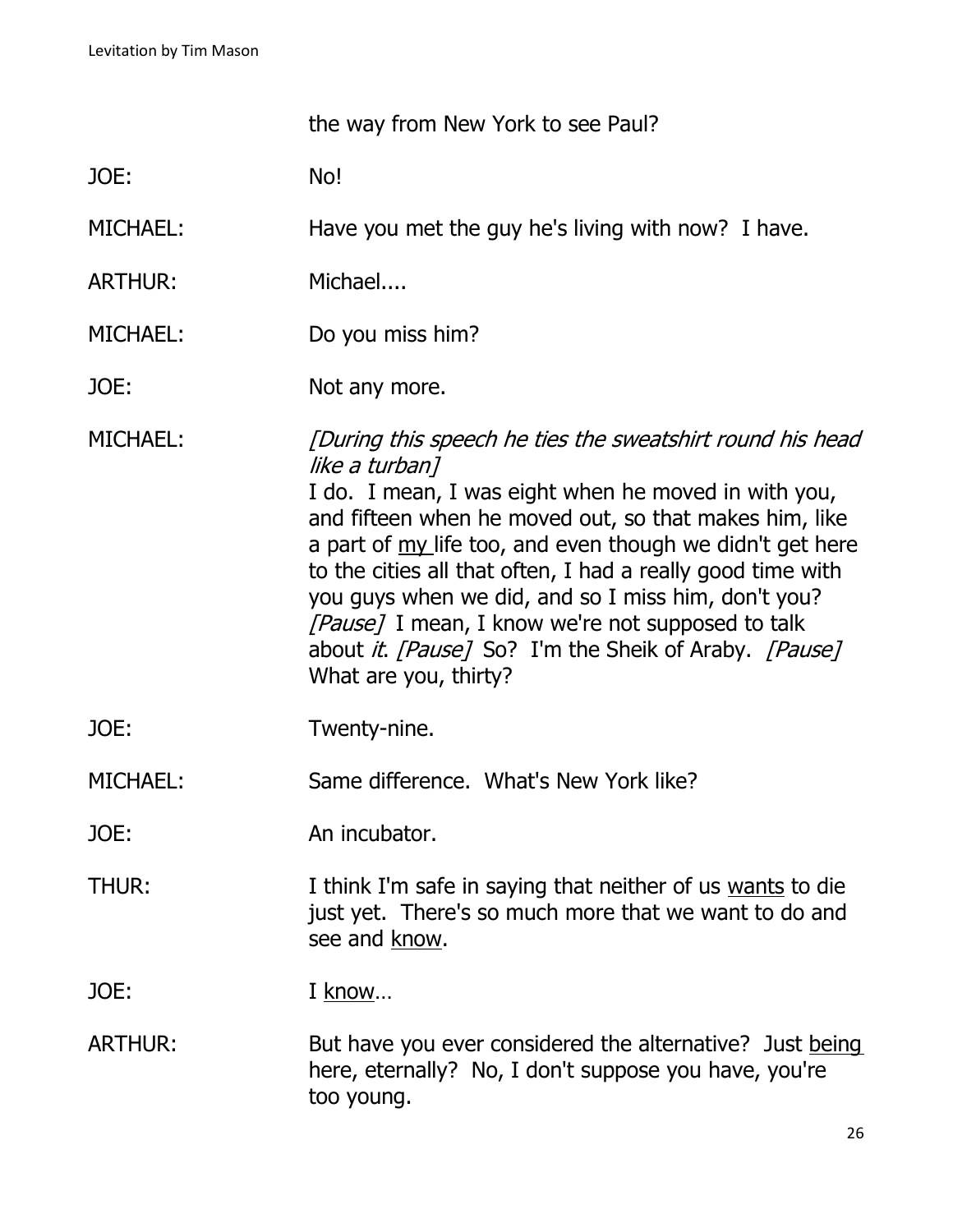- MICHAEL: Young? He's nearly thirty.
- ADA: Be careful, Michael.
- ARTHUR: You remember that camping trip we took up north, Joe, to Itasca State Park?
- JOE: I was seven.
- ARTHUR: And we saw that little rivulet come bubbling up out of the rock? Just a tiny little stream that you stepped over.
- JOE: I remember.
- ARTHUR: Well, that's the same Mississippi River that's across the road. Picture it if it didn't go on out to the Gulf eventually. If it just.... accumulated. In some unspeakably massive lake. Like the Dead Sea.
- JOE: Dad, it's awfully late....
- ARTHUR: How stagnant. How repellent.
- JOE: [With an edge] I don't buy it, Dad.
- ARTHUR: [The same] You don't have to. By no means.

JOE: I mean, you don't tell somebody who's about to die about the Mississippi River, for God's sake. Or some man whose wife and son or father has just kicked the bucket from emphysema or a mugging in the park: you don't tell him about streams or the natural order of things.

- ADA: Michael, you go on back to bed, now.
- ARTHUR: What do you tell them about?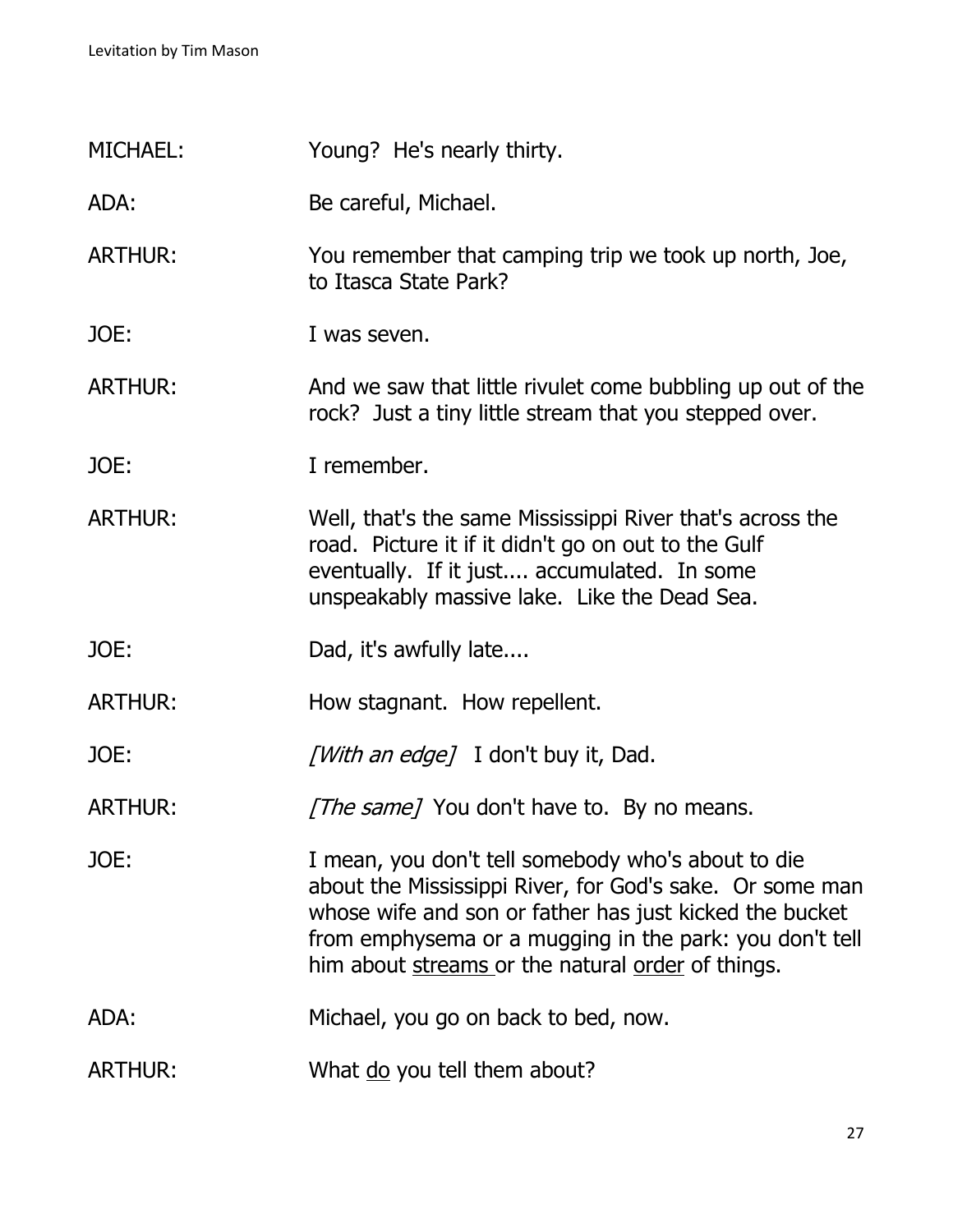| JOE:                                                                     | I don't know.                                                                |
|--------------------------------------------------------------------------|------------------------------------------------------------------------------|
| <b>ARTHUR:</b>                                                           | Futility?                                                                    |
| JOE:                                                                     | I don't know.                                                                |
| <b>ARTHUR:</b>                                                           | [Turning and looking up at the sky] Futility?                                |
| ADA:                                                                     | [To MICHAEL:] We're all going to bed, there's nothing<br>happening out here. |
| <b>ARTHUR:</b>                                                           | <i>[Looking at the sky]</i> You can say that again.                          |
| <b>MICHAEL:</b>                                                          | So what are you doing out here, Grandpa?                                     |
| <b>ARTHUR:</b>                                                           | [With a sigh] Looking for meteors.                                           |
| <b>MICHAEL:</b>                                                          | You mean there's going to be more?                                           |
| <b>ARTHUR:</b>                                                           | [As sardonic as he gets] More? More of what?                                 |
| <b>MICHAEL:</b>                                                          | Wow! I'm going to wake up Tom.                                               |
| [He turns and runs into the house, slumming the screen door behind him.] |                                                                              |
| ADA:                                                                     | <i>[Calling after him]</i> Don't you dare!                                   |
| JOE:                                                                     | I'm beginning to get a distinct sense of unreality here.                     |
| [ADA and ARTHUR exchange glances.]                                       |                                                                              |
| ADA:                                                                     | I wonder why, father.                                                        |
| <b>ARTHUR:</b>                                                           | So do I.                                                                     |
| ADA:                                                                     | <i>[Looking at the sky again]</i> It's about time.                           |
| <b>ARTHUR:</b>                                                           | Many very early men ate juicy steaks, using no plates.                       |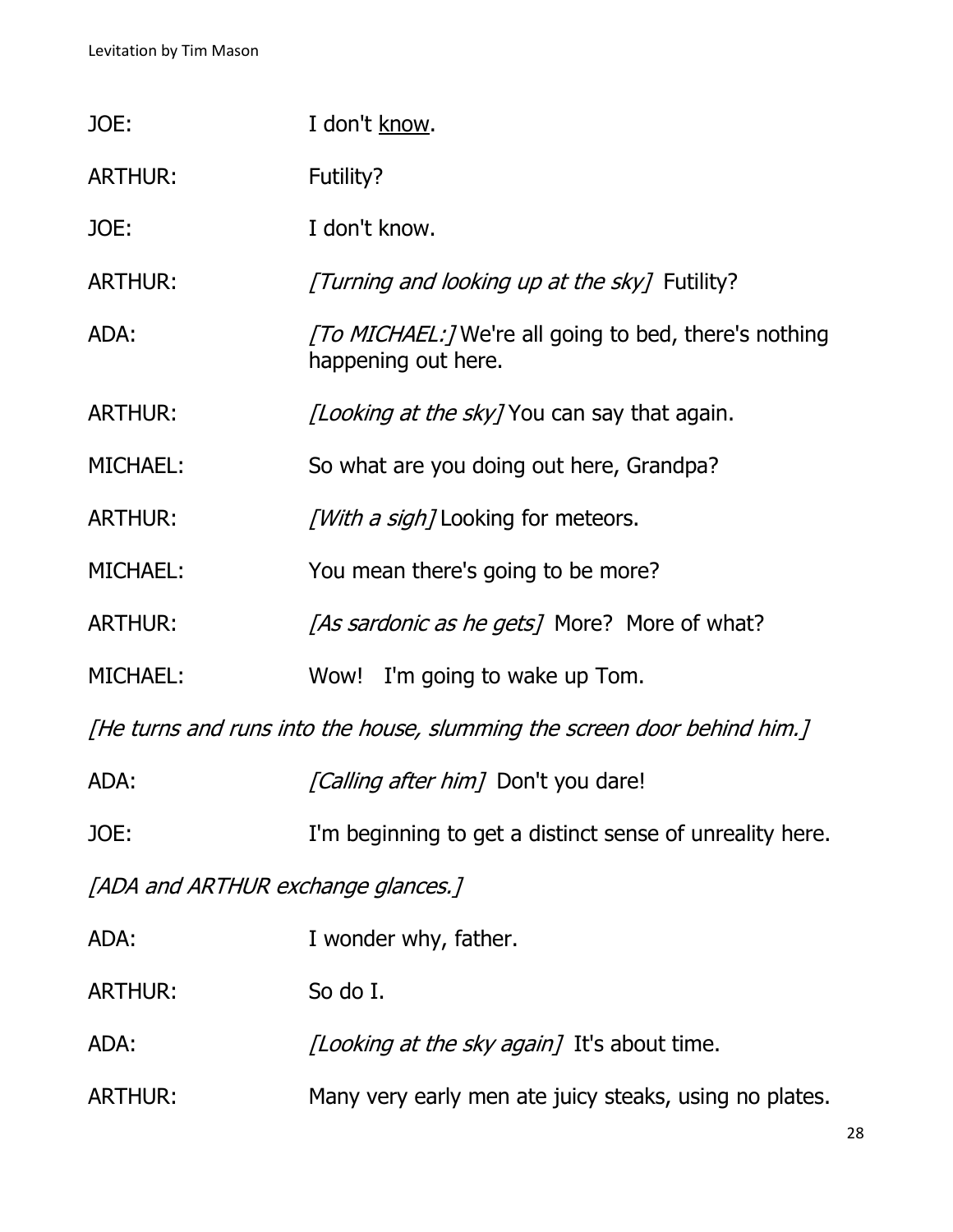[JOE does an astonished take, first to ARTHUR, then to ADA.]

JOE: What?

- ADA: It's a mnemonic device for remembering the order of the planets out from the sun. Many very early men - Mercury, Venus, Earth, Mars - ate - that stands for the asteroid belt - juicy steaks - Jupiter and Saturn – using no plates. Uranus, Neptune....
- JOE: [Overlapping] Uranus, Neptune, Pluto. [Small pause]
- ARTHUR: Comes in handy.

JOE: I'm sure. Might make a page three headline for the Post. "No Plates for Early Steaks!"

[The screen door opens and IRA SHERWIN, 24, enters, tying his dressing gown around him. JOE looks at him in utter disbelief.]

| IRA:                                                             | So this is what people do in the Midwest? Pretend to go<br>to bed at 10.30 so they can sneak back out at three? |
|------------------------------------------------------------------|-----------------------------------------------------------------------------------------------------------------|
| ADA:                                                             | Ira                                                                                                             |
| IRA:                                                             | It's fun. I like it. Good morning, Mrs. Dahl. Reverend<br>Dahl. Top of the morning to you, Joe.                 |
| [JOE slowly rises from the swing, as though looking at a ghost.] |                                                                                                                 |
| ADA:                                                             | Oh, Ira, I can't tell you how sorry I am we woke you<br><b>up</b>                                               |
| <b>ARTHUR:</b>                                                   | <i>[Overlapping]</i> Waiting up for meteor showers, you<br>see                                                  |

ADA: [Overlapping] Normally we don't.... Æ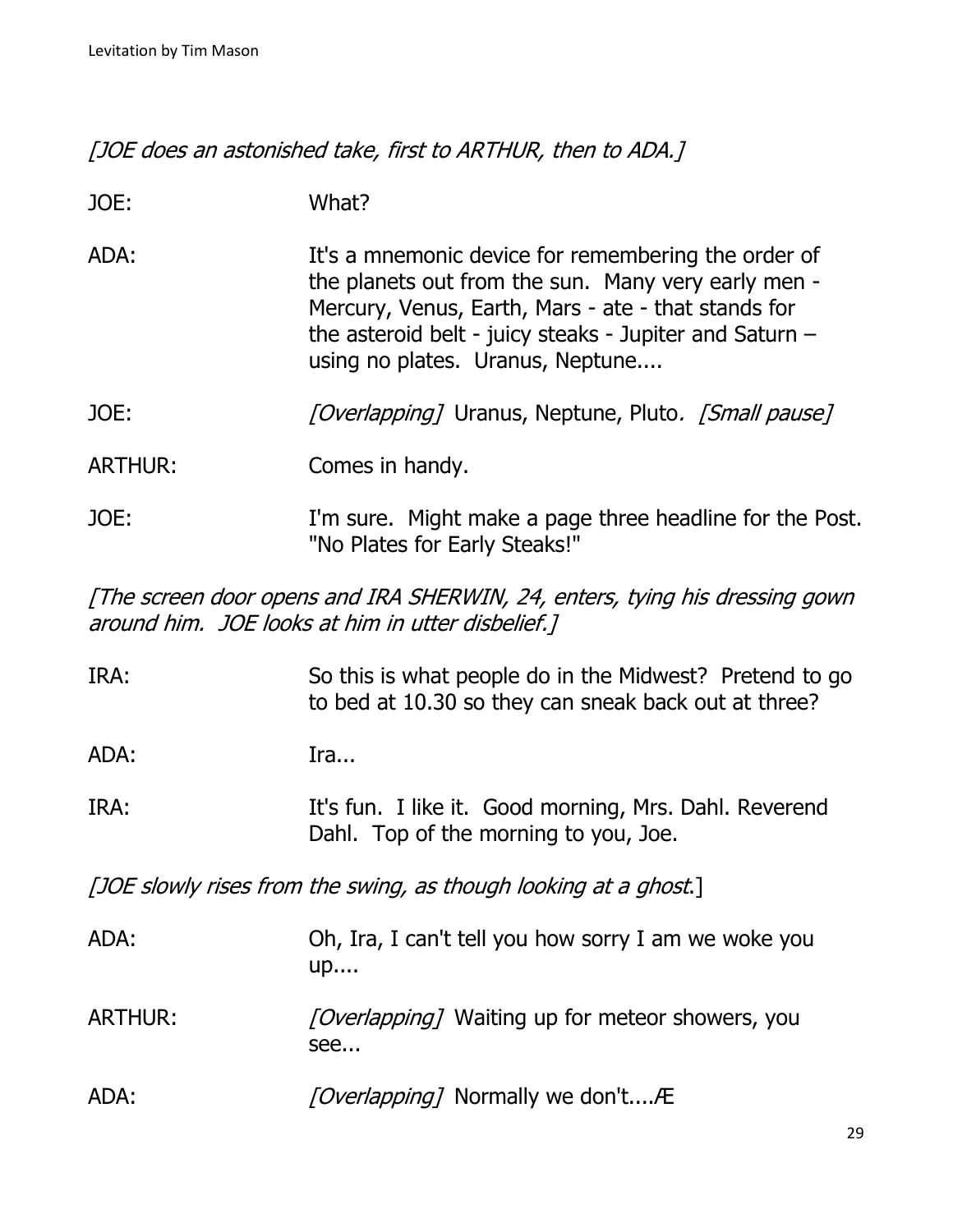| <b>ARTHUR:</b> | <i>[Overlapping]</i> I'm afraid my grandson has been<br>slamming doors and                                                             |
|----------------|----------------------------------------------------------------------------------------------------------------------------------------|
| ADA:           | <i>[Overlapping]</i> I'm so embarrassed                                                                                                |
| <b>ARTHUR:</b> | <i>[Overlapping]</i> It all got a little out of hand                                                                                   |
| IRA:           | Listen: I'm very flexible.                                                                                                             |
| JOE:           | <i>[To IRA]</i> What on earth are you <i>[To his parents]</i> You<br><i>know</i> him?                                                  |
| IRA:           | Do they know? Please. We have had supper together.<br>And very delicious it was, Mrs. Dahl. [To JOE] Swedish<br>meatballs.             |
| ADA:           | Do call me Ada. Or Mrs. Dahl if you prefer. Or<br>anything.                                                                            |
| IRA:           | Phoebe? Dolores?                                                                                                                       |
| ADA:           | Would you like some hot milk?                                                                                                          |
| IRA:           | <i>[After a pause]</i> I think you'll have to give me a little time<br>to get used to your traditions. But thanks, Ada, believe<br>me. |
| JOE:           | Ira how                                                                                                                                |
| ADA:           | <i>[Pointing to IRA's dressing gown]</i> Is that what you're<br>wearing?                                                               |
| IRA:           | <i>[He looks down at his gown for a moment]</i> I think so.                                                                            |
| ADA:           | You'll catch your death of cold in that.                                                                                               |
| IRA:           | Well, given the temperature, I doubt it. But if I do, I                                                                                |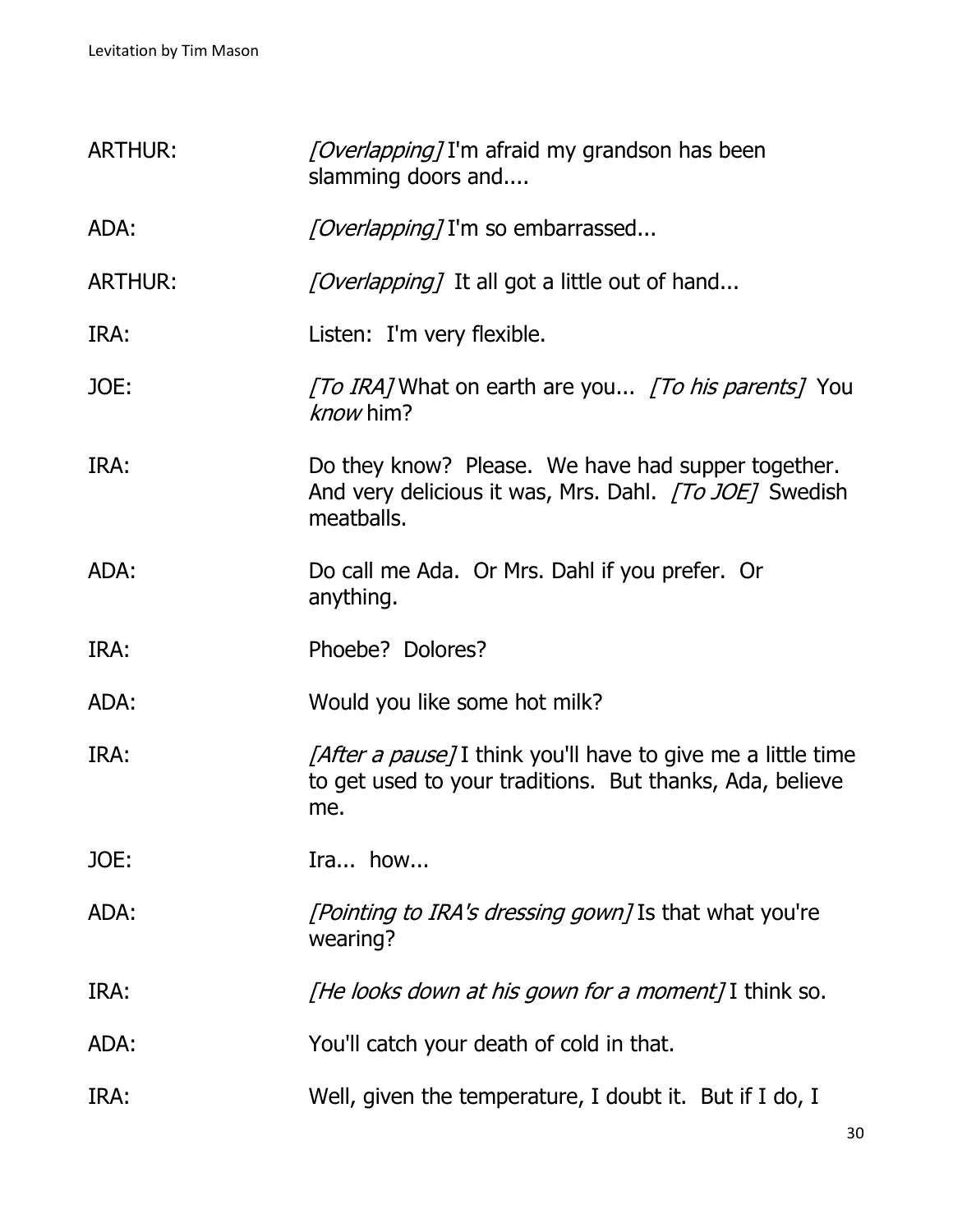| ADA:                                               | hope I leave you with fond memories.<br>[Laughs coquettishly] Does your friend always talk like<br>this, Joe?                                                                                     |
|----------------------------------------------------|---------------------------------------------------------------------------------------------------------------------------------------------------------------------------------------------------|
| JOE:                                               | Ceaselessly.                                                                                                                                                                                      |
| ADA:                                               | He kept me laughing all evening.                                                                                                                                                                  |
| IRA:                                               | Well, lady, you got off some pretty decent one-liners<br>yourself. [To JOE] Right in the middle of supper, your<br>mother suggested we all take naps. Between the<br>meatballs and the mince pie. |
| JOE:                                               | I don't believe this, Ira. Why are you here?                                                                                                                                                      |
| ADA:                                               | [Admonishing] Joe                                                                                                                                                                                 |
| <b>ARTHUR:</b>                                     | [To JOE] Ira arrived late this afternoon, soon after you<br>went out.                                                                                                                             |
| IRA:                                               | Surprise!                                                                                                                                                                                         |
| ADA:                                               | We put you both in the basement bedroom, I'm afraid. I<br>hope it's not too damp                                                                                                                  |
| IRA:                                               | Fine with me.                                                                                                                                                                                     |
| [JOE propels IRA by the arm down the porch steps.] |                                                                                                                                                                                                   |
| JOE:                                               | Ira                                                                                                                                                                                               |
| IRA:                                               | <i>[Undertone, briefly parting his robe]</i> Quick, Joe. Tell me<br>if I'm sprouting mushrooms.                                                                                                   |
| JOE:                                               | [Undertone] Shut up, Ira.                                                                                                                                                                         |
| ADA:                                               | I think I <i>will</i> take some hot milk.                                                                                                                                                         |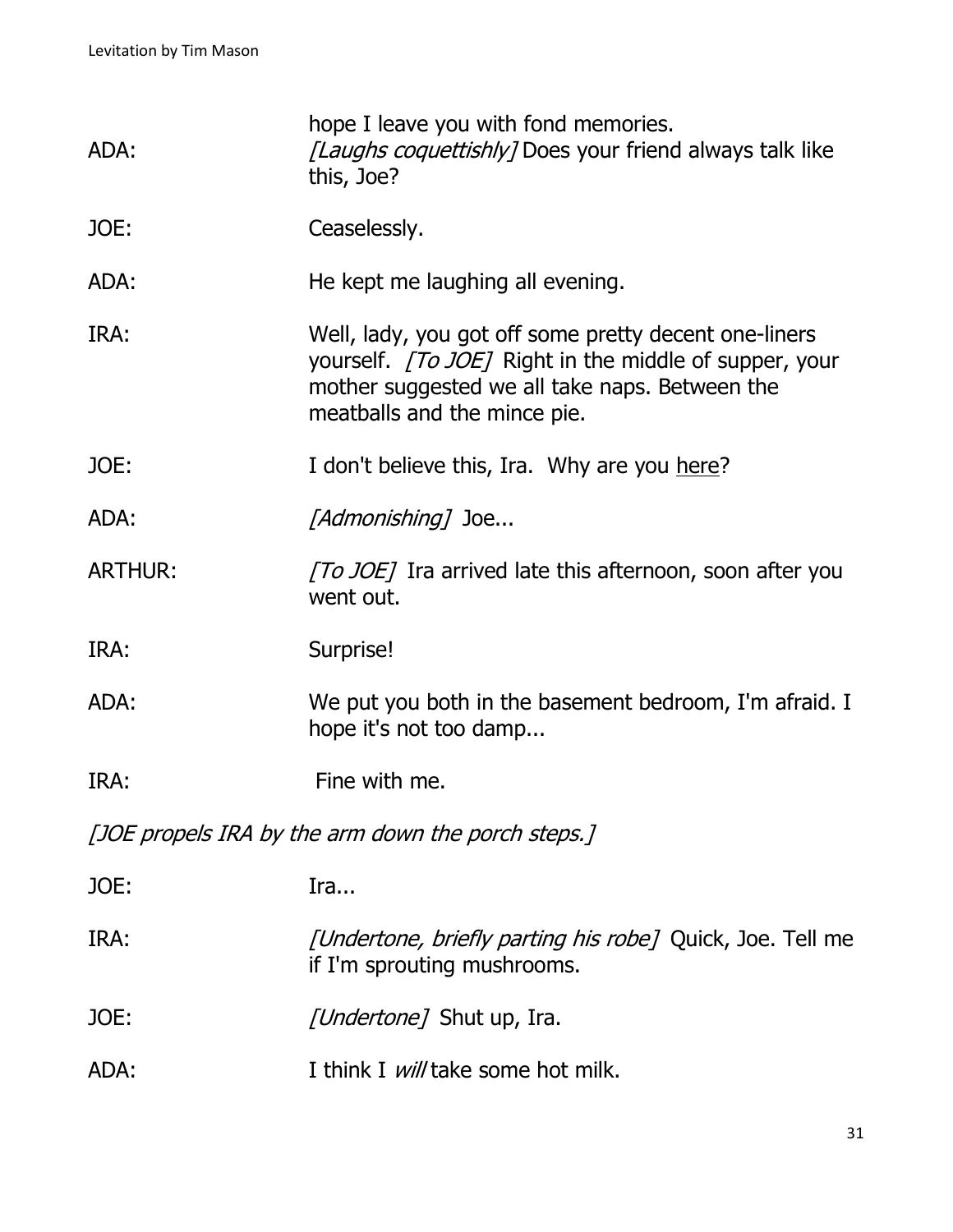| IRA:<br><b>ARTHUR:</b> | Hot milk!<br>I'll take a cup, Ada.                                                                                                           |
|------------------------|----------------------------------------------------------------------------------------------------------------------------------------------|
| ADA:                   | I hear one cup. Do I hear two?                                                                                                               |
| IRA:                   | I pass                                                                                                                                       |
| JOE:                   | <i>[Strained]</i> No thanks, Mum.                                                                                                            |
| ADA:                   | Going, going, gone! [She exits into the house]                                                                                               |
| JOE:                   | <i>[Undertone to IRA]</i> What the hell are you doing here?<br>When did you leave New York? How did you find my<br>parents?                  |
| IRA:                   | I found them utterly unbelievable. And I begin to<br>understand you. I mean, you come from completely<br>queer stock.                        |
| <b>ARTHUR:</b>         | How long'd you say you two have known each other?                                                                                            |
| JOE:                   | [Primarily to himself] A couple of weeks for goodness<br>sake.                                                                               |
| IRA:                   | [To ARTHUR] It'll be three months tomorrow.                                                                                                  |
| JOE:                   | [Undertone to IRA] Well, I hope you didn't think that<br>things were at a point where I wanted to take you home<br>to meet the <i>folks.</i> |
| <b>ARTHUR:</b>         | Just think of it, Joe. Mr. Sherman has incorporated<br>himself, and he's only How old did you say, Ira?                                      |
| IRA:                   | Twenty-four.                                                                                                                                 |
| <b>ARTHUR:</b>         | Twenty-four years old and already he's running his own<br>private catering service!                                                          |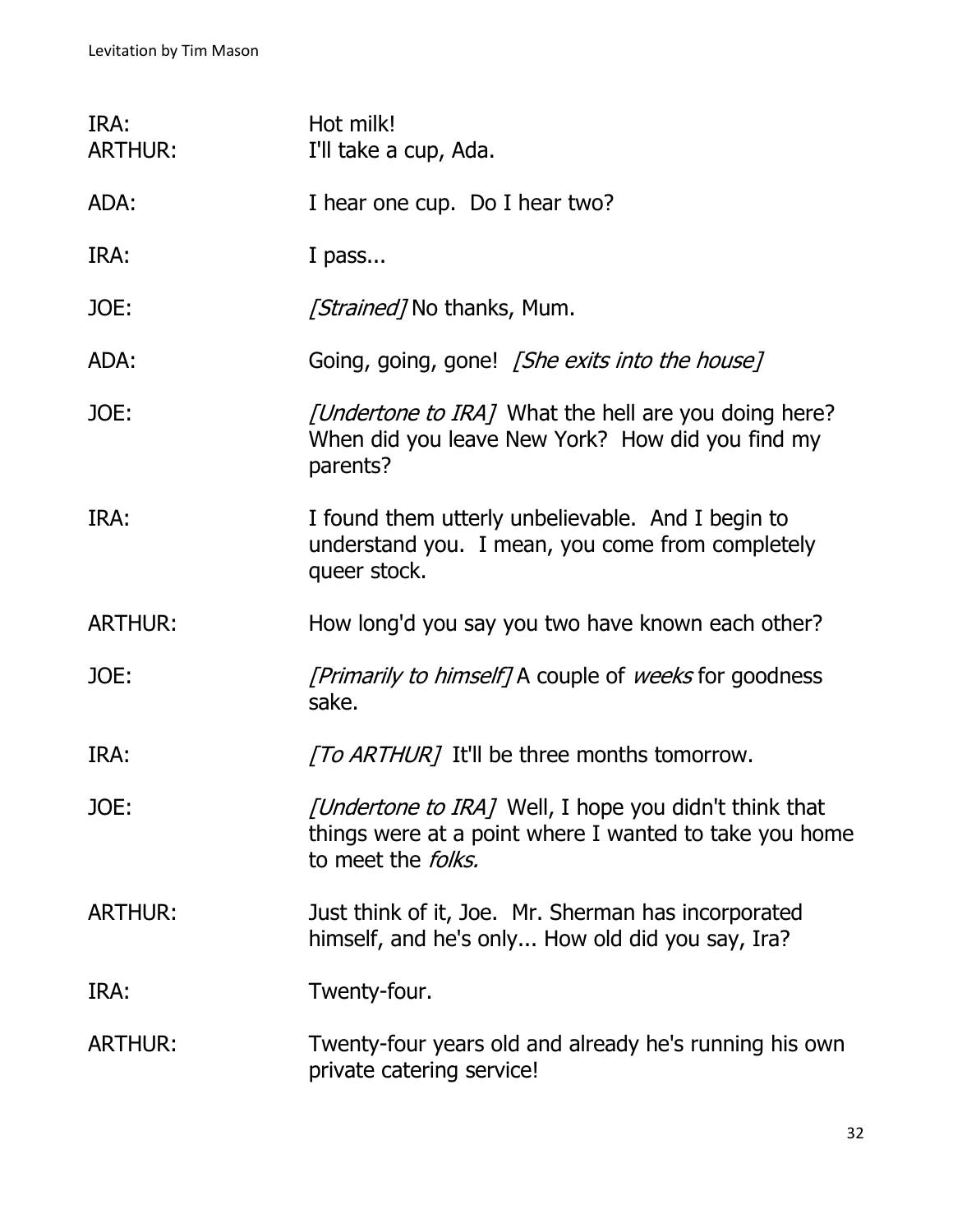| JOE: | To IRA, incredulous/You told them about the Naked |
|------|---------------------------------------------------|
|      | Cake?                                             |

IRA: And why not?

#### [IRA joins ARTHUR on the porch steps]

We do wedding parties, birthdays, shivas.

ARTHUR: Shivas?

IRA: think you people call them wakes. Sitting shiva: you cover up the mirrors, remember the dead, and eat.

- JOE: What is going on here?
- ARTHUR: Say, Joe. Why don't you write about your friend here? There must be interesting stories in private catering.
- IRA: There are seven million stories in the Naked Cake.

ARTHUR: Come on, Joe. Sit down. Join us.

IRA: Your father was telling us all about the universe at supper, you should have been there. What was that passage you quoted, Mr. Dahl?

ARTHUR: [After a brief silence, he raises his "preacher's voice" and recites in Hebrew:]

> KE A-LIF SHA-NEM BE-A-NE-KU KE-YUM ET-MOL KE YA-VOR, VE-ASH-MO-RA VA-LI-LE

[Brief pause]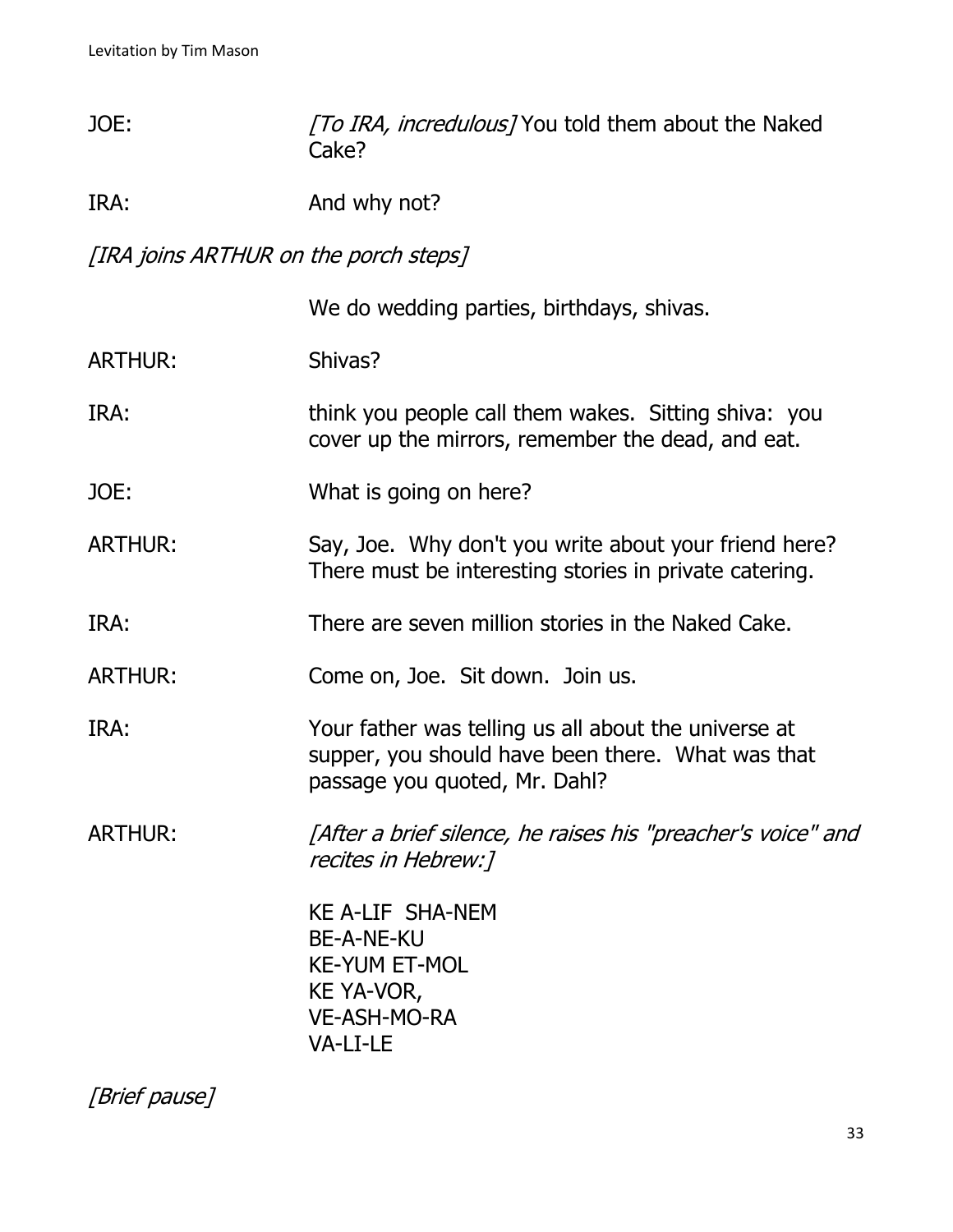| IRA:                                                         | For four years I went to Hebrew school, and did I get<br>anywhere? Don't ask.                                      |
|--------------------------------------------------------------|--------------------------------------------------------------------------------------------------------------------|
| ARTHUR:                                                      | Psalm 90. "For a thousand years in thy sight are but as<br>yesterday when it is past, or as a watch in the night." |
| [After a moment, IRA suddenly stands and points to the sky.] |                                                                                                                    |
| IRA:                                                         | There's one! Can you see it?                                                                                       |

- ARTHUR: Yes, I see it.
- JOE: [After a pause] It's an aeroplane, Ira.

IRA: [Deflated] Oh. Yeah....

MICHAEL: [From within the house] But Mum, please.... Tom'll kill me if I don't get him up for this...

[MICHAEL and his mother, JEAN LUNDGREN, enter from the house]

JEAN: That's nothing to what I'll do to you if you do. Hi, Joe.

JOE: Jean.

JEAN: How are you?

JOE: [Embracing her somewhat awkwardly] It's good to see you. A real surprise.

MICHAEL: Mum...

JEAN : You look good. Where's your shirt?

JOE: Mum says I look like a skeleton.

JEAN: Of course. At death's door, no doubt.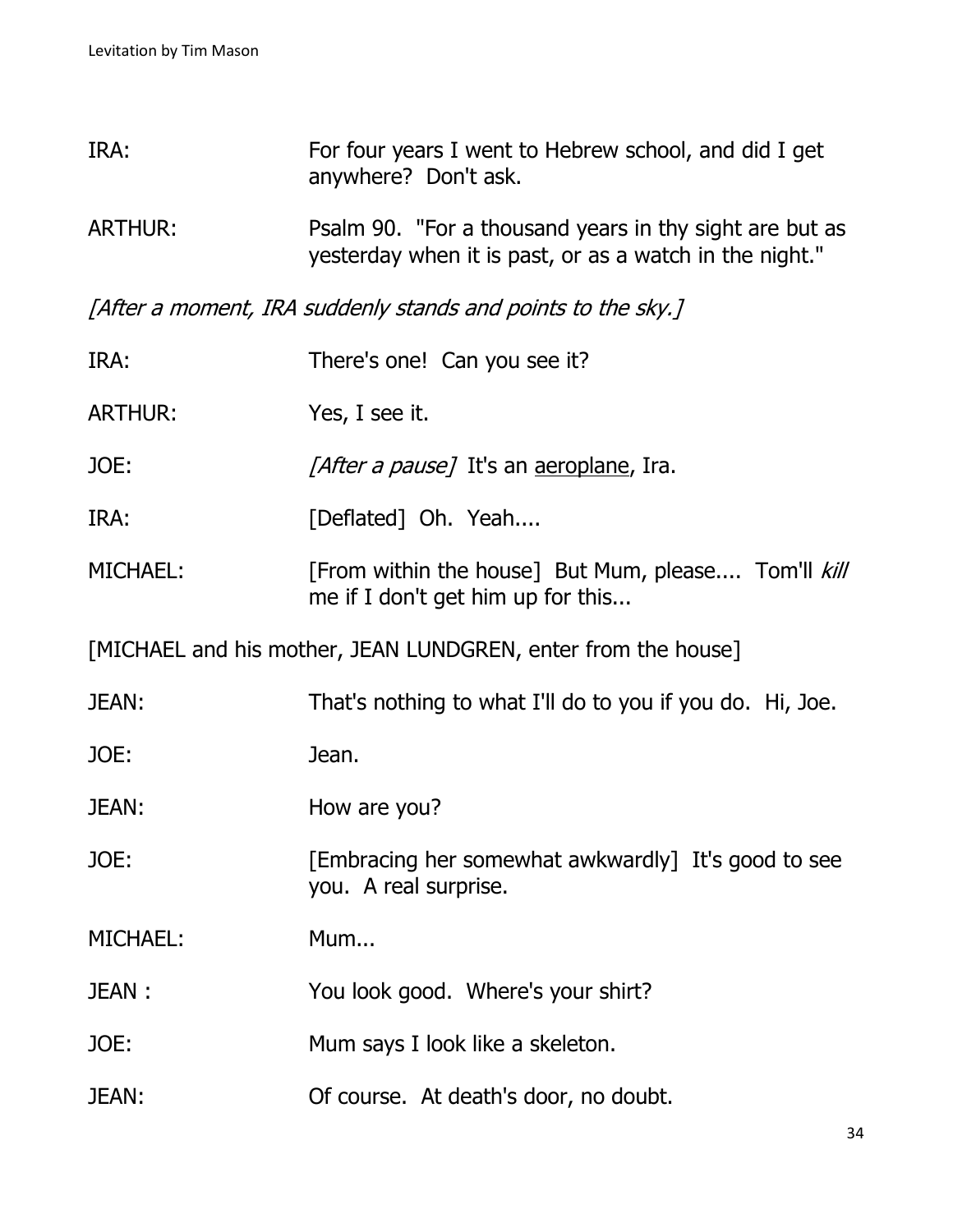| JOE:            | Exactly.                                                                                                                                                                                                                                                                                                              |
|-----------------|-----------------------------------------------------------------------------------------------------------------------------------------------------------------------------------------------------------------------------------------------------------------------------------------------------------------------|
| MICHAEL:        | <i>[A whine]</i> Ma                                                                                                                                                                                                                                                                                                   |
| JEAN:           | Forget it, Mike.                                                                                                                                                                                                                                                                                                      |
| IRA:            | [Musical] Hello again!                                                                                                                                                                                                                                                                                                |
| JEAN:           | [Lukewarm] Hello. [Turning to ARTHUR, admonishing]<br>Dad                                                                                                                                                                                                                                                             |
| <b>ARTHUR:</b>  | I know. I'm afraid I woke him.                                                                                                                                                                                                                                                                                        |
| <b>MICHAEL:</b> | [Sitting and sulking] Yeah, but why did she have to get<br>up.                                                                                                                                                                                                                                                        |
| IRA:            | Come on, kid. Don't be a pain in the ass.                                                                                                                                                                                                                                                                             |
| JEAN:           | Please don't use that language with my son.                                                                                                                                                                                                                                                                           |
| IRA:            | <i>[Innocently]</i> Language? You mean English? All right, I'll<br>put it another way. Mike, you're a nice kid, you play a<br>dynamite oboe after supper, but please just try not to<br>make everybody's seat hurt, will you? [To JEAN] Is<br>besser?                                                                 |
| JEAN:           | You go on to bed now, Michael.                                                                                                                                                                                                                                                                                        |
| <b>ARTHUR:</b>  | We were just speaking of aeroplanes. You know, I can<br>remember the first aeroplane I ever saw? Quite an<br>event. And to think what has transpired in the heavens<br>just in my lifetime. A miracle. Levitation. It just<br>dropped out of the sky. I don't suppose you know what<br>short pants are, do you, Mike? |
| MICHAEL:        | What?                                                                                                                                                                                                                                                                                                                 |
| <b>ARTHUR:</b>  | Short pants. Oh well, it doesn't matter. But all of us                                                                                                                                                                                                                                                                |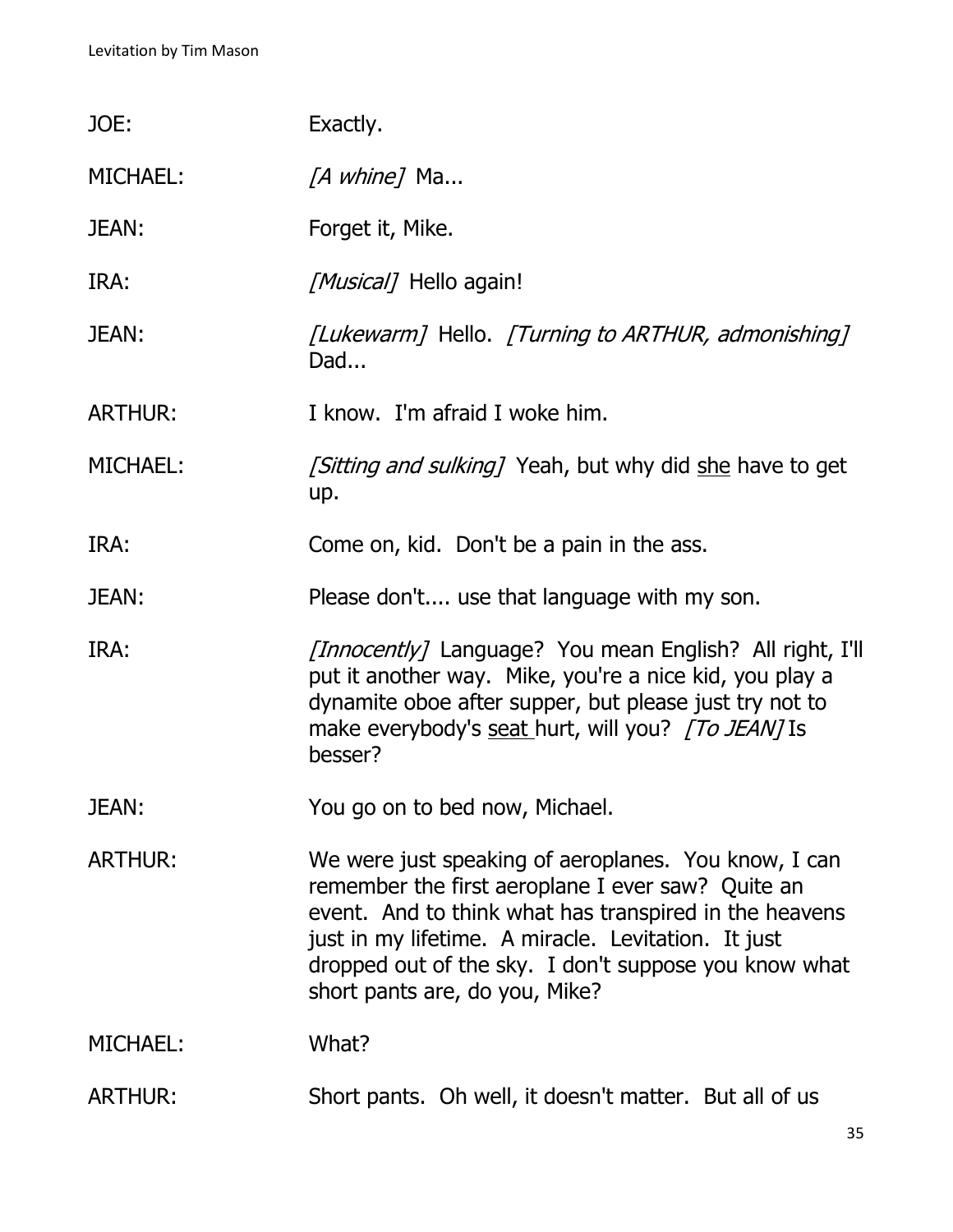boys were wearing them, which means I that I must have been less than.... ten years old at the time, and that it was a day in summer when the first aeroplane dropped out of the sky. Michael: never forget the advantages you and I have over these city boys here, having known the unutterable pleasures of growing up in a small town.

#### MICHAEL: I don't think it's so great.

#### [ADA enters from the house, carrying a tray with four cups of hot milk]

| <b>ARTHUR:</b> | You will. Anyway. I don't know what we were all doing<br>that we all happened to be in that field south of town<br>or perhaps we all just came running when we saw that<br>creature in the sky, dipping its wings and descending. It<br>bounced twice - very high $-$ then rolled to a stop in the<br>long grass. And a god stepped out. He was tall and<br>laughing and buttoned up in a stiff white collar and a<br>dark suit, although it was a summer's day, and he was<br>undeniably from another world. [Small pause.] By<br>that time, of course, some of the grown-ups had run<br>out to the field, and to our profound dismay they took<br>the fellow off, to feed him and fawn over him. We stood<br>guard over his chariot, half protective, half-fearful of it<br>I know now that he was making a coast-to-coast flight,<br>some record or other, but to us he was spreading the<br>gospel of levitation. |
|----------------|-----------------------------------------------------------------------------------------------------------------------------------------------------------------------------------------------------------------------------------------------------------------------------------------------------------------------------------------------------------------------------------------------------------------------------------------------------------------------------------------------------------------------------------------------------------------------------------------------------------------------------------------------------------------------------------------------------------------------------------------------------------------------------------------------------------------------------------------------------------------------------------------------------------------------|
| ADA:           | All right, who got him started? [To JOE] Did you get<br>him started?                                                                                                                                                                                                                                                                                                                                                                                                                                                                                                                                                                                                                                                                                                                                                                                                                                                  |

### ARTHUR: When it came time for him to fly away.... my goodness, what a thought that was then.... still laugh-ing, all teeth and mustache and bright eyes... he threw out long ropes from the cockpit and the šstrongest of the men held

JOE: [A finger to his lips] Shh, Mum, please!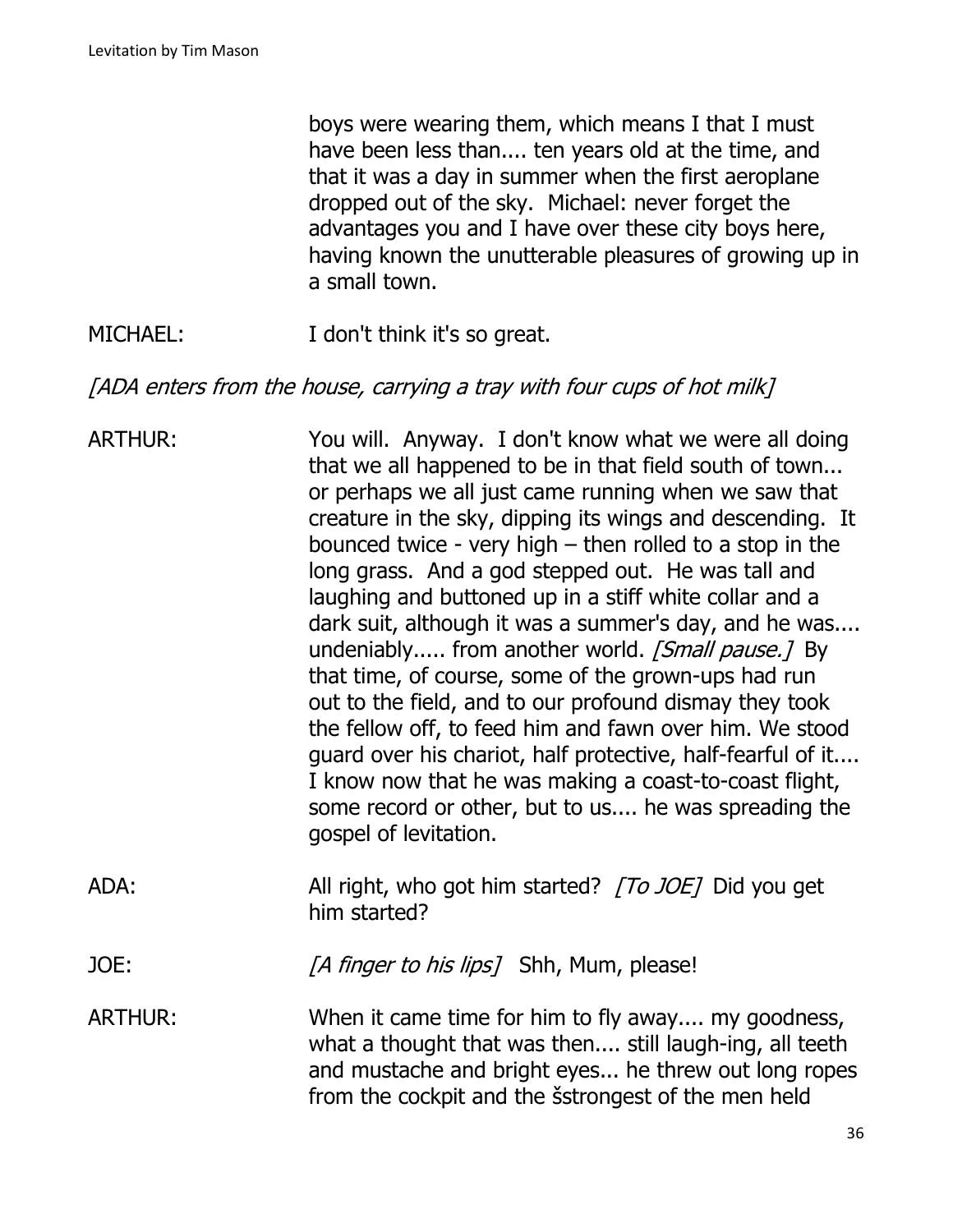|                 | them until the tiny engine had worked up enough power.<br>And then he was gone from us, trailing little ribbons of<br>rope, and dipping his wings, and disappearing.                                       |
|-----------------|------------------------------------------------------------------------------------------------------------------------------------------------------------------------------------------------------------|
| [Small pause]   |                                                                                                                                                                                                            |
| ADA:            | I knew I was right to make more than two cups. You'll<br>have some hot milk, won't you, Jean?                                                                                                              |
| JEAN:           | [Taking a cup] Thanks, Mum.                                                                                                                                                                                |
| ADA:            | And there's more coming, so don't be shy. Michael?                                                                                                                                                         |
| <b>MICHAEL:</b> | No thanks, Grandma.                                                                                                                                                                                        |
| <b>JEAN:</b>    | Michael                                                                                                                                                                                                    |
| MICHAEL:        | I don't care for any, all right?                                                                                                                                                                           |
| ADA:            | [Offering tray to IRA] I think you'll be pleasantly<br>surprised, Mr. Sherman.                                                                                                                             |
| IRA:            | [Taking a cup] Are you sure you have enough?                                                                                                                                                               |
| ADA:            | Oh, there are so many comings and goings in this house,<br>especially as we get older, it seems I never know who<br>Dad is going to invite, or when, or how many So I<br>always make plenty of everything. |

[INGA, an elderly woman in a nightgown and robe, enters with another tray of cups.]

| ADA:    | Oh, there you are. Thank you so much.                                                                                      |
|---------|----------------------------------------------------------------------------------------------------------------------------|
| INGA:   | [Offering her tray to ARTHUR] Arthur?                                                                                      |
| ARTHUR: | <i>[Offering her tray to JOE]</i> Please, Joe. It will let you<br>sleep. So much better for that than all those cigarettes |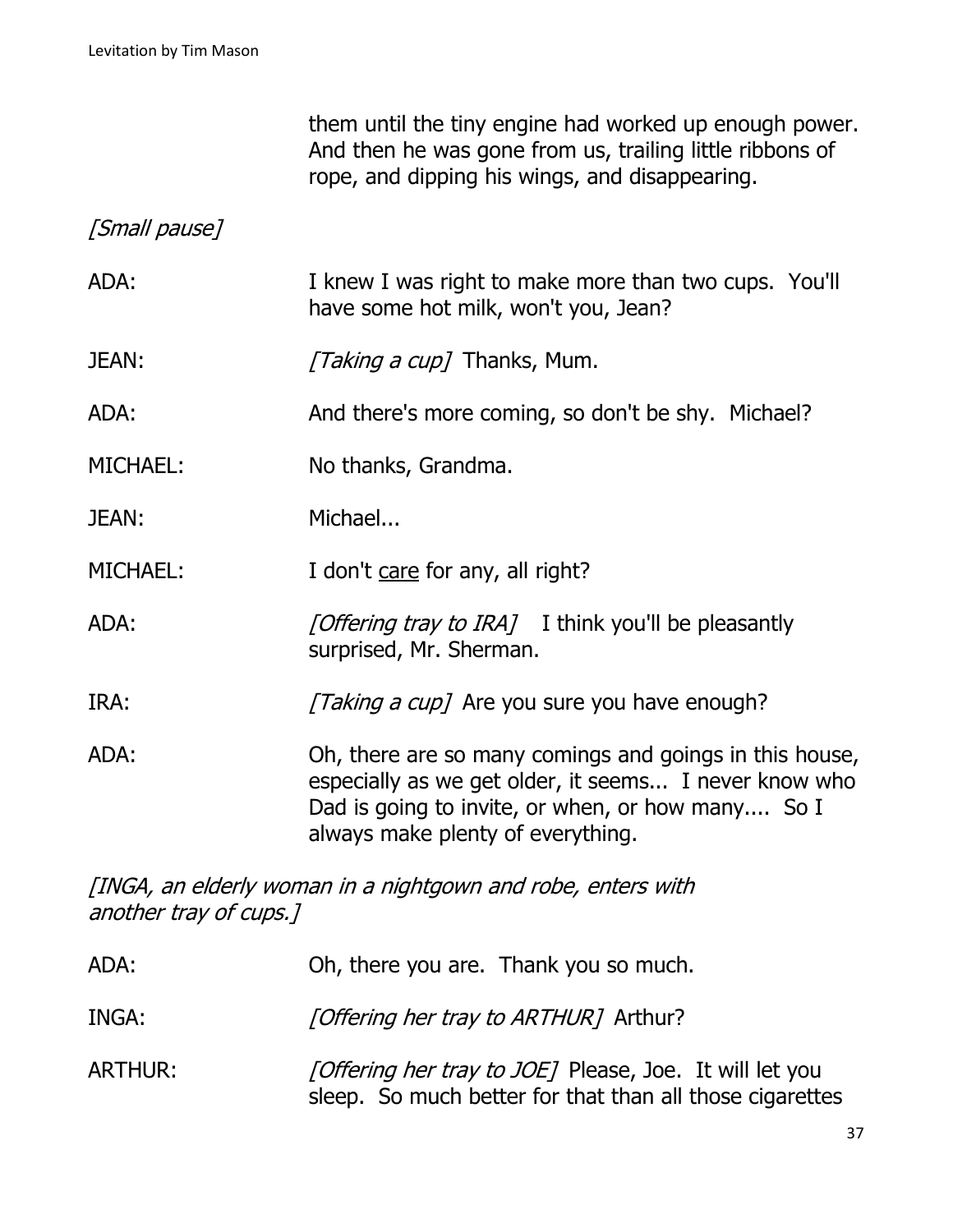## and beers.

[JOE takes a cup, staring without recognition at INGA.]

| [To INGA, taking a cup] Not much sleep tonight, I'm<br>afraid.                                                |
|---------------------------------------------------------------------------------------------------------------|
| Sleeping or waking, it's all pretty much the same to me.                                                      |
| <i>[Undertone to ADA]</i> Mum. Who is that?                                                                   |
| <i>[Relishing her opportunity]</i> Oh, for goodness' sake, Joe.<br>Can't you just let things happen for once? |
| Mike, take some hot milk.                                                                                     |
| In case you didn't happen to know, too much milk causes<br><b>Excess mucus.</b>                               |
| If you're angling for one of Joe's beers, you're going to<br>have to do a lot better than excess mucus.       |
| Dad? Do you know what I would like?                                                                           |
|                                                                                                               |
| [Looking up at the sky] I'm afraid I do. You want me to<br>make popcorn.                                      |
| Well, we do seem to be up                                                                                     |
| Now that would be a treat.                                                                                    |
| Popcorn!                                                                                                      |
| All right, all right. I submit to the will of majority.                                                       |
| So. What is it, exactly, that we're doing?                                                                    |
|                                                                                                               |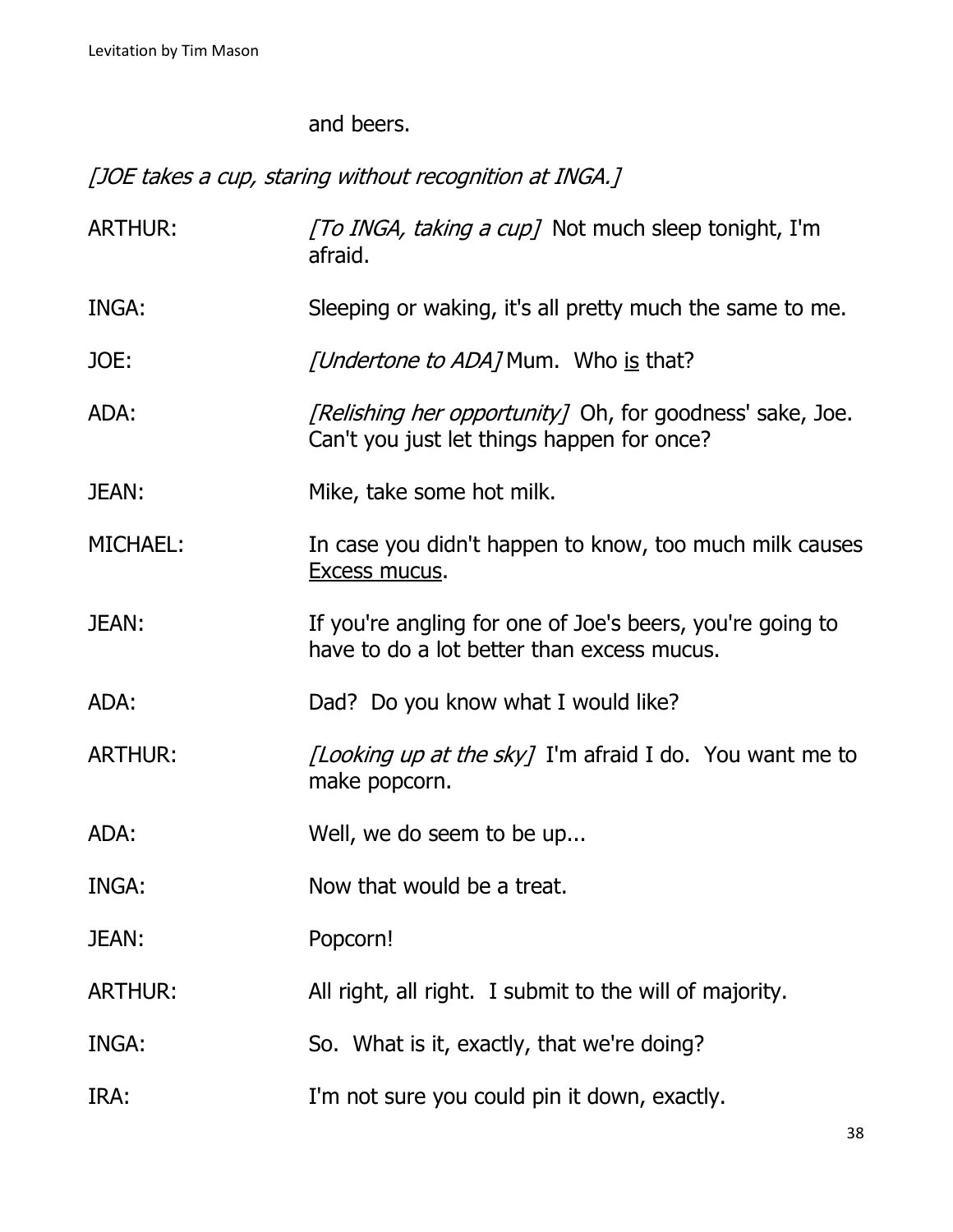| INGA:          | [Suddenly pointing at the sky] Oh! What was that?                                                                                                              |
|----------------|----------------------------------------------------------------------------------------------------------------------------------------------------------------|
| <b>ARTHUR:</b> | [Wheeling round] Where?                                                                                                                                        |
| MICHAEL:       | [Looking up] Wow!                                                                                                                                              |
| <b>ARTHUR:</b> | Where? Where?                                                                                                                                                  |
| JEAN:          | [To INGA] Dad's waiting for a meteorite shower.                                                                                                                |
| INGA:          | Oh, star-gazing, are we?                                                                                                                                       |
| <b>ARTHUR:</b> | Hardly.                                                                                                                                                        |
| INGA:          | [Noticing JOE] Here's a newcomer, Jean - could this<br>be your brother? [To JOE] How do you do?                                                                |
| JOE:           | <i>[Stupefied]</i> How do you do?                                                                                                                              |
| INGA:          | Well, there's not a deal of family resemblance, is there?<br>I don't know that I would have taken you for brother and<br>sister.                               |
| JEAN:          | Maybe not, but we both have identical birthmarks in<br>exactly the same place, so there must be some<br>connection.                                            |
| IRA:           | <i>(to JOE</i> ) You mean that thing that looks like a map<br>of Italy on the inside of your left thigh? [Silence. Then<br>to JEAN] You have it too? [Silence] |
| INGA:          | I myself have never travelled in Europe.                                                                                                                       |
| ADA:           | What about that popcorn, Papa?                                                                                                                                 |
| <b>ARTHUR:</b> | <i>[Looking at the sky]</i> As soon as I turn my back it'll all<br>start, I just know it.                                                                      |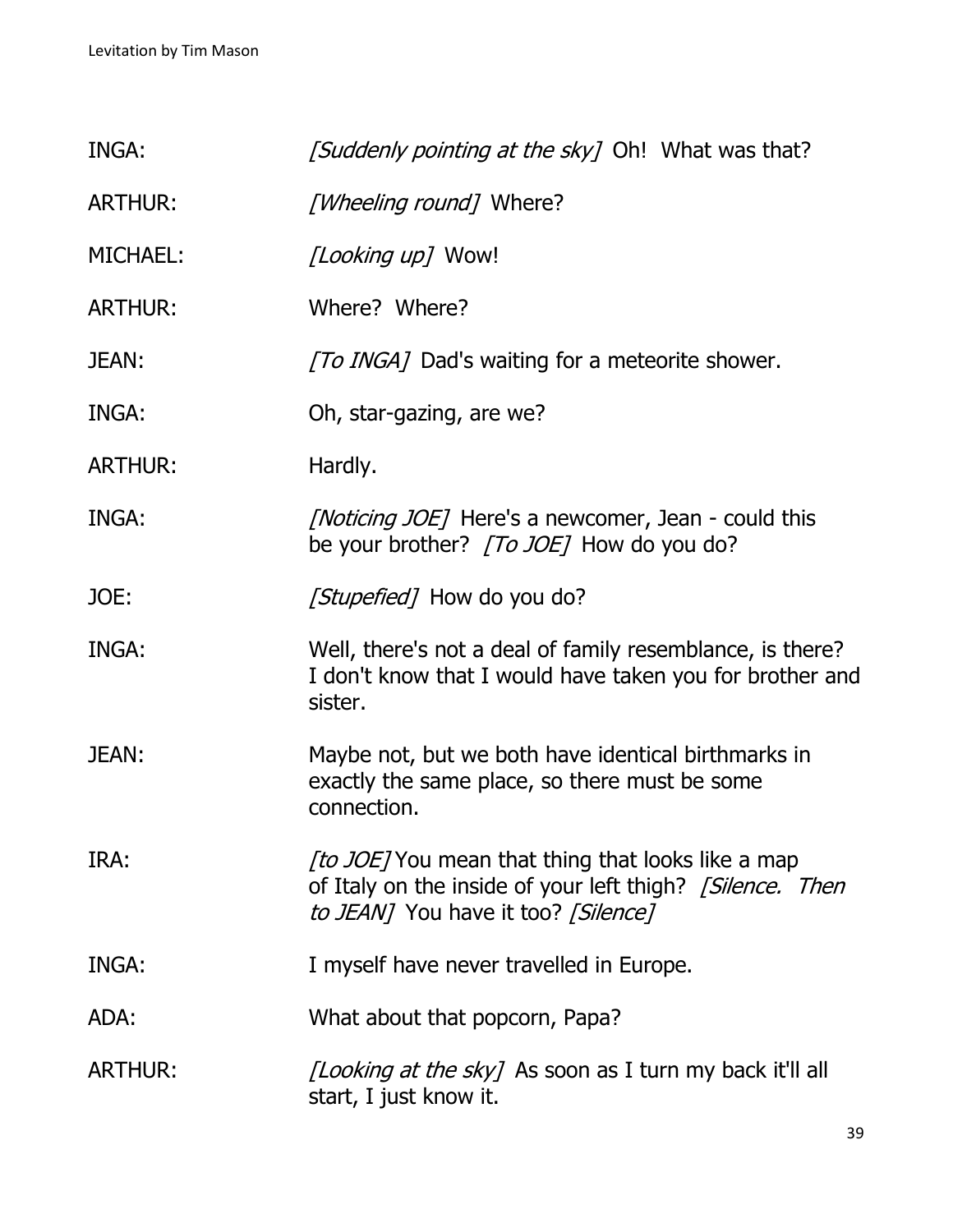| INGE:           | What a vast expanse of lawn you have here, Ada. You<br>could hold a cotillion on the green.                   |
|-----------------|---------------------------------------------------------------------------------------------------------------|
| ADA:            | Joe used to hang lights from the trees and stage<br>Hollywood spectaculars out there.                         |
| JEAN:           | He recruited me to lead a chorus line of neighbourhood<br>girls one summer, all of us in swimsuits and capes. |
| ADA:            | Which he recruited me to make.                                                                                |
| IRA:            | If only you knew then where it was all going to lead,<br>huh?                                                 |
| ADA:            | Why don't you write plays like that any more, Joe? With<br>dancing and singing?                               |
| JOE:            | I'll get right on to it, Mum.                                                                                 |
| INGA:           | I don't know why I should be so hungry, but I feel like<br>something more substantial than popcorn            |
| ADA:            | It's no wonder. The meatballs were so dry, people<br>hardly touched them.                                     |
| INGA:           | Not at all, Ada.                                                                                              |
| <b>ARTHUR:</b>  | Mike, you want to get that popcorn started?                                                                   |
| MICHAEL:        | <i>[Looking at his mother]</i> If I can wake Tom up                                                           |
| JEAN:           | Not a chance.                                                                                                 |
| <b>MICHAEL:</b> | OK, but Tom's going to be pretty mad about this, that's<br>all I have to say.                                 |

[MICHAEL exits into the house.]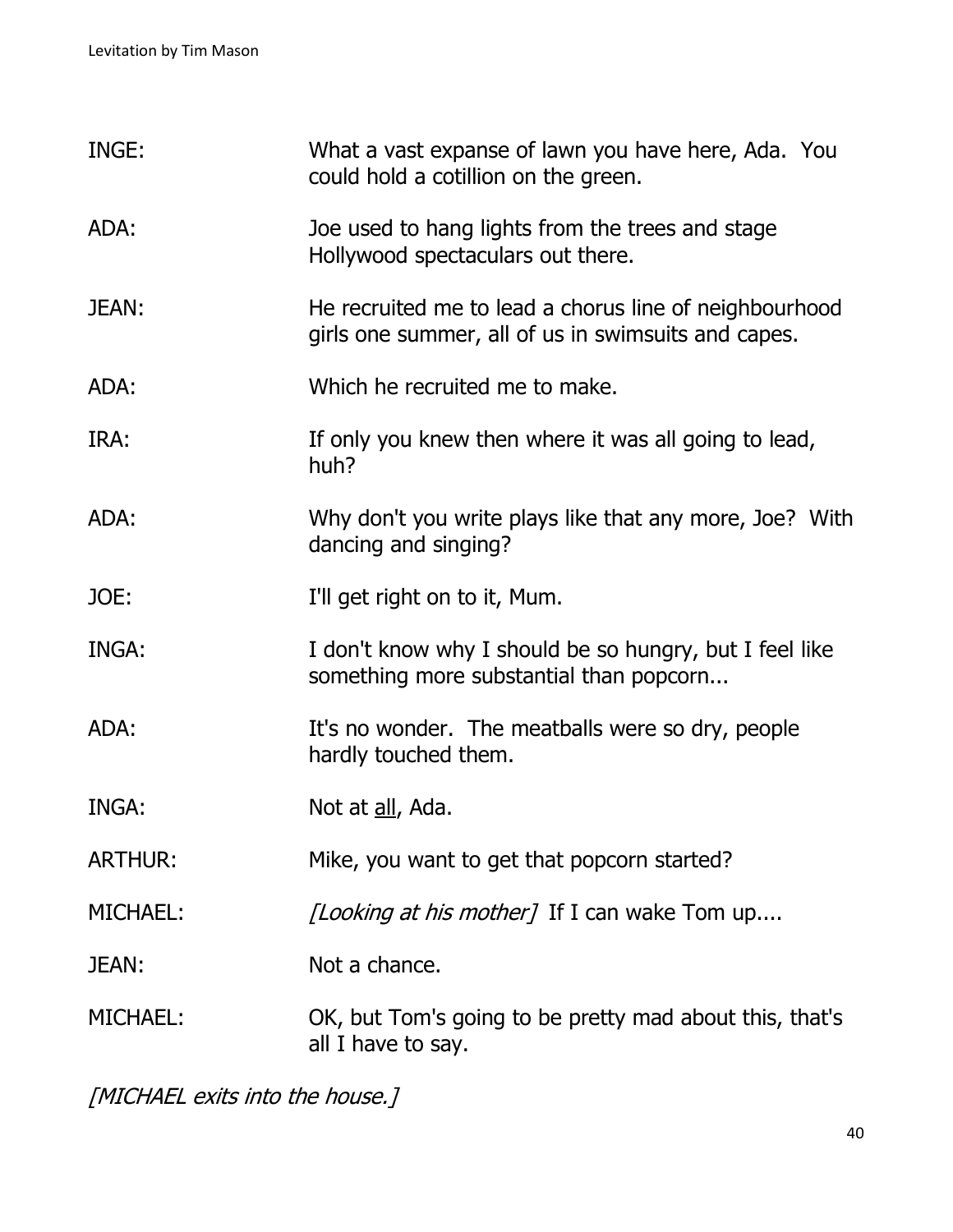| INGA: | [To ADA] What about muffins? I don't suppose they<br>really go with popcorn, but I have such a craving                              |
|-------|-------------------------------------------------------------------------------------------------------------------------------------|
| ADA:  | <i>[Doubtfully]</i> Well                                                                                                            |
| INGA: | I won't make much more than a couple dozen cracked<br>wheat?                                                                        |
| JOE:  | <i>[Beyond comprehending anything]</i> Cracked wheat? Why<br>not? Why not muffins? And then we can all dance<br>around on the lawn. |
| INGA: | [To JOE] Now you've gone and done it.                                                                                               |
|       |                                                                                                                                     |

[Wistfully, as she exits into the house.]

I was raised in a strict Lutheran parsonage, Joe. As were you. I don't even know how to waltz.

- ADA: [Over her shoulder, going into the house] Arthur...
- ARTHUR: [Still looking at the sky] Coming, Ada. Coming.

[ARTHUR exits into the house. The remaining three sit and stand in silence for a few moments. Then a moustached older man dressed in a bathrobe comes walking from the darkness of the lawn into view.]

WRIGHT: Afraid I dozed off in that deckchair over there. Did Arthur call it a night? Oh, you must be Arthur's son, Joseph.

[He distractedly shakes JOE's hand and passes on to the door of the house. Then he turns back.]

WRIGHT: You know, your father is a remarkable man. Now Einstein, whom I met once, by the way, at some sort of awards banquet in New Jersey, Einstein said that as an object approaches the speed of light, time slows down.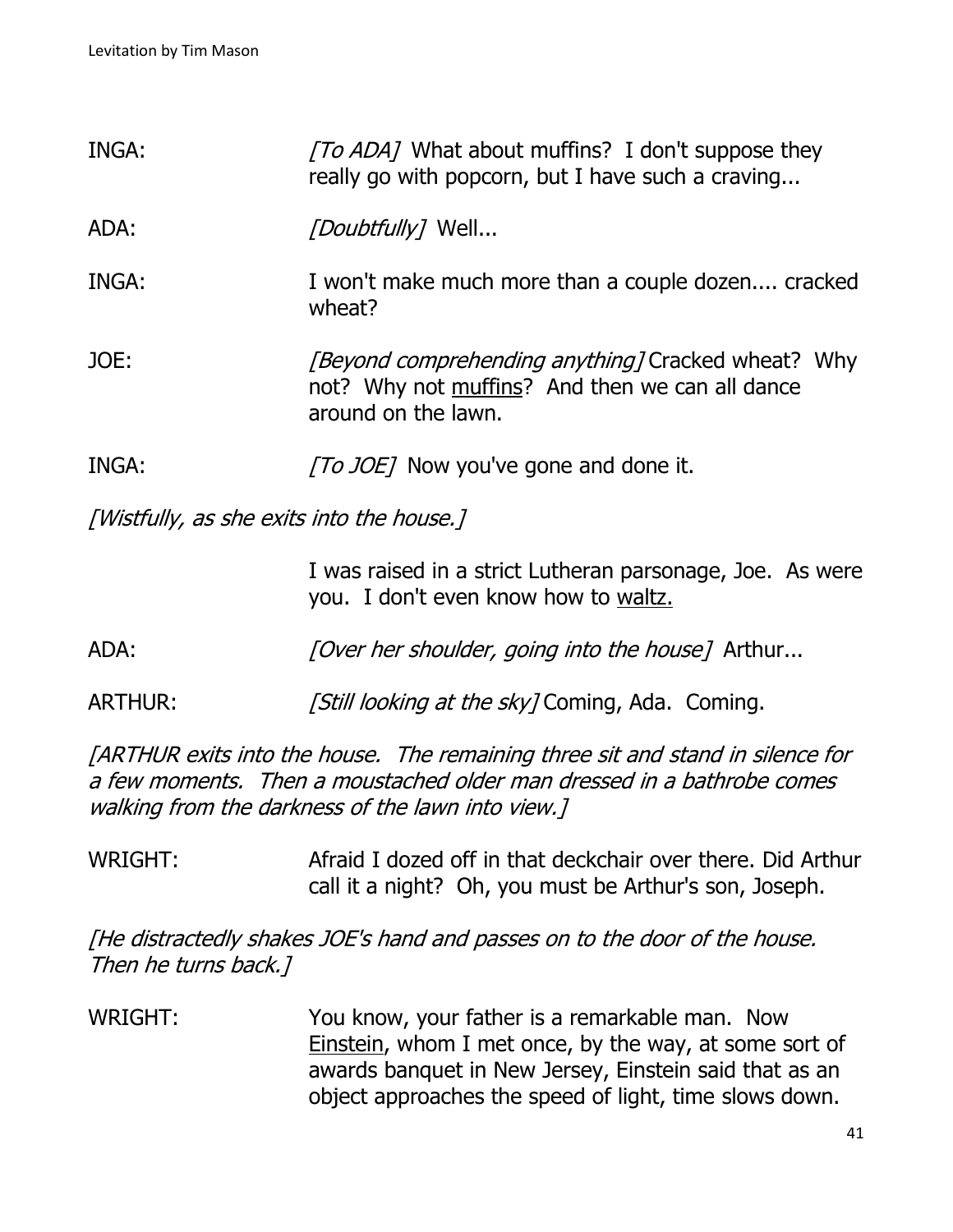At least, for that object it does. And that if anything were capable of travelling faster than light, time itself would be reversed; it would go backwards. Well, says Arthur, with not a shred of scientific jargon but with total assurance nonetheless, well, he says, what do we know that travels backwards in time? What, indeed, he says, but memory? Well, I didn't think I could let him get away with that sort of mystical double-talk, but he goes on to insist that we make our mistake when we think of memory as an abstract concept. He maintains that it's quantifiable, the old coot. And that we've lost sight of that, but that vestiges of an ancient understanding of memory can still be found in language. Do we not, he asks, do we not say, "I have so many memories, or that so-and-so has lost his memory? Quantifiable. Imagine that. [Pause] Anyway, I seem to have polished off Arthur's orange juice, and I was wondering if there was any more. [Gesturing towards the sky] Just yell if anything starts happening.

[He exits into the house. JOE stands perfectly still for a moment, then throws back his head and yells inarticulately.]

JOE: Ahhhhhhhh! [Immediately afterwards, very fast] I'm terribly sorry, everything's all right, I'm fine, I'm sorry, just a whim, nice night.

[JOE opens the screen door and shouts into the house.]

Sorry! False alarm! Nothing doing! Thought we spotted The Hindenburg! Never mind!

[He shuts the door, empties his cup of hot milk over the porch rail, pops open a can of beer, and flings himself down on the swing.]

JOE: So…

[Small pause. JOE jerks a thumb towards the house.]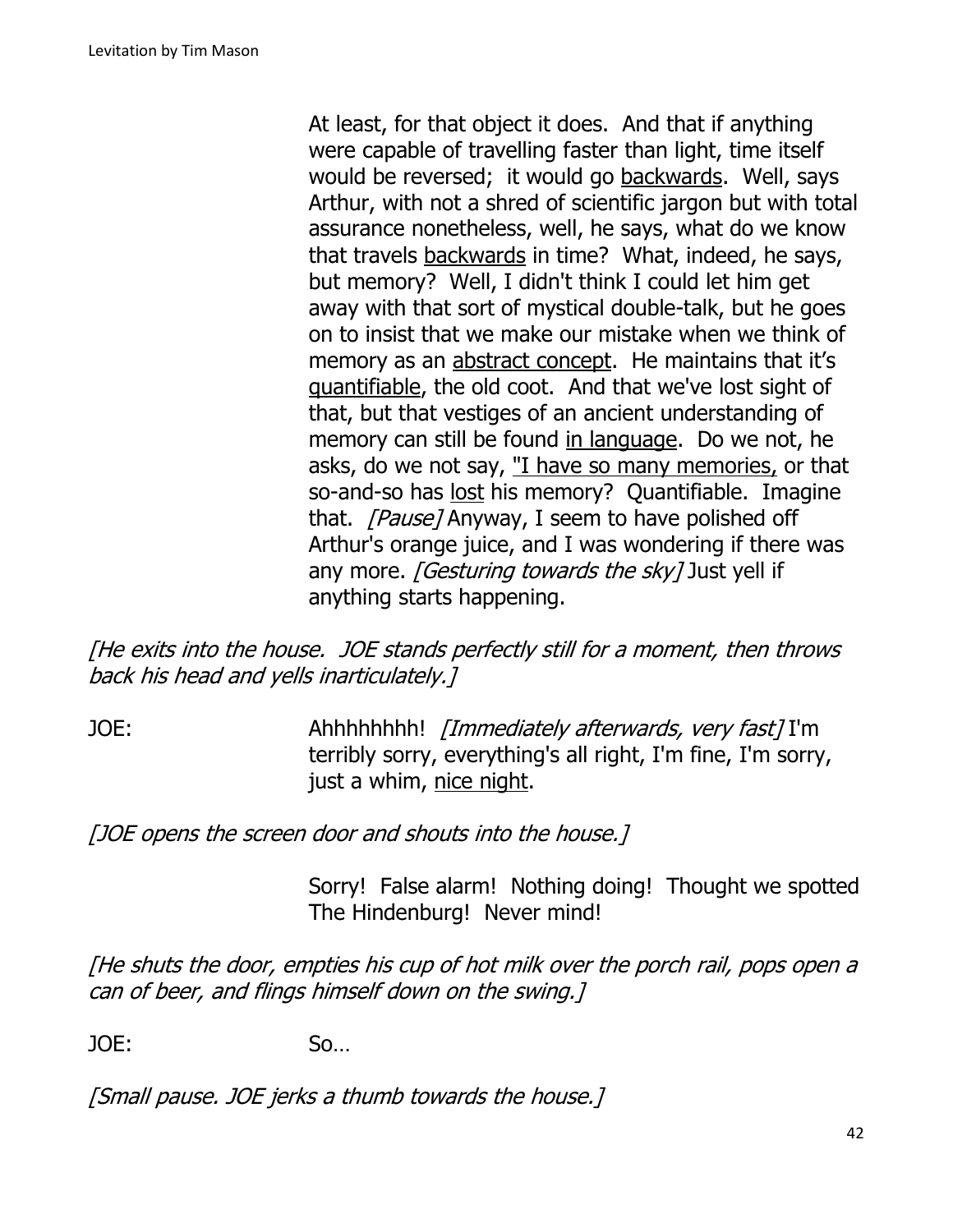| JOE:  | Was he at dinner too?                                                                                                                                                                                                                                                                                                                                                 |
|-------|-----------------------------------------------------------------------------------------------------------------------------------------------------------------------------------------------------------------------------------------------------------------------------------------------------------------------------------------------------------------------|
| IRA:  | Of course.                                                                                                                                                                                                                                                                                                                                                            |
| JEAN: | So. Joe. What's all this about death?                                                                                                                                                                                                                                                                                                                                 |
| JEAN: | Out in the kitchen; Mike announced that Uncle Joe was<br>freaking out about Grandma and Grandpa dying.                                                                                                                                                                                                                                                                |
| JOE:  | He said that? I'll kill him.                                                                                                                                                                                                                                                                                                                                          |
| JEAN: | It's not true?                                                                                                                                                                                                                                                                                                                                                        |
| JOE:  | <i>[Uncomfortable]</i> Well Freaking out? No. You let him<br>use cheap phrases like that?                                                                                                                                                                                                                                                                             |
| JEAN: | Actually, that was my phrase. What Mike said was that<br>you were having problems coming to grips.                                                                                                                                                                                                                                                                    |
| IRA:  | That kid's got a future. In California.                                                                                                                                                                                                                                                                                                                               |
| JEAN: | What about it, Joe? Mum and Dad's death.                                                                                                                                                                                                                                                                                                                              |
| JOE:  | Well I mean, doesn't the thought nearly kill you? Am<br>I alone in this? Completely odd, or clinging, or<br>dependent or something?                                                                                                                                                                                                                                   |
| IRA:  | What do you mean?                                                                                                                                                                                                                                                                                                                                                     |
| JOE:  | What I mean is that I live twelve hundred miles away<br>from them, and I have a life of my own, such as it is, and<br>yet whenever I feel time slipping away from me, and it<br>does, oh God, it does, it is their time I'm feeling, it's<br>those two slipping away from me and I nearly die of it.<br><i>[Beat]</i> And what I want to know is, am I alone in this? |
| JEAN: | No.                                                                                                                                                                                                                                                                                                                                                                   |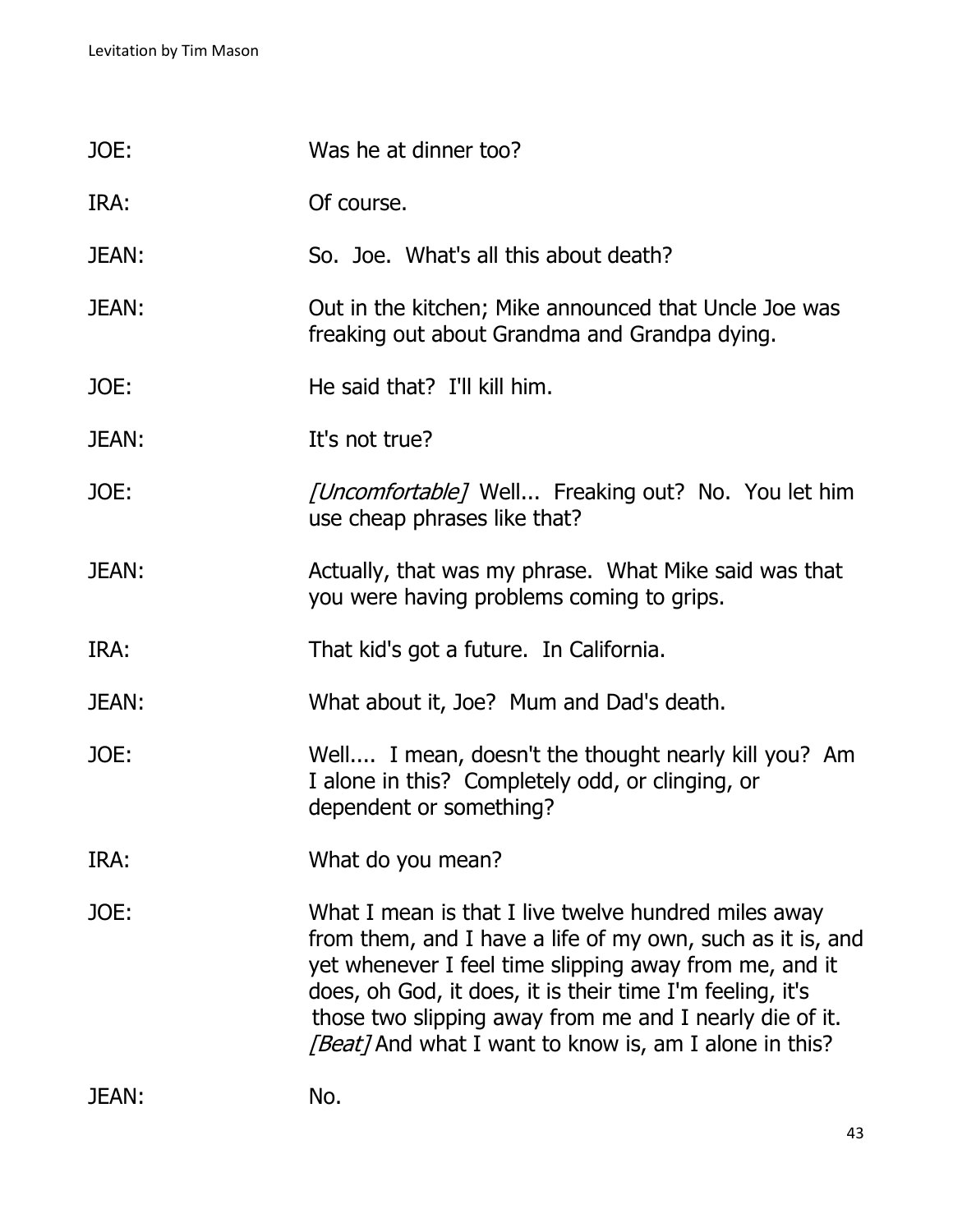| IRA:          | Uh-huh.                                                                                                                                                                                                                                                                                                                                                                                                                                          |
|---------------|--------------------------------------------------------------------------------------------------------------------------------------------------------------------------------------------------------------------------------------------------------------------------------------------------------------------------------------------------------------------------------------------------------------------------------------------------|
| [Small pause] |                                                                                                                                                                                                                                                                                                                                                                                                                                                  |
| JOE:          | Oh. <i>[Pause]</i> Well, that settles that. <i>[Pause]</i> I picture<br>coming back to this house and not finding them in it, and<br>I can't picture that. [Pause] That's what death is for<br>me; looking for someone, and you can't find them.<br>Throughout the empty house, from one room to another,<br>no matter how many times you search and search again,<br>you can't find them. You won't ever find them. [Beat]<br>Who was that man? |
| JEAN:         | I guess all that started for me when the kids came<br>along Each one of them gave a new meaning to the<br>phrase, "hanging on for dear life", because that's what I<br>did to them, at least to begin with. I suppose that's what<br>I did to you too, Joe, when I was a kid.                                                                                                                                                                    |
| JOE:          | [With a little edge] "Tie your shoes, wipe your nose, cut<br>your hair, chew your food and don't slurp the soup." And<br>that's the sort of advice she was giving me while I was in<br>college.                                                                                                                                                                                                                                                  |
| JEAN:         | Eventually, of course, you learn to let go. You learn you<br>don't have any choice. Maybe you were the hardest to<br>let go of, because you were the one who taught me how<br>to cling.                                                                                                                                                                                                                                                          |
| IRA:          | My mother died two years ago. Of cancer.                                                                                                                                                                                                                                                                                                                                                                                                         |
| <b>JEAN:</b>  | I'm sorry.                                                                                                                                                                                                                                                                                                                                                                                                                                       |
| IRA:          | She was an accountant for the Mafia.                                                                                                                                                                                                                                                                                                                                                                                                             |
| JEAN:         | Oh, for Pete's sake.                                                                                                                                                                                                                                                                                                                                                                                                                             |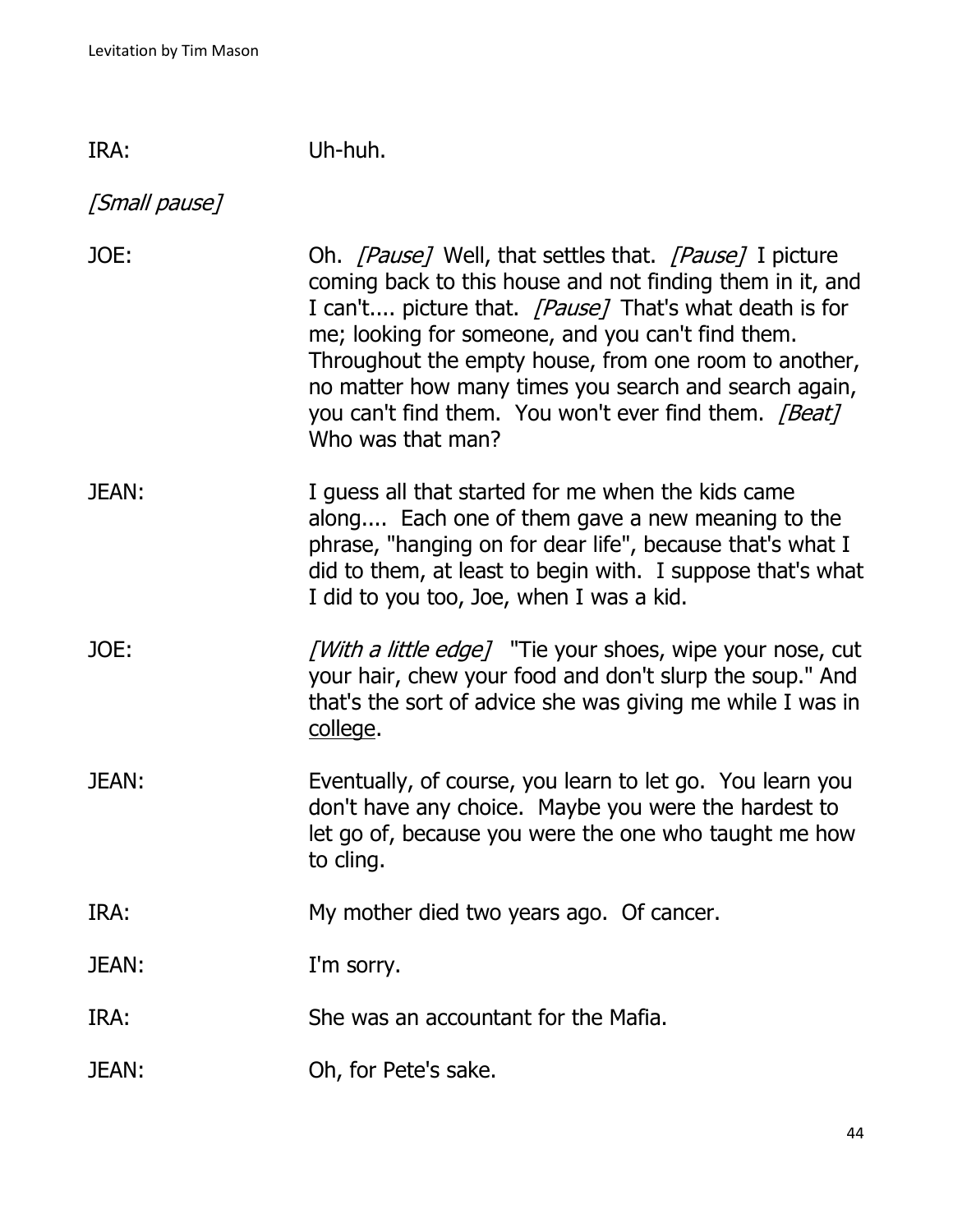| IRA:         | No - she was. If you ever need something to fall back<br>on, Ira, she'd say, become a bookkeeper for the Mafia,<br>they hire them by the gross.                                                                                                                                                                                                                                                                                                                                                                                                                                                                                                                                                                                                                                                          |
|--------------|----------------------------------------------------------------------------------------------------------------------------------------------------------------------------------------------------------------------------------------------------------------------------------------------------------------------------------------------------------------------------------------------------------------------------------------------------------------------------------------------------------------------------------------------------------------------------------------------------------------------------------------------------------------------------------------------------------------------------------------------------------------------------------------------------------|
| JEAN:        | I thought you were being serious, for once.                                                                                                                                                                                                                                                                                                                                                                                                                                                                                                                                                                                                                                                                                                                                                              |
| IRA:         | I am serious. So was Irene. I mean, she kept the books<br>for some piss-elegant hotel in midtown. Very olde<br>English, with olde oak panelling and the sort of doorman<br>who wouldn't look at you if you weren't a WASP, much<br>less hail you a cab, and in the role of president,<br>proprietor, whatever, was this cultivated white-haired<br>ex-headmaster, but you know that the power behind the<br>throne was some guy named Nuncio or Bugsy or<br>something, and that he was only running the place for<br>his Great Uncle Scarface. Anyway, Irene got cancer, only<br>nobody in the family, including her, was allowed to use<br>that word. My aunts would gather together when Irene<br>wasn't around and say that she had "the real one". The<br>real one. It sounds like an ad for a cola. |
| JEAN:        | Can't you ever be anything but flippant?                                                                                                                                                                                                                                                                                                                                                                                                                                                                                                                                                                                                                                                                                                                                                                 |
| IRA:         | Sure. But I try to live up to people's expectations of me.<br>[Moving into being camp] Like this whole astronomy<br>thing? You want flippant, you got it. [Very camp] Like I<br>was telling your father earlier, last summer there was<br>this total eclipse of the sun? And all day long on the<br>radio they kept saying, "Don't look at it! It'll ruin your<br>eyes!" So I said to my friend, Gay Morris, "Gay Morris," I<br>said, "If these eclipses are so bad for you, why do they<br>have them?" [Back to his "straight" voice] There, you<br>see? It's simple.                                                                                                                                                                                                                                   |
| <b>JEAN:</b> | That's amazing. I mean, how do you do that?                                                                                                                                                                                                                                                                                                                                                                                                                                                                                                                                                                                                                                                                                                                                                              |
| IRA:         | Amazing? It isn't even interesting. It's what you're<br>taught to do. So anyway, Irene died, and my father,                                                                                                                                                                                                                                                                                                                                                                                                                                                                                                                                                                                                                                                                                              |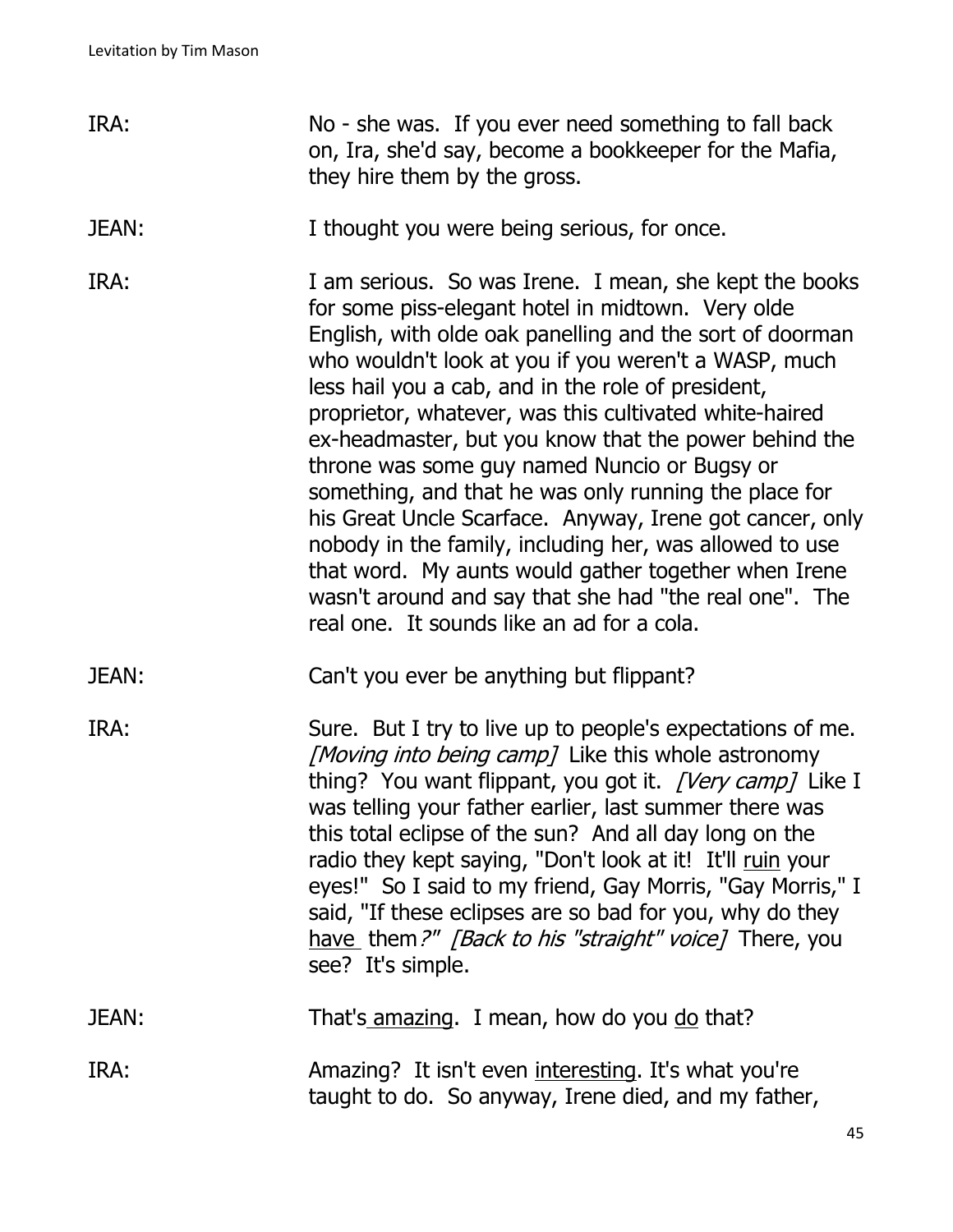|           | Eugene, who sold belts wholesale before he retired and<br>who was always pretty much all right with me, as was<br>Irene, by the way, suddenly turned into this sad old guy.<br>There's only my sister, Ruth, and me left, and Ruth is<br>married and lives in Bayshore, so Daddy and I go for<br>little bachelor dinners together in the city, once a week,<br>and in one way he's cool, because Ruth can and is<br>handling the whole grandchildren thing, I mean,<br>providing them for him, but in another sense it's a little<br>depressing every Wednesday night, because sometimes<br>Eugene forgets to shave. [Small pause] Which in him is<br>a thing almost impossible to conceive. |
|-----------|----------------------------------------------------------------------------------------------------------------------------------------------------------------------------------------------------------------------------------------------------------------------------------------------------------------------------------------------------------------------------------------------------------------------------------------------------------------------------------------------------------------------------------------------------------------------------------------------------------------------------------------------------------------------------------------------|
| JEAN:     | <i>[Sincerely]</i> I'm sorry about your mother, Ira.                                                                                                                                                                                                                                                                                                                                                                                                                                                                                                                                                                                                                                         |
| IRA:      | <i>[Same]</i> Yeah. Thanks.                                                                                                                                                                                                                                                                                                                                                                                                                                                                                                                                                                                                                                                                  |
| JOE:      | [To IRA] Hear that? Patronising. Condescending.                                                                                                                                                                                                                                                                                                                                                                                                                                                                                                                                                                                                                                              |
| JEAN/IRA: | [Overlapping] What?                                                                                                                                                                                                                                                                                                                                                                                                                                                                                                                                                                                                                                                                          |
| JOE:      | It's what she does. When Paul split; she sat me down to<br>talk about historical inevitability.                                                                                                                                                                                                                                                                                                                                                                                                                                                                                                                                                                                              |
| JEAN:     | [To IRA] It wasn't that way.                                                                                                                                                                                                                                                                                                                                                                                                                                                                                                                                                                                                                                                                 |
| JOE:      | Patronising? Wow. I'm bleeding, for God's sake, and<br>she's telling me it's for my own good. Politically. Can<br>you believe it? That it's time for me to move on to get<br>outside of myself                                                                                                                                                                                                                                                                                                                                                                                                                                                                                               |
| JEAN:     | [To IRA] All right, all right. My timing was                                                                                                                                                                                                                                                                                                                                                                                                                                                                                                                                                                                                                                                 |
| JOE:      | She's a militant, my sister. Oh, yeah. Marx and Jesus.                                                                                                                                                                                                                                                                                                                                                                                                                                                                                                                                                                                                                                       |
| JEAN:     | I see. We're going to start with the Christian Marxists<br>again.                                                                                                                                                                                                                                                                                                                                                                                                                                                                                                                                                                                                                            |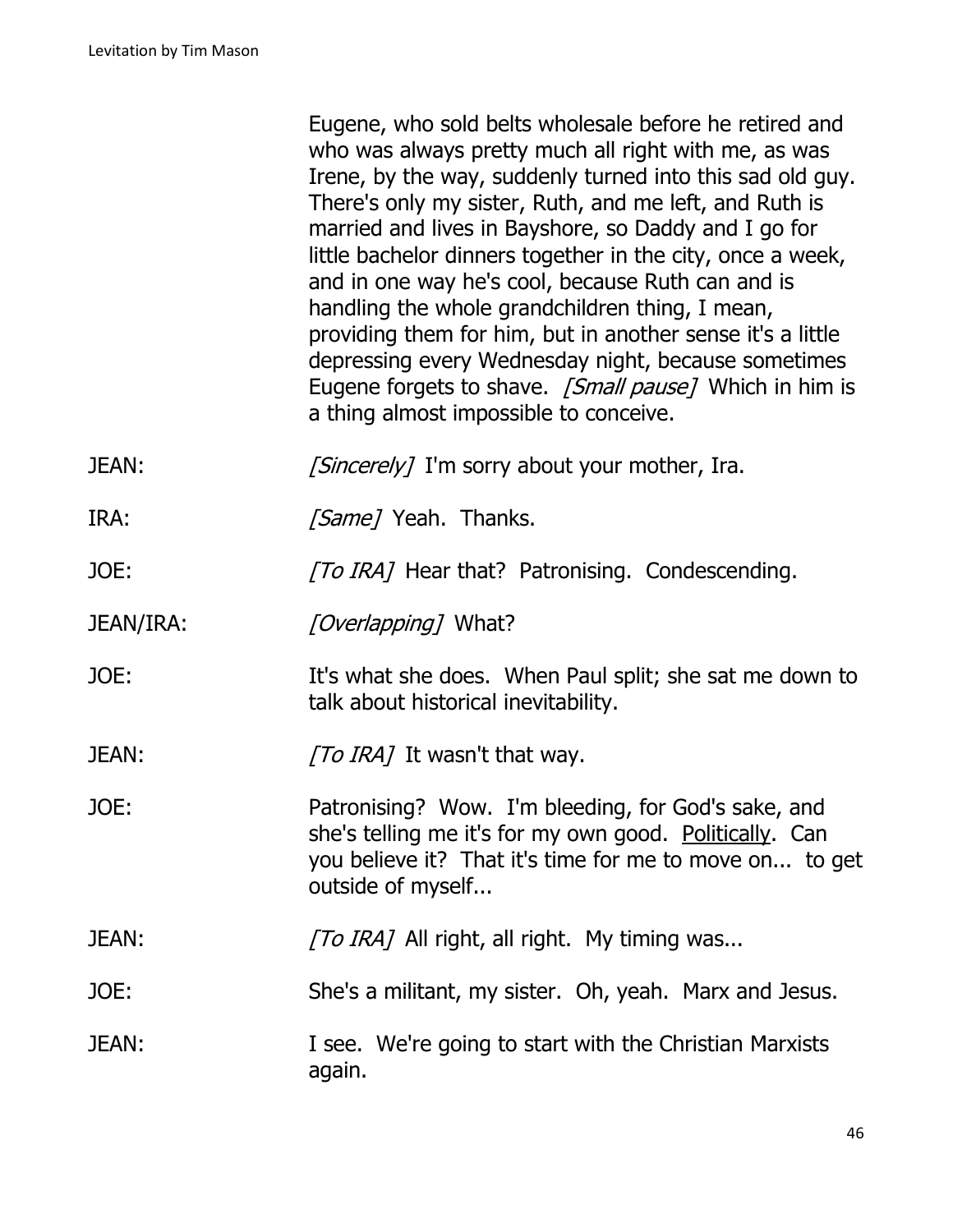| JOE:  | You've got to watch your step around her, believe me.<br>Watch your politics, watch your language, your<br>thoughts                                              |
|-------|------------------------------------------------------------------------------------------------------------------------------------------------------------------|
| JEAN: | [To IRA] He attacks the things he doesn't understand.<br>It's what he does. And that's what I'm here for, I<br>quess.                                            |
| IRA:  | The Christian Marxists?                                                                                                                                          |
| JEAN: | <i>[To IRA]</i> You see, we're a couple of do-gooders, my<br>husband and I. And me, I'm an aging earth mother.                                                   |
| JOE:  | [To IRA] Earnest. God, is she earnest.                                                                                                                           |
| JEAN: | And that's a big mistake, I know. Futile, right? Try to<br>feed hungry people? Pointless. Take home-less people<br>into your home? Forget it.                    |
| JOE:  | You see, Marx and Jesus have a lot in common, Ira.<br>For one thing, neither of them has much time for<br>queers.                                                |
| JEAN: | Neither one of them says a damned thing about any of<br>that, but both of them have a hell of a lot to say about<br>cynics!                                      |
| JOE:  | [To IRA] Oh, yeah, she's the champion of all the right<br>causes, but when it comes to perverts, well, let's just say<br>she wouldn't want her son to marry one. |
| IRA:  | I see.                                                                                                                                                           |
| JEAN: | [To IRA] And that is precisely what he wants to believe.                                                                                                         |
| IRA:  | I see.                                                                                                                                                           |
| JEAN: | [To IRA] I have a houseful of children who idolise their                                                                                                         |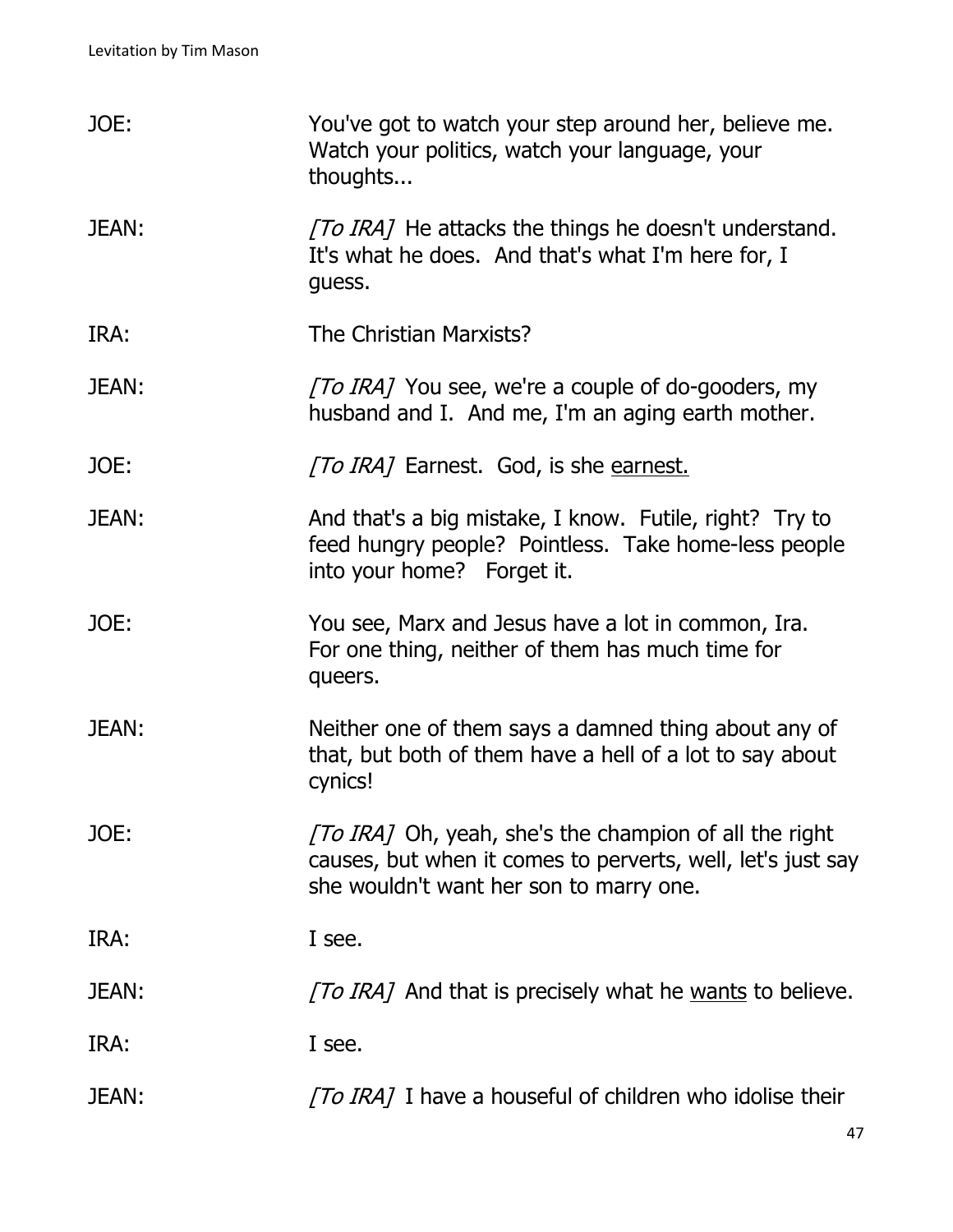|       | Uncle Joe, and my husband and I love him more than<br>he'll ever admit, and can you blame us if we didn't want<br>to see him bogged down in a basically dead-end<br>lifestyle?                                                                                                                                                |
|-------|-------------------------------------------------------------------------------------------------------------------------------------------------------------------------------------------------------------------------------------------------------------------------------------------------------------------------------|
| IRA:  | Not me.                                                                                                                                                                                                                                                                                                                       |
| JOE:  | [To IRA] That "lifestyle" was Paul, and he wasn't a<br>lifestyle, he was my life, and her kids loved him, and so<br>did Mum and Dad and they're not even liberals, and<br>where does she get off with this "basically dead-end"<br>bullshit? She and Jerry showed Paul the last word in<br>courteous contempt and he felt it. |
| JEAN: | <i>To IRAT</i> We did not!                                                                                                                                                                                                                                                                                                    |
| JOE:  | [To IRA] For seven years they did!                                                                                                                                                                                                                                                                                            |
| JEAN: | <i>To IRA7</i> Did not!                                                                                                                                                                                                                                                                                                       |
| JOE:  | [To IRA] Did! Did!                                                                                                                                                                                                                                                                                                            |
| JEAN: | [To JOE] He left you!                                                                                                                                                                                                                                                                                                         |
| JOE:  | <i>[To JEAN]</i> I know!                                                                                                                                                                                                                                                                                                      |
|       |                                                                                                                                                                                                                                                                                                                               |

[ADA enters, unnoticed by the others, and stands with a bowl of popcorn at the door.]

| JEAN: | [To IRA] He left him.                                                                                                                                                           |
|-------|---------------------------------------------------------------------------------------------------------------------------------------------------------------------------------|
| JOE:  | <i>[To JEAN]</i> He knows.                                                                                                                                                      |
| IRA:  | [To JEAN] I know. It's all he ever talks about.                                                                                                                                 |
| JEAN: | <i>[To JOE]</i> So you've decided that Jerry and I are the<br>villains and you ridicule our work [To IRA]which is<br>not with the "right causes" in the least, and he knows it, |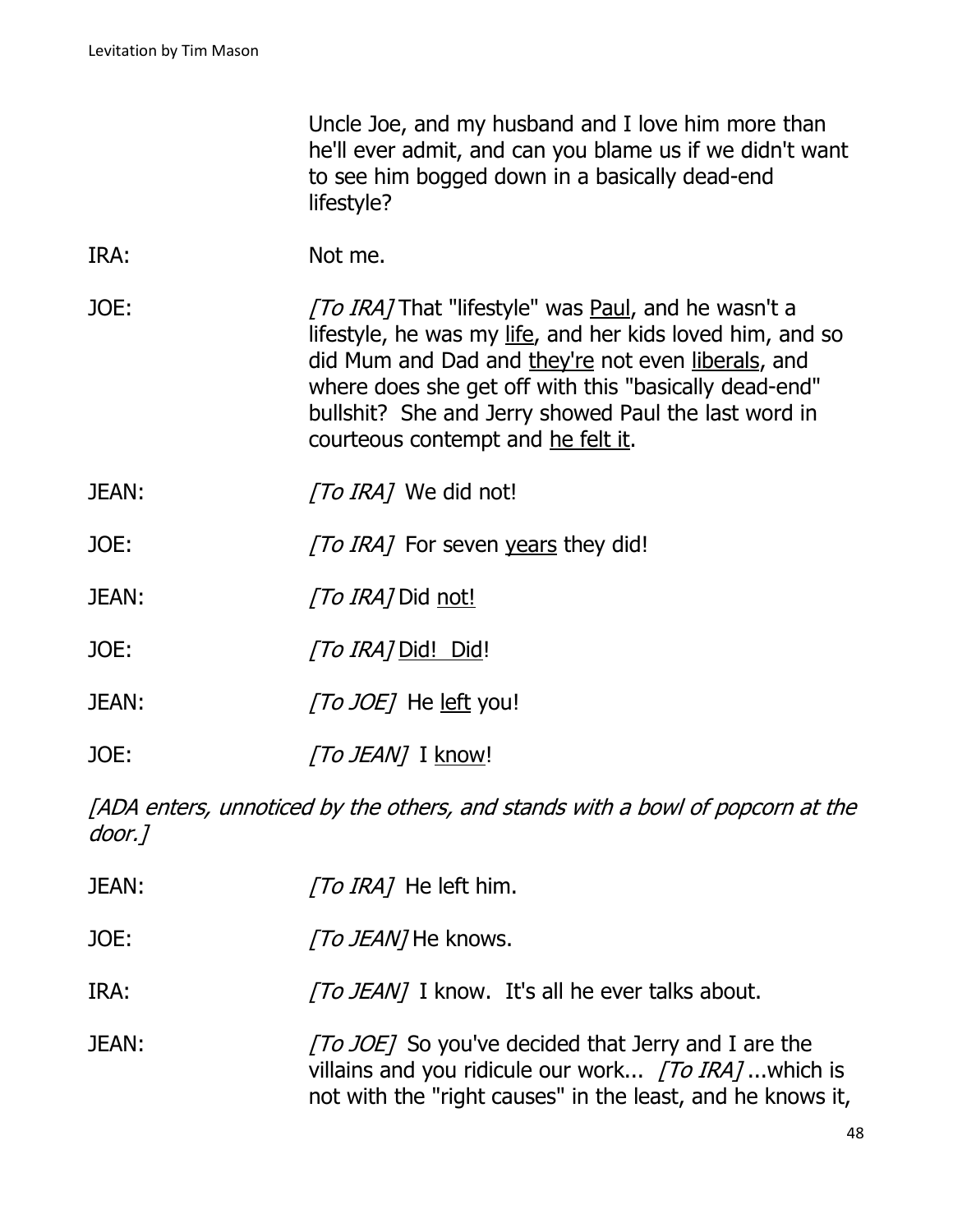|       | and he never answers our letters [To JOE] and you<br>never answer our letters and besides, what have you<br>ever done for anybody [To IRA] what stand has he<br>ever taken [To JOE] and how can you possibly be so<br>smug and self-righteous when you've spent the past year<br>shying away from any sort of commitment and trying<br>your damnedest to pose as some sort of cold fish, for<br>God's sake! |
|-------|-------------------------------------------------------------------------------------------------------------------------------------------------------------------------------------------------------------------------------------------------------------------------------------------------------------------------------------------------------------------------------------------------------------|
| IRA:  | Touché.                                                                                                                                                                                                                                                                                                                                                                                                     |
| JOE:  | Shut up, Ira!                                                                                                                                                                                                                                                                                                                                                                                               |
| JEAN: | Don't talk to him like that!                                                                                                                                                                                                                                                                                                                                                                                |
| JOE:  | Why not?                                                                                                                                                                                                                                                                                                                                                                                                    |
| JEAN: | I don't know!                                                                                                                                                                                                                                                                                                                                                                                               |
| ADA:  | Oh, $my$                                                                                                                                                                                                                                                                                                                                                                                                    |
| JEAN: | [To JOE] Maybe I don't understand completely yet, but<br>I'm trying, I've been trying, and you make it impossible<br>for me to open my mouth without first examining my<br>entire structure of belief, and how can you dare do that<br>when you don't demand the same of yourself?                                                                                                                          |
| JOE:  | I loved him. I miss him.                                                                                                                                                                                                                                                                                                                                                                                    |
| JEAN: | I know that. [To ADA] He acts like I don't know that.<br>[To JOE] I know that. And now because maybe I made<br>some mistakes at one point, am I dead to you? Will you<br>let me be dead to you?                                                                                                                                                                                                             |
| JOE:  | Every Christmas it was Paul who picked out the presents<br>for the kids. Every year, Sherlock Holmes and sheet<br>music for Mike. Necklaces and pins for Tra, picture-<br>books about horses for Vin. An erector set once, for                                                                                                                                                                              |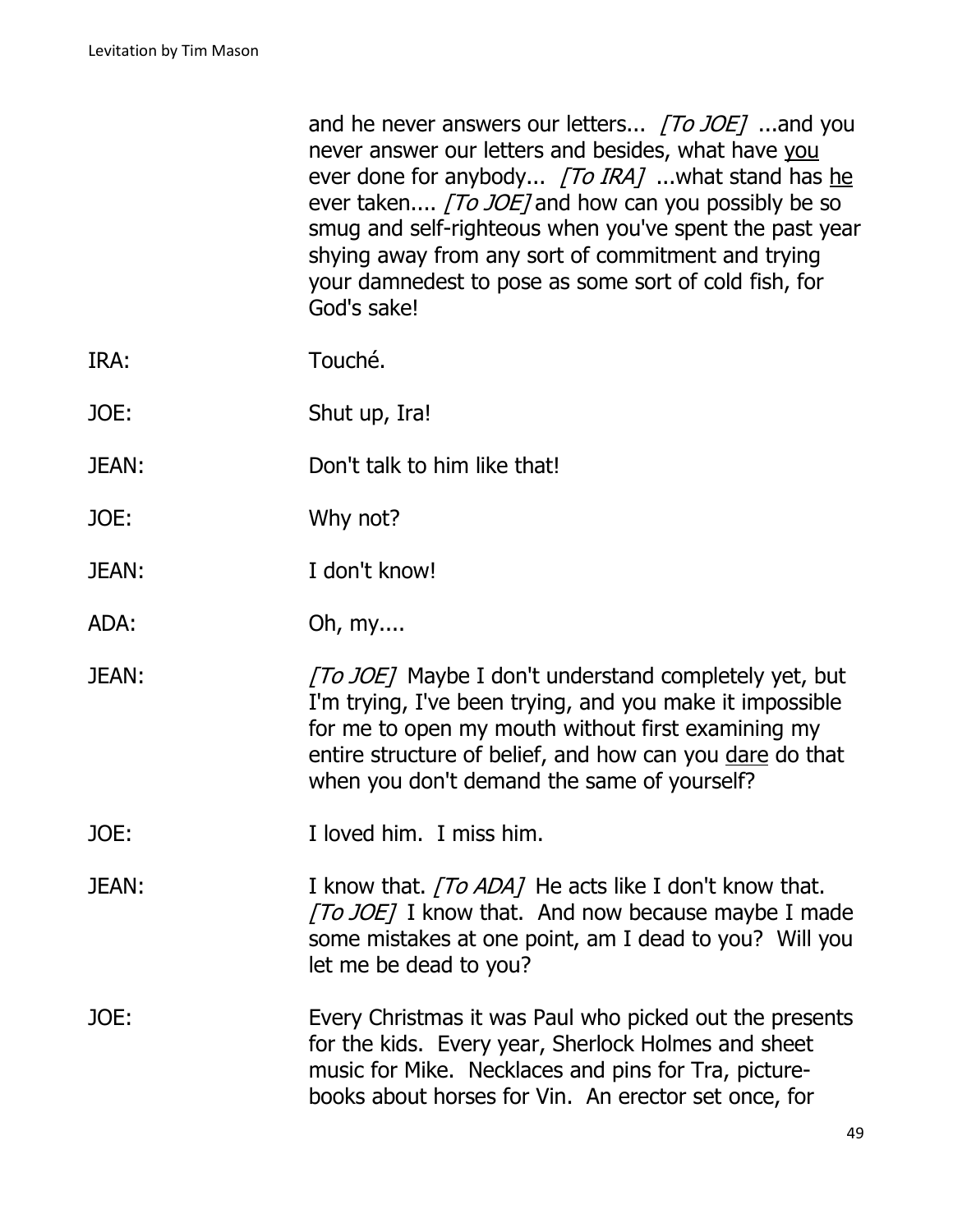|       | George, that he got second-hand from the Salvation<br>Army.                                      |
|-------|--------------------------------------------------------------------------------------------------|
| IRA:  | [Quietly] Jesus.                                                                                 |
| JOE:  | For Pilar, drawing paper and those pens with four<br>different colours of ink in them            |
| JEAN: | There was a dictionary for Kwami one year, and a doll-<br>house for Rebecca                      |
| IRA:  | [Quietly] My God.                                                                                |
| JOE:  | And always puppets for what's her name?                                                          |
| JEAN: | I forget. [Starting to giggle.] I can't remember! [To<br>ADA] Which one always got the puppets?  |
| ADA:  | The what?                                                                                        |
| JOE:  | [Also starting to laugh] Hand puppets! Marionettes!<br>Dummies!                                  |
| ADA:  | [Also starting to laugh] $I$ don't know. Wasn't it the one<br>with all those wires on her teeth? |
| IRA:  | How many of them are there?                                                                      |
| ADA:  | [To IRA] Oh, you don't know the half of it, believe me.                                          |
| JEAN: | [Giggling, embarrassed] Mother, please. Don't make me<br>sound like a factory!                   |
| JOE:  | [To IRA] Some of them A adopted. From all over.                                                  |
| IRA:  | Which?                                                                                           |
| JEAN: | It's so hard to remember. Well, Michael, for one.                                                |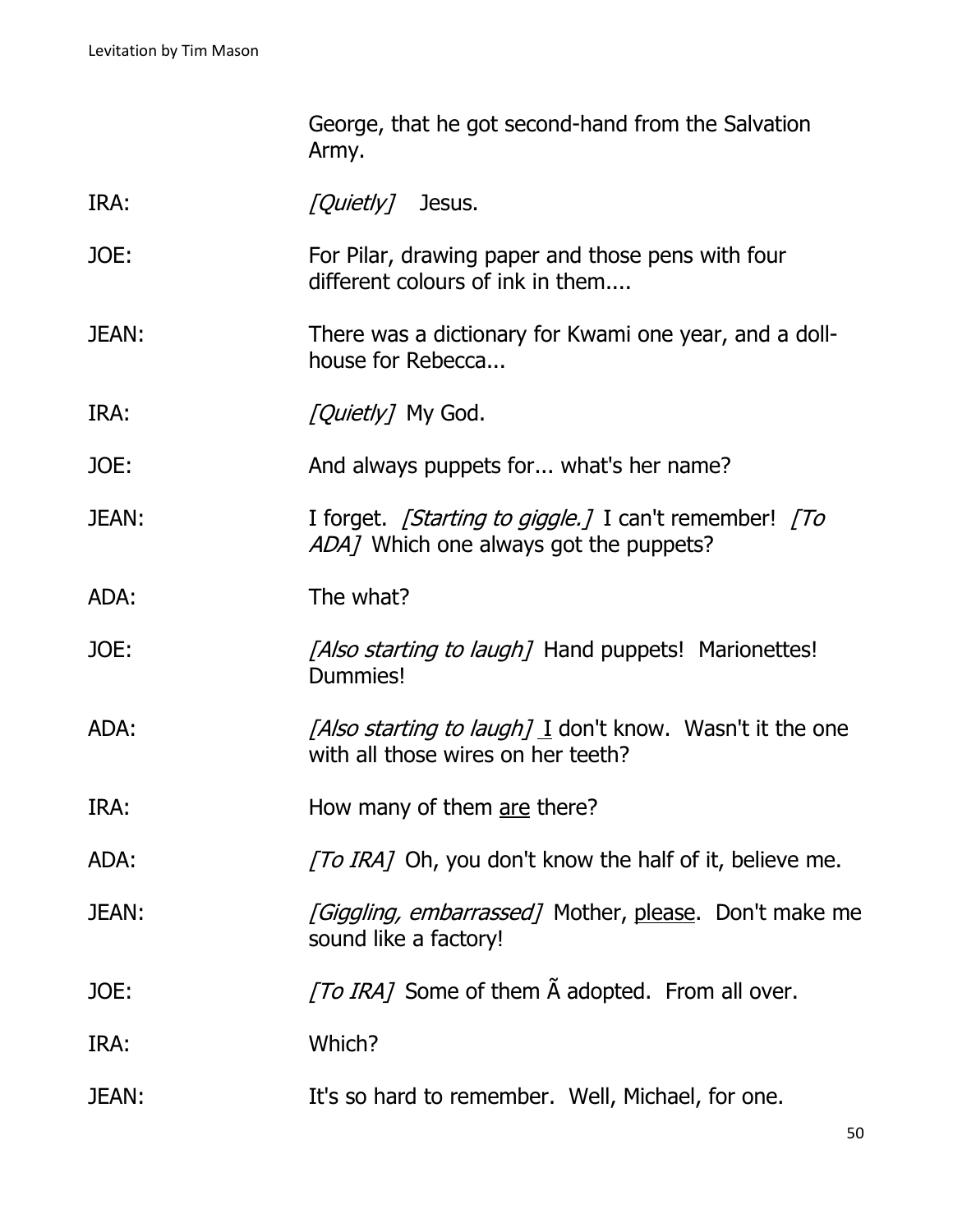| JOE:                                              | Judith! Hand puppets! Marionettes! Dummies!                                                                                       |
|---------------------------------------------------|-----------------------------------------------------------------------------------------------------------------------------------|
| [JOE, JEAN, ADA all burst into renewed laughter.] |                                                                                                                                   |
| JEAN:                                             | <i>[To IRA]</i> We got Mike in Chicago.                                                                                           |
| IRA:                                              | Wow. Does this have anything to do with Christian<br>Marxism?                                                                     |
| JEAN:                                             | It's a long story.                                                                                                                |
| JOE:                                              | [Subsiding] I was crazy about them all, but I don't<br>know what to get a kid for Chrstmas. So it was Paul<br>who took such care. |

[ADA gives the bowl of popcorn to IRA, and puts her arm around JOE.]

| It's like he's dead, isn't it?                                                                                                                                                                                        |
|-----------------------------------------------------------------------------------------------------------------------------------------------------------------------------------------------------------------------|
| Uh-huh.                                                                                                                                                                                                               |
| But he's not.                                                                                                                                                                                                         |
| I know.                                                                                                                                                                                                               |
| He mows our lawn.                                                                                                                                                                                                     |
| <u>I know.</u>                                                                                                                                                                                                        |
| Neither is your sister. Dead.                                                                                                                                                                                         |
| I know.                                                                                                                                                                                                               |
| When you were born, I was having a hard time. And<br>you were so very sick. We both were. But we nearly<br>lost you. One night we realised you could be gone<br>before morning, and so we baptised you right there in |
|                                                                                                                                                                                                                       |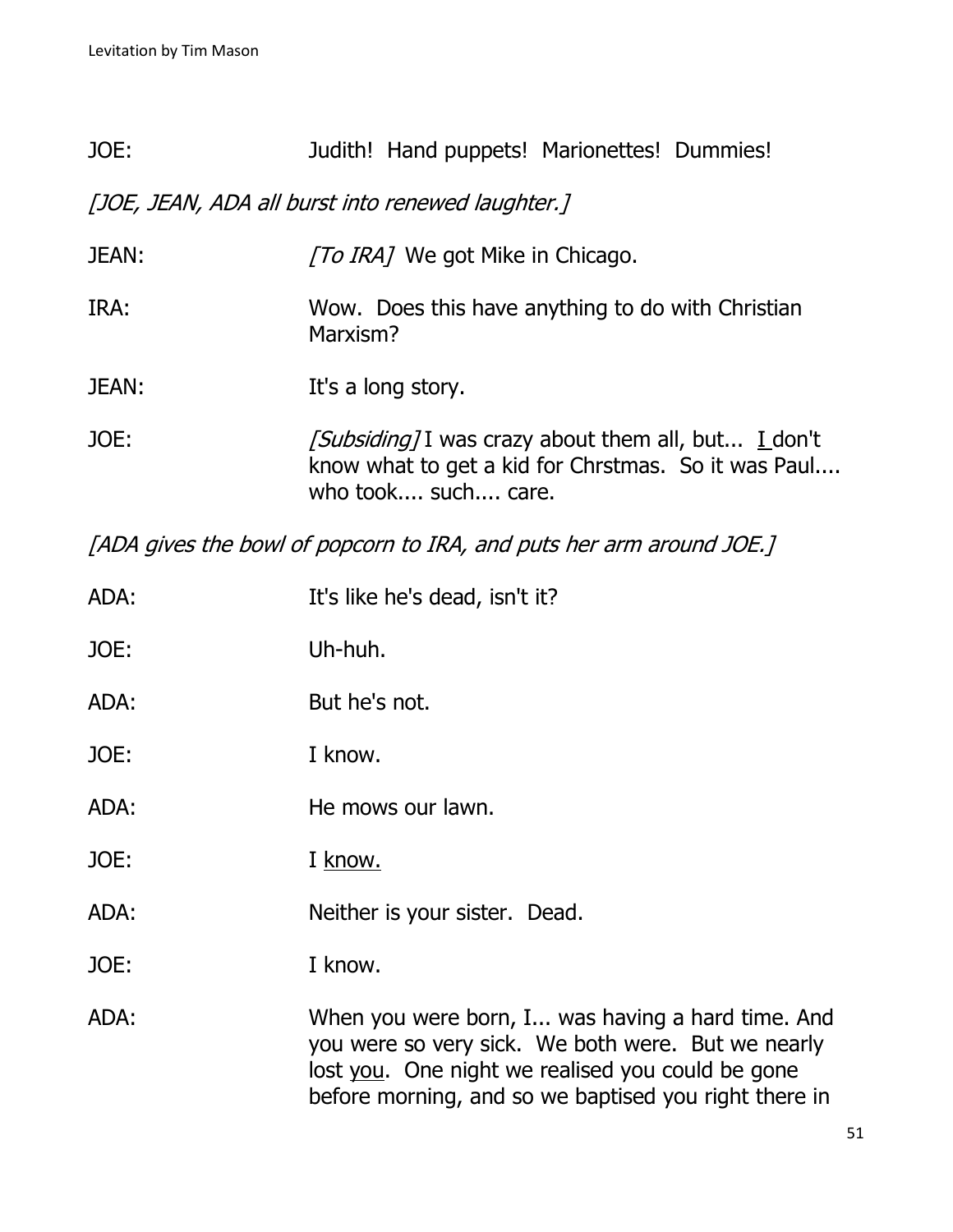the parsonage... and your sister was your godmother, and because I was so very sick it was Jean who stayed up with you all through the night, night after night, and she... insisted… that you live.

ADA: You still haven't got a shirt on.

JOE: I know. I'm cold.

ADA: I know.

JEAN: I'll go get you one.

JOE: No…

JEAN: Sure I will.

JOE: Wait.... wait.... Listen.

[They all listen. INGA enters from the house.]

| [Finger to lips, to INGA] Shh. We're listening.<br>ADA: |  |
|---------------------------------------------------------|--|
|---------------------------------------------------------|--|

- INGA: [Whispering] What for?
- ADA:  $\int Wh is pering \int W$  we don't know.

[A single bird is heard, chirping.]

JOE: Hear that? It's the first bird. There's always one. The birds don't all just wake up together and burst into song, there's always one who takes the lead. Way before dawn. Sings alone for about half an hour. Before the other birds join in. All alone. I've been listening to him for years. When I'm writing all night.... When I used to write all night.... The moment he began, I felt I could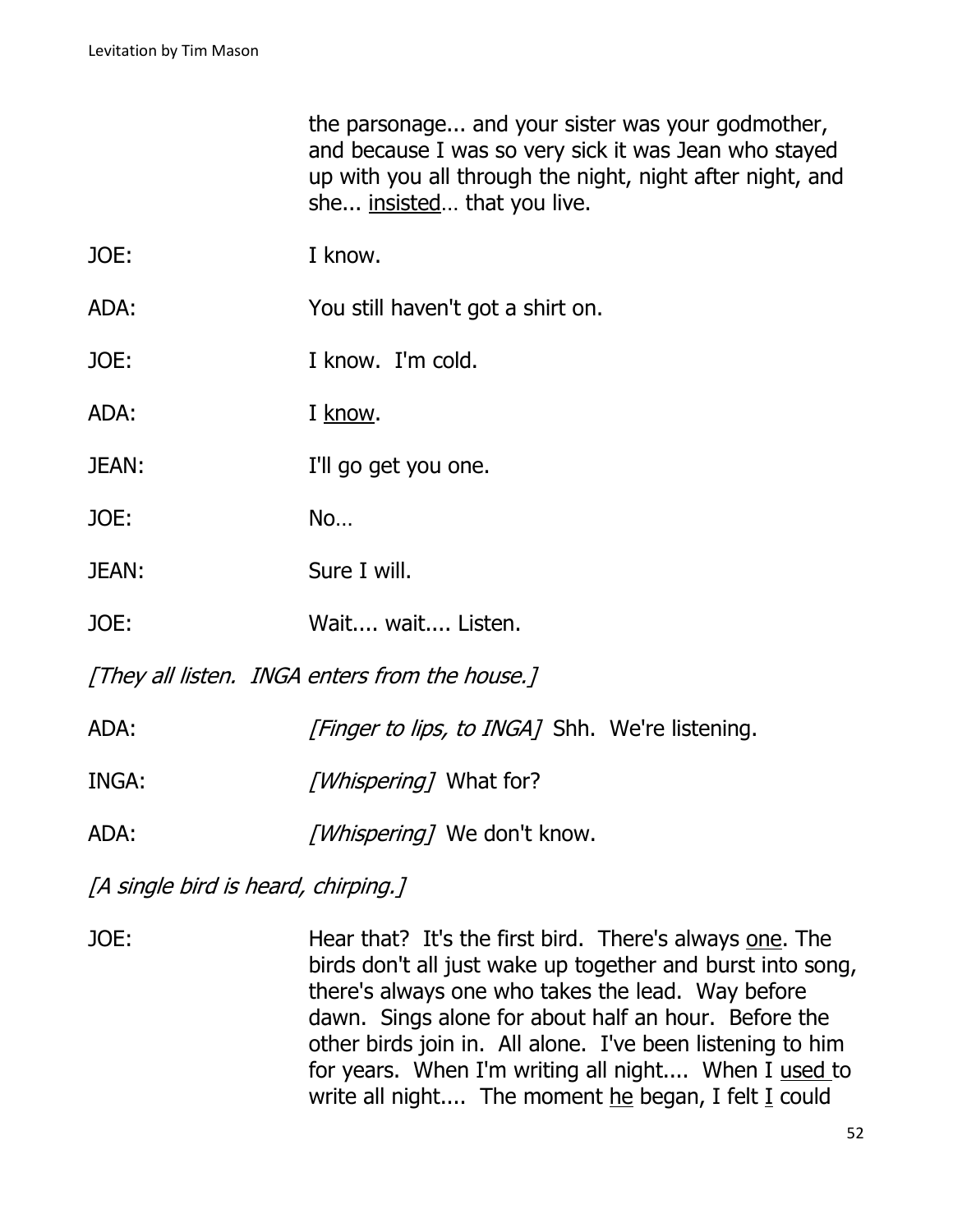finish. It's the same bird, always. Everywhere.

[They all listen in silence to the solo birdsong.]

| JOE:                                         | Many's the time I've wanted to kill that bird.                                                                  |
|----------------------------------------------|-----------------------------------------------------------------------------------------------------------------|
| INGA:                                        | Know what you mean.                                                                                             |
| IRA:                                         | <i>[Overlapping]</i> Uh-huh.                                                                                    |
| JEAN:                                        | <i>[Overlapping]</i> Yup.                                                                                       |
| ADA:                                         | [Overlapping] Me, too.                                                                                          |
| JEAN:                                        | [To JOE] I'll go get you that shirt.                                                                            |
| JOE:                                         | That's what they all say.                                                                                       |
| [MICHAEL enters, bearing a bowl of popcorn.] |                                                                                                                 |
| MICHAEL:                                     | [To JEAN] I mean it, Mum, there's four more bowls<br>of this stuff in the kitchen, and if I don't wake Tom      |
| IRA:                                         | [Cutting him off] Michael, just go and help your<br>grandfather.                                                |
| MICHAEL:                                     | [Appealing to the higher authority] Mum                                                                         |
| JEAN:                                        | [Surprising herself] You heard what Ira said.                                                                   |
| MICHAEL:                                     | So who's Ira all of a sudden?                                                                                   |
| JEAN:                                        | Ira is Ira.                                                                                                     |
| MICHAEL:                                     | No kidding.                                                                                                     |
| IRA:                                         | <i>[Primarily to himself]</i> Sometimes. Not often. Almost<br>never. [To MICHAEL] Hey, Mike. You want a hand in |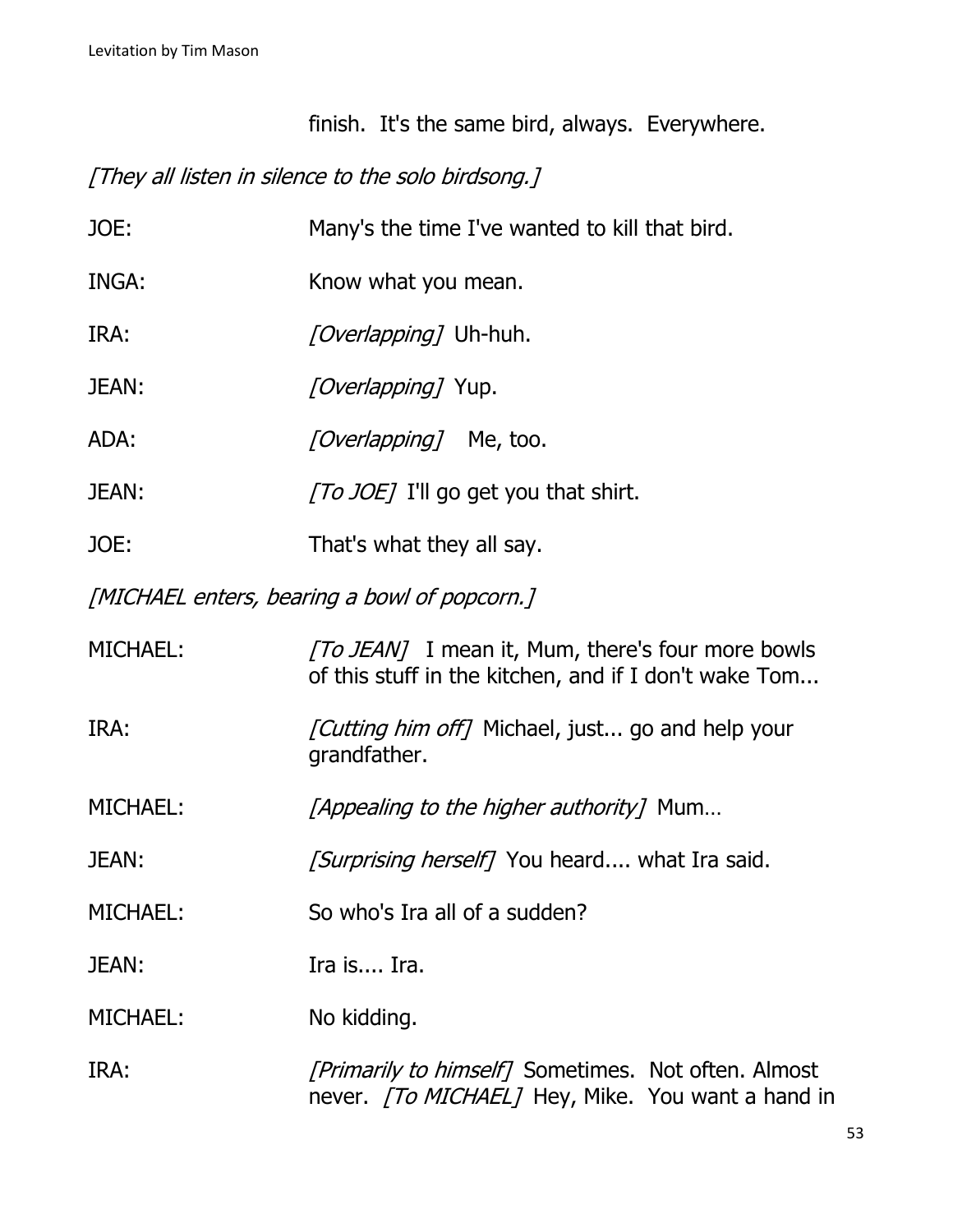the kitchen?

MICHAEL: Aw, that's OK. See, I mainly just wanted Tommy to meet Uncle Joe because Tommy's gay too.

[A moment of profound silence]

JEAN:  $\sqrt{Quiet/y}$  Tommy is what?

MICHAEL: Well, he's not sure, but he thinks he might be, so he's decided just to give it some time, to find out.

[JEAN, JOE, INGA and ADA all do a slow, unselfconscious unison take to the upstairs window where, presumably, TOM is sleeping]

| IRA:            | [After a small pause] You're expecting maybe he glows<br>in the dark?                                                                                                                                                                                       |
|-----------------|-------------------------------------------------------------------------------------------------------------------------------------------------------------------------------------------------------------------------------------------------------------|
| <b>MICHAEL:</b> | Didn't you know about Tommy, Mum? Didn't you<br>guess?                                                                                                                                                                                                      |
| JEAN:           | We'll talk about it later.                                                                                                                                                                                                                                  |
| <b>MICHAEL:</b> | I thought after that course you took, you'd be sussed.                                                                                                                                                                                                      |
| JOE:            | What course?                                                                                                                                                                                                                                                |
| JEAN:           | Mike, that's enough.                                                                                                                                                                                                                                        |
| <b>MICHAEL:</b> | [To JOE] After all that stuff went down between you<br>and her, she enroled in a class on human sexuality. <i>[He</i> ]<br><i>sniggers a little.</i> 7 To understand you better. It must<br>have been a good one, she wouldn't let me see the<br>textbooks. |
| JEAN:           | [To JOE] I'll go get you that shirt.                                                                                                                                                                                                                        |

[JEAN exits into the house.]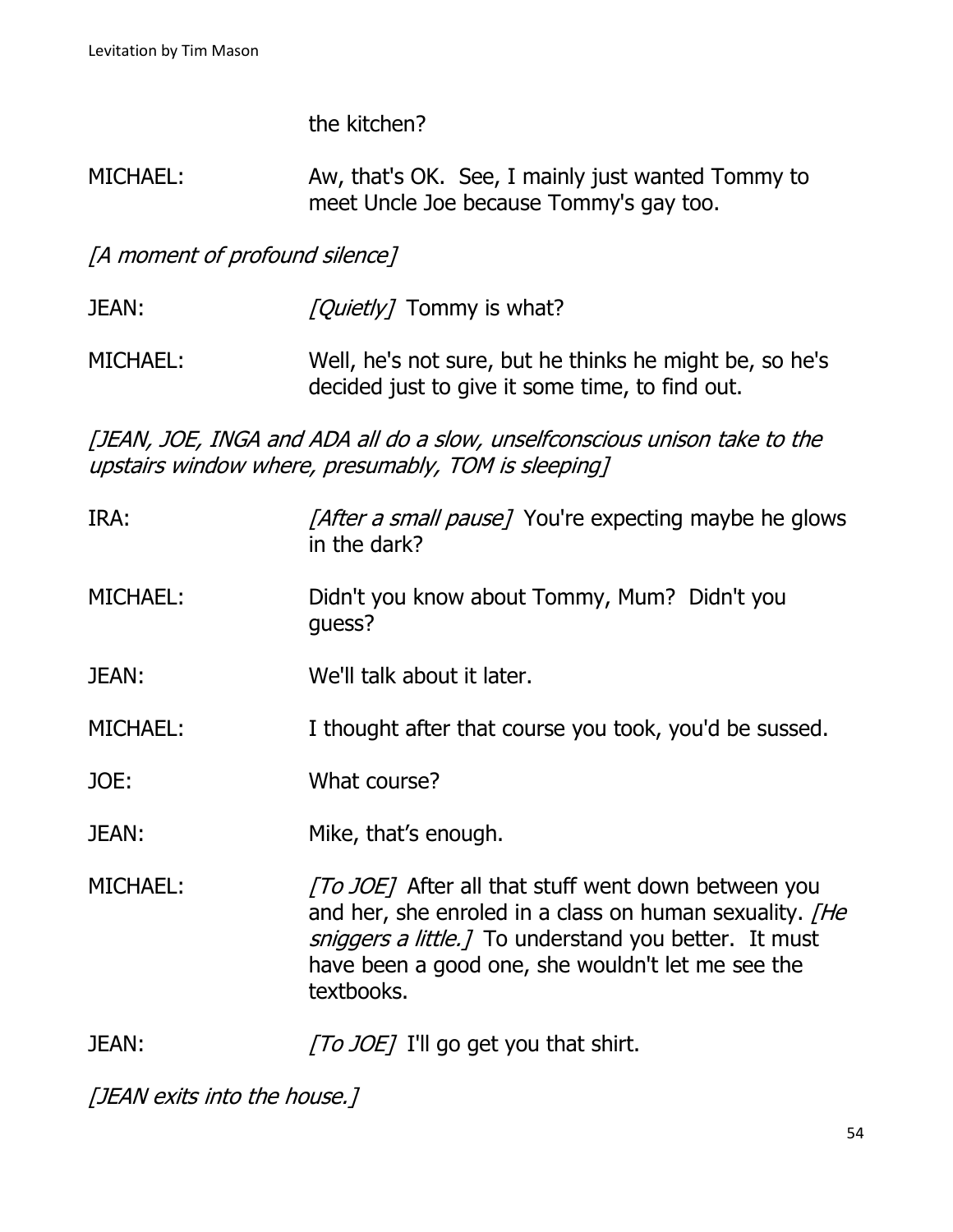| MICHAEL:                                                                     | [To INGA] You want some popcorn?                                                                       |
|------------------------------------------------------------------------------|--------------------------------------------------------------------------------------------------------|
| INGA:                                                                        | Thank you, Michael.                                                                                    |
| <b>MICHAEL:</b>                                                              | Mr. Wright says your muffins are almost done.                                                          |
| INGA:                                                                        | Would you mind checking on them for me, Ada? I think I<br>need to sit for a while.                     |
| ADA:                                                                         | Not at all.                                                                                            |
| JOE:                                                                         | <i>[To himself]</i> Mr. Right?                                                                         |
| ADA:                                                                         | [To INGA] You might try to talk him out of staying here<br>while you're at it.                         |
| INGA:                                                                        | Who? Joe?                                                                                              |
| IRA:                                                                         | Staying here?                                                                                          |
| ADA:                                                                         | He says he's not going back.                                                                           |
| INGA:                                                                        | I don't talk anyone in or out of anything any more, Ada.<br>I am no longer a schoolteacher.            |
| ADA:                                                                         | Well, whatever. Come on, Mike.                                                                         |
| [MICHAEL gives the bowl of popcorn to INGA, and rises to go into the house.] |                                                                                                        |
| ADA:                                                                         | I mean, he's perfectly welcome to stay if he wants, but I<br>just think there comes a time, don't you? |
| <b>MICHAEL:</b>                                                              | I'll say.                                                                                              |
| [MIKE and ADA exit into the house.]                                          |                                                                                                        |
| INGA:                                                                        | [Offering the bowl of popcorn] Want some, Joe? Ira?                                                    |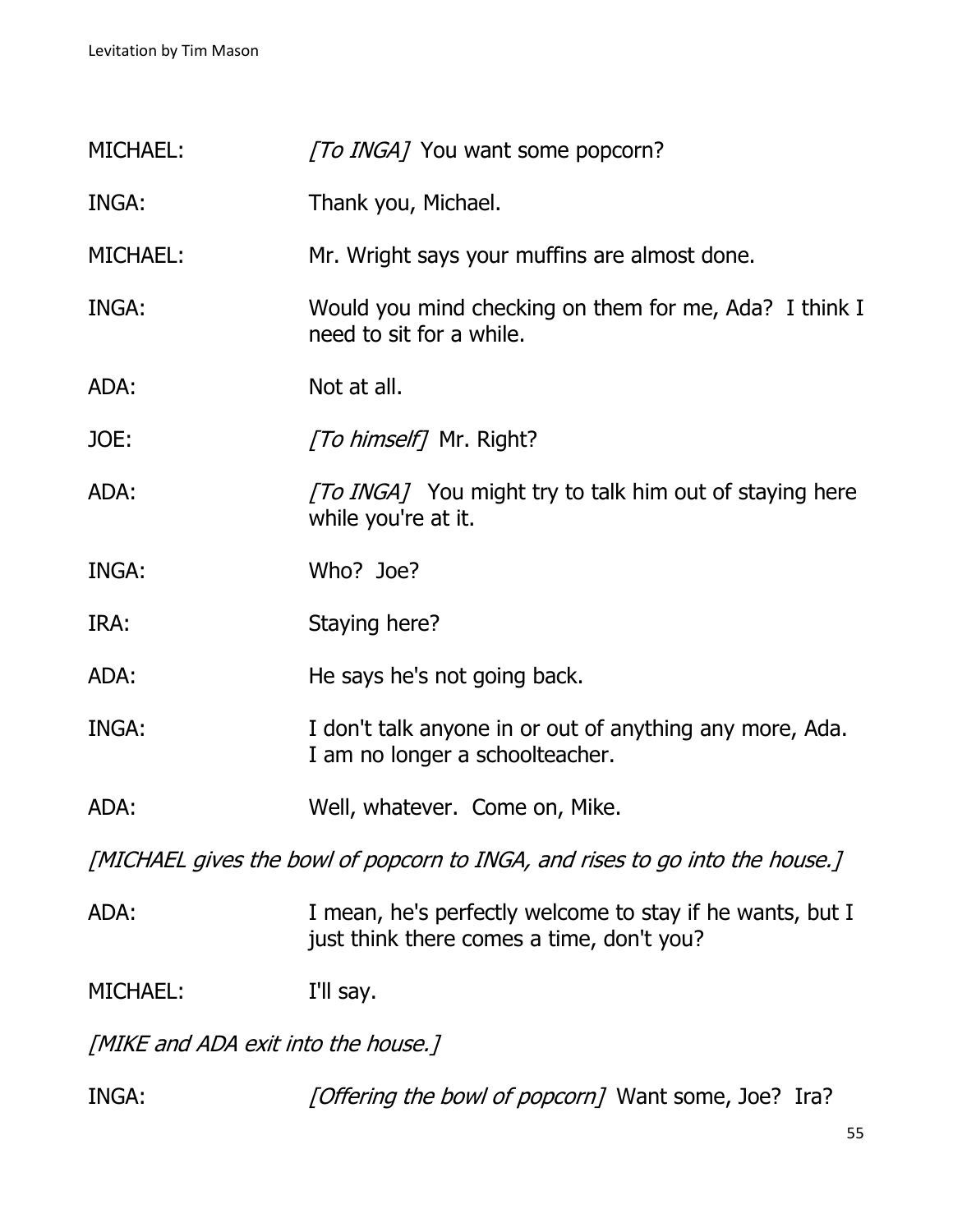| IRA:  | Huh? Uh, not right now, thanks.                                                                                                                                                                                                                 |
|-------|-------------------------------------------------------------------------------------------------------------------------------------------------------------------------------------------------------------------------------------------------|
|       | [He joins JOE, who stands at the porch rail]                                                                                                                                                                                                    |
| INGA: | Well, it's here if you want it.                                                                                                                                                                                                                 |
| IRA:  | [To JOE] You're, uh, not coming back?                                                                                                                                                                                                           |
| JOE:  | I would have written to you.                                                                                                                                                                                                                    |
| IRA:  | Terrific.                                                                                                                                                                                                                                       |
| JOE:  | I had dinner with some friends from the local paper.<br>I can get my old job back.                                                                                                                                                              |
| IRA:  | And what was that? Paperboy? [Pause] What about<br>the plays?                                                                                                                                                                                   |
| JOE:  | Finished.                                                                                                                                                                                                                                       |
| IRA:  | What about Paul?                                                                                                                                                                                                                                |
| JOE:  | Dead issue. That's not why I'm staying.                                                                                                                                                                                                         |
| IRA:  | What about me?                                                                                                                                                                                                                                  |
| JOE:  | What do you mean?                                                                                                                                                                                                                               |
| IRA:  | What about me? I'm not dead.                                                                                                                                                                                                                    |
| JOE:  | Who said you were?                                                                                                                                                                                                                              |
| IRA:  | Oh, I don't know. Every now and then I seem to get a<br>little news bulletin, a little flash announcement, "Ira<br>Sherman, only son of Eugene and Irene nee<br>Baumgartner Sherman, passed away on his knees today,<br>begging for attention." |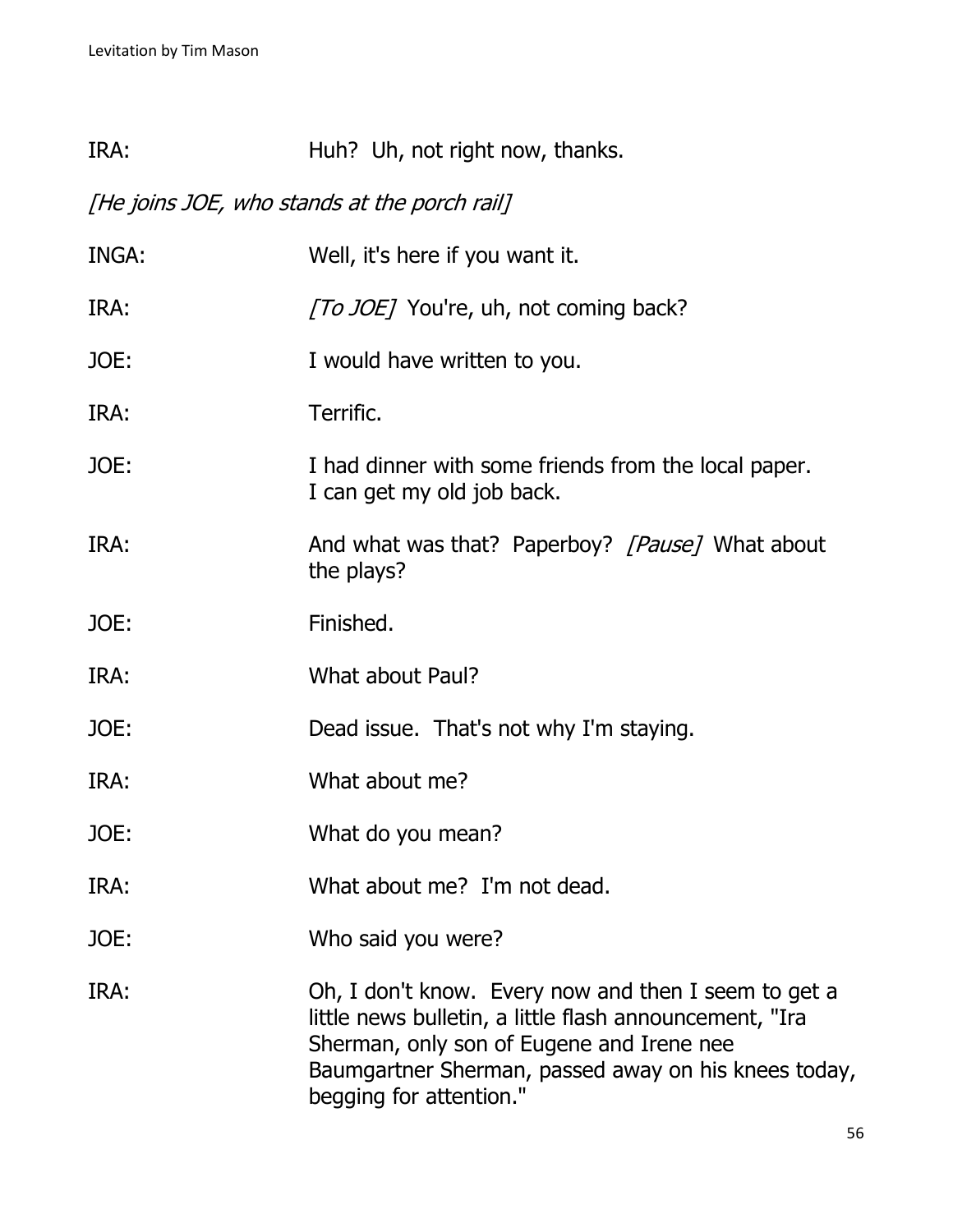| JOE:  | I don't know what you're talking about.                                                                                                                                                                                                                                                                                                                                                                                                                                                              |
|-------|------------------------------------------------------------------------------------------------------------------------------------------------------------------------------------------------------------------------------------------------------------------------------------------------------------------------------------------------------------------------------------------------------------------------------------------------------------------------------------------------------|
| IRA:  | You know, somehow that doesn't surprise me?<br>Somehow that doesn't come as the shock of a lifetime,<br>You know? What happens is, first your eyes glaze over,<br>like when I'm laying bare the secrets of my soul or some<br>such thing, and then you heave a little sigh or two, for<br>God's sake, and then I cease to be. What's<br>happened is you've climbed into your little time machine<br>and gunned the engines back to the era of Paul the<br>Great.                                     |
| JOE:  | Ira, please, I don't need a scene right now.                                                                                                                                                                                                                                                                                                                                                                                                                                                         |
| IRA:  | [Very angry] From me you don't get scenes! For three<br>months I've been waiting just to make an entrance!                                                                                                                                                                                                                                                                                                                                                                                           |
| INGA: | [Cheerfully] Are you boys talking about relationships?                                                                                                                                                                                                                                                                                                                                                                                                                                               |
| JOE:  | [To IRA, intensely] You have no way of understanding<br>me.                                                                                                                                                                                                                                                                                                                                                                                                                                          |
| IRA:  | Oh, dear God, the presumption of the man.                                                                                                                                                                                                                                                                                                                                                                                                                                                            |
| JOE:  | You haven't been through the wringer, that's all I mean!                                                                                                                                                                                                                                                                                                                                                                                                                                             |
| IRA:  | Sweetheart, you don't have to go through the wringer if<br>you were born on the rack. The wringer! You with your<br>mince pie Midwestern upbringing, with parents you could<br>eat for dessert, who say to you, "Oh, you're gay? Well,<br>that's okay, and Oh, this is the boy you love? Well, we'll<br>love him too, and Now you're blue? Well, we feel it with<br>you," - and you're talking about going through some<br>wringer? You're a sissy, that's what you are! You're a<br>fucking coward! |
| JOE:  | Yes! Yes! I am! I'm afraid!                                                                                                                                                                                                                                                                                                                                                                                                                                                                          |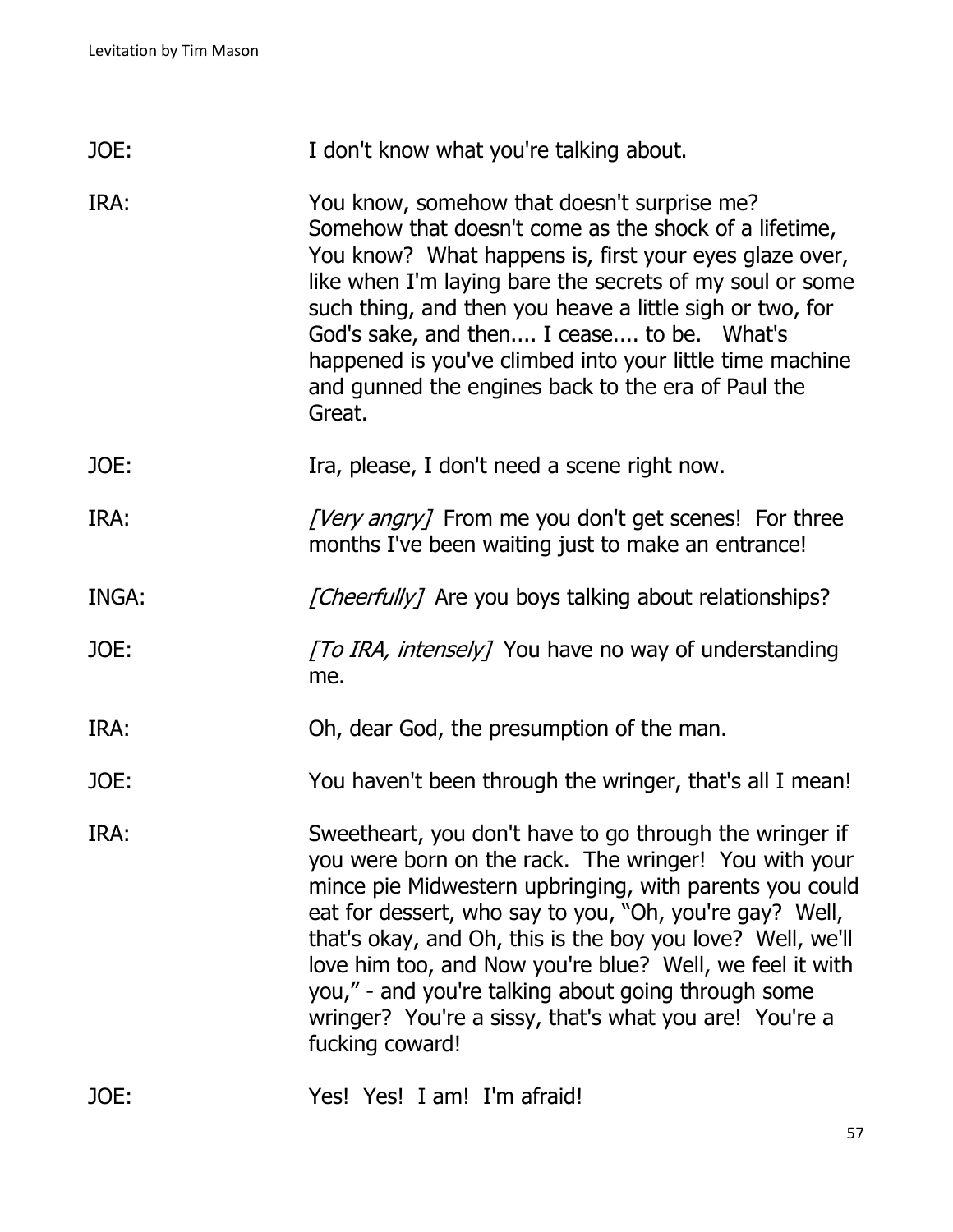| IRA:                                                                        | <i>[Wheeling, to INGA]</i> Translation: he's afraid I'll do to<br>him what the legendary Paul did to him, although just<br>what that might be is a little hard to pin down. I mean,<br>what was this poor guy guilty of? |  |
|-----------------------------------------------------------------------------|--------------------------------------------------------------------------------------------------------------------------------------------------------------------------------------------------------------------------|--|
| INGA:                                                                       | I'm sure I don't know.                                                                                                                                                                                                   |  |
| IRA:                                                                        | Well, lady, neither do I. Are you going to let me have<br>some of that popcorn or not?                                                                                                                                   |  |
| INGA:                                                                       | Why, certainly.                                                                                                                                                                                                          |  |
| [IRA sits beside INGA on the swing, eating a mouthful of popcorn furiously] |                                                                                                                                                                                                                          |  |
| IRA:                                                                        | He didn't live happily ever after with him, that's what he<br>did. First love, and it was supposed to last forever.<br>Christ!                                                                                           |  |
| JOE:                                                                        | I just didn't want to die alone.                                                                                                                                                                                         |  |
| IRA:                                                                        | God. Always thinking ahead.                                                                                                                                                                                              |  |
| INGA:                                                                       | Well, one of you would have had to. Don't you think?                                                                                                                                                                     |  |
| IRA:                                                                        | At last! Some logic! Tell me, do you Midwesterners<br>have a thing about first love?                                                                                                                                     |  |
| INGA:                                                                       | I know I did.                                                                                                                                                                                                            |  |
| IRA:                                                                        | Well, then, you're both so naive I could choke. $[To]$<br><i>JOE:</i> [ All this pain, and you never once call on me.<br>Even when we're together, you have never once called<br>on me.                                  |  |
| JOE:                                                                        | <i>[To IRA]</i> It's not as if I didn't want to. Ira?                                                                                                                                                                    |  |
| IRA:                                                                        | <i>[Weary, his anger spent]</i> Oh, shut up, Joe. Look, why                                                                                                                                                              |  |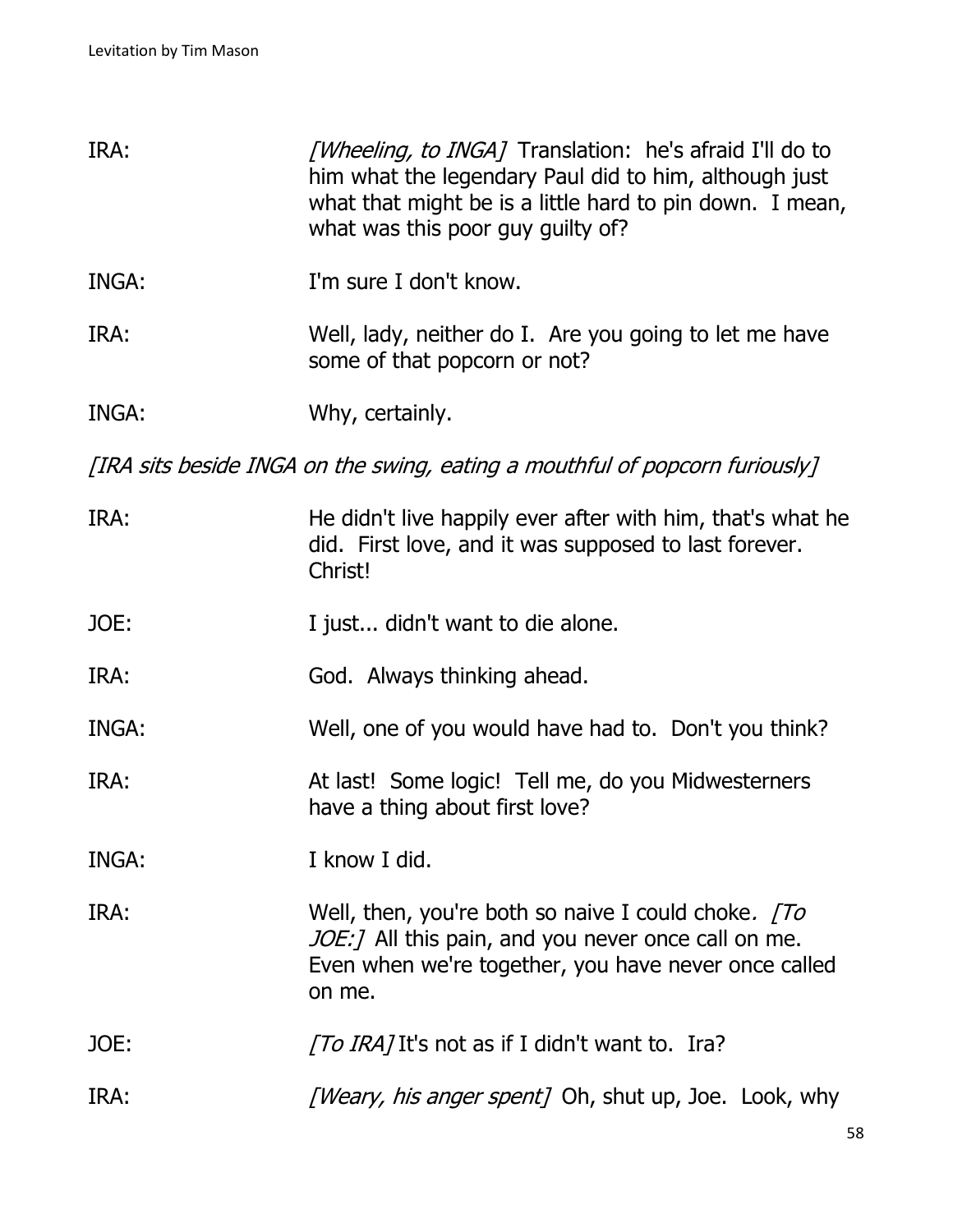don't you just sit down and have some popcorn?

INGA: [Suddenly pointing] Oh!

## [JOE and IRA look up into the night sky.]

| INGA:           | And your father said there weren't any shooting stars<br>tonight!                                                                                  |
|-----------------|----------------------------------------------------------------------------------------------------------------------------------------------------|
| [After a pause] |                                                                                                                                                    |
| JOE:            | Midnight Madness in Mystery Lodge.                                                                                                                 |
| IRA:            | Joe, do not start.                                                                                                                                 |
| JOE:            | [To IRA] I did hear you ringing, you know. The phone<br>and the buzzer.                                                                            |
| IRA:            | I figured you just unplugged it. The phone.                                                                                                        |
| JOE:            | Well, eventually.                                                                                                                                  |
| IRA:            | Why did you do it, Joe?                                                                                                                            |
| INGA:           | What's he done now?                                                                                                                                |
| IRA:            | He locked me out! All this past week. He locked<br>everybody out, no-one could get through.                                                        |
| JOE:            | It was very hot.                                                                                                                                   |
| IRA:            | Hot! [To INGA] We were watching TV in his apartment.<br>I was watching TV, he was sitting in a chair watching the<br>wall, as far as I could tell. |
| JOE:            | A fun couple.                                                                                                                                      |
| IRA:            | I said I'd go out for a chinese take-away, and when I got                                                                                          |
|                 |                                                                                                                                                    |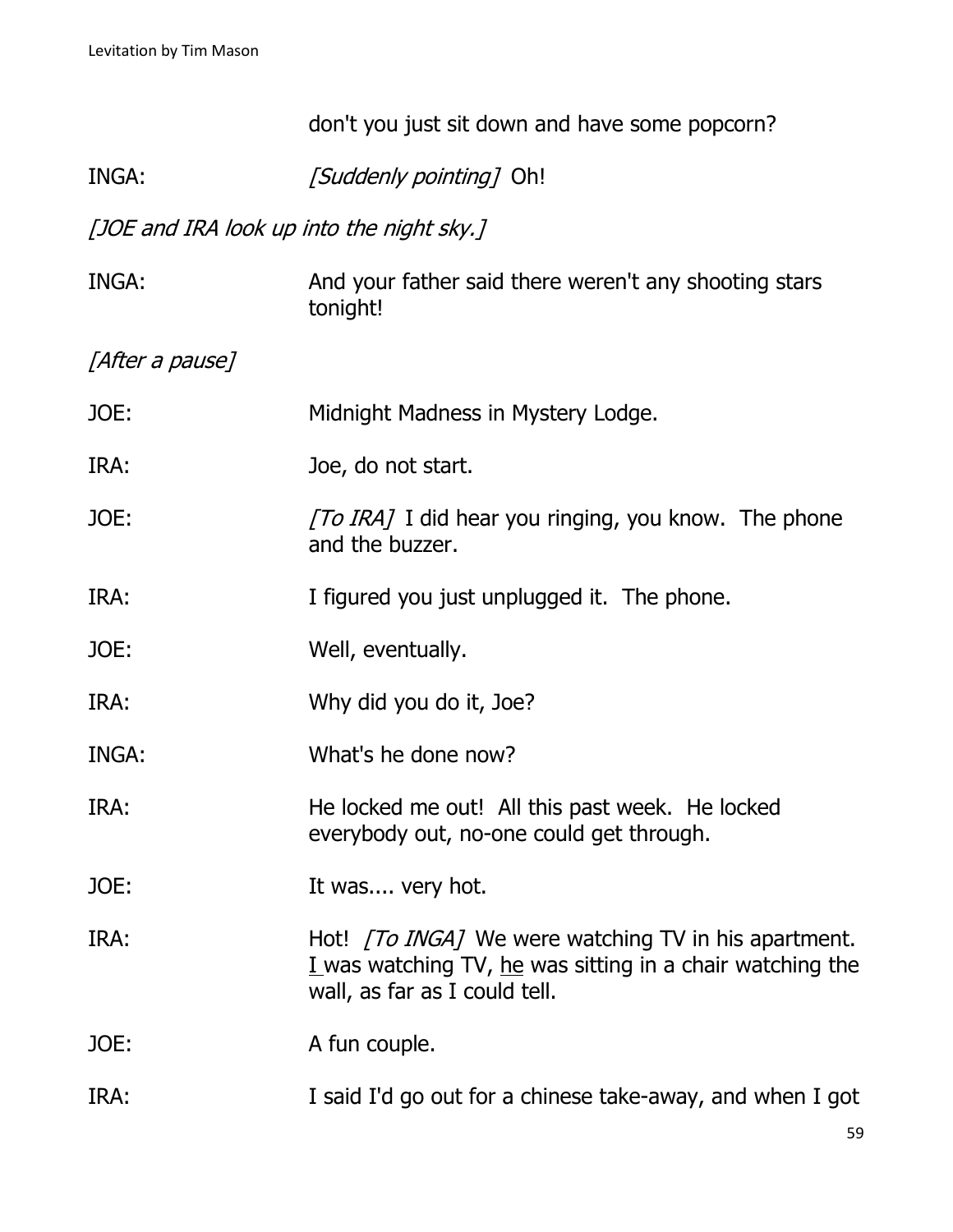back he wouldn't buzz me in.

JOE: What did you do that night?

IRA: Do? I'm sitting on the stoop, it's 97 degrees, and I'm thinking chow mein was a pretty stupid choice.

INGA: [To IRA] You mean, no-one's seen him for a week?

- JOE: [To IRA] I wasn't watching the wall, I was watching your face and all I could see there was a death's head
- IRA: Thanks.
- JOE: No, no. It's... a very nice face, really. I just mean that suddenly everyone I saw was so unmistakably doomed and everything I had I was going to lose, one way or the other, and the city was an incubator for the still-born, for God's sake, and after a week of that it was either get myself into a plane and fly out here or... I don't know.... never buzz any-one in again.

[Pause]

- INGA: You write headlines for a newspaper in New York City?
- JOE: Until recently.
- INGA: Just the headlines?
- JOE: Just.... some of them.
- INGA: Do you play sports?

[JOE double takes]

| INGA: | Well, you should. You should play golf. Writers         |
|-------|---------------------------------------------------------|
|       | like golf. Myself, I never married, so I wouldn't know. |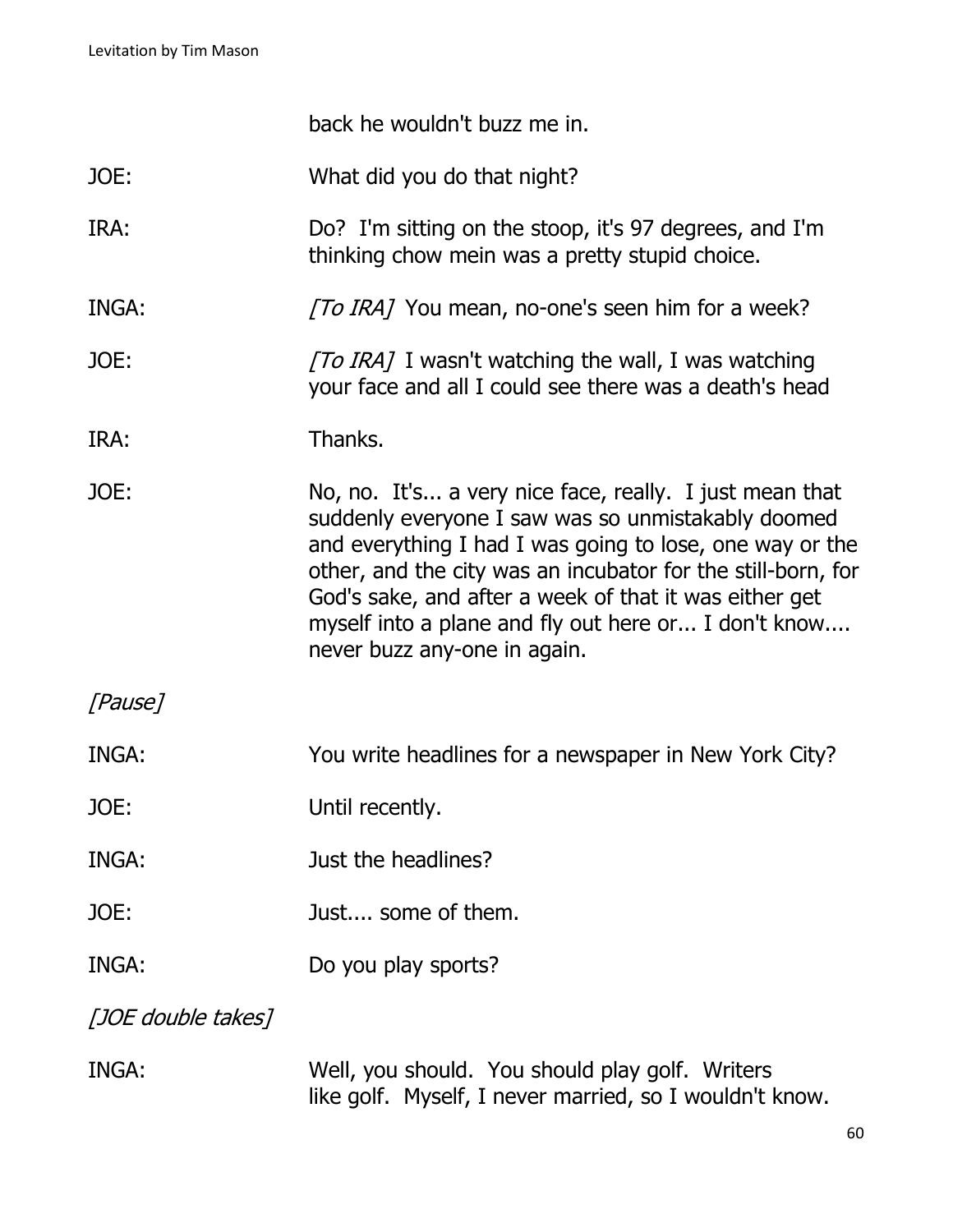What to advise you. And I don't pretend to understand a thing about you young men who seemingly marry each other, I come from a different generation, a different world it was, so you could hardly expect me to understand, although I've always had a hearty interest in anthropology. IRA: What's to understand? Think of us as hunters and gatherers. He hunts, I gather, it's crazy but it works. INGA: Oh, no, no, no - I've got a hold on all that. What I don't understand is this: Now here is this perfectly nice young man...*[Indicating IRA]* intelligent, very good-looking, I know he's Jewish but anyway. [To IRA] You won't believe this, Mr. Sherman, but you're the first Jewish person I've ever met to talk to. IRA: I believe.

INGA: I'm afraid that out here, and during my years, we were very limited in our experience although I do have one East Coast friend from way back, an inventor, he... well, he just dropped out of the sky one summer afternoon and into my life, but anyway - We struck up acquaintance, and then many years of correspondence and occasional visits, and he's the son of a Methodist bishop and not Jewish at all and I suppose really not East Coast but Midwestern although once he became famous, which was a few years before I met him, he spent much of his time in the East, which is why I think of him like that. As East. *[After a pause, to JOE]* Anyway. Here's this intelligent young man, and it's obvious he cares about you very much, he sang your praises all through supper and says he thinks you're a very good writer, although he does allow that you are perhaps a bit morbid and anyway he loves you so what's the problem? That's what I don't understand.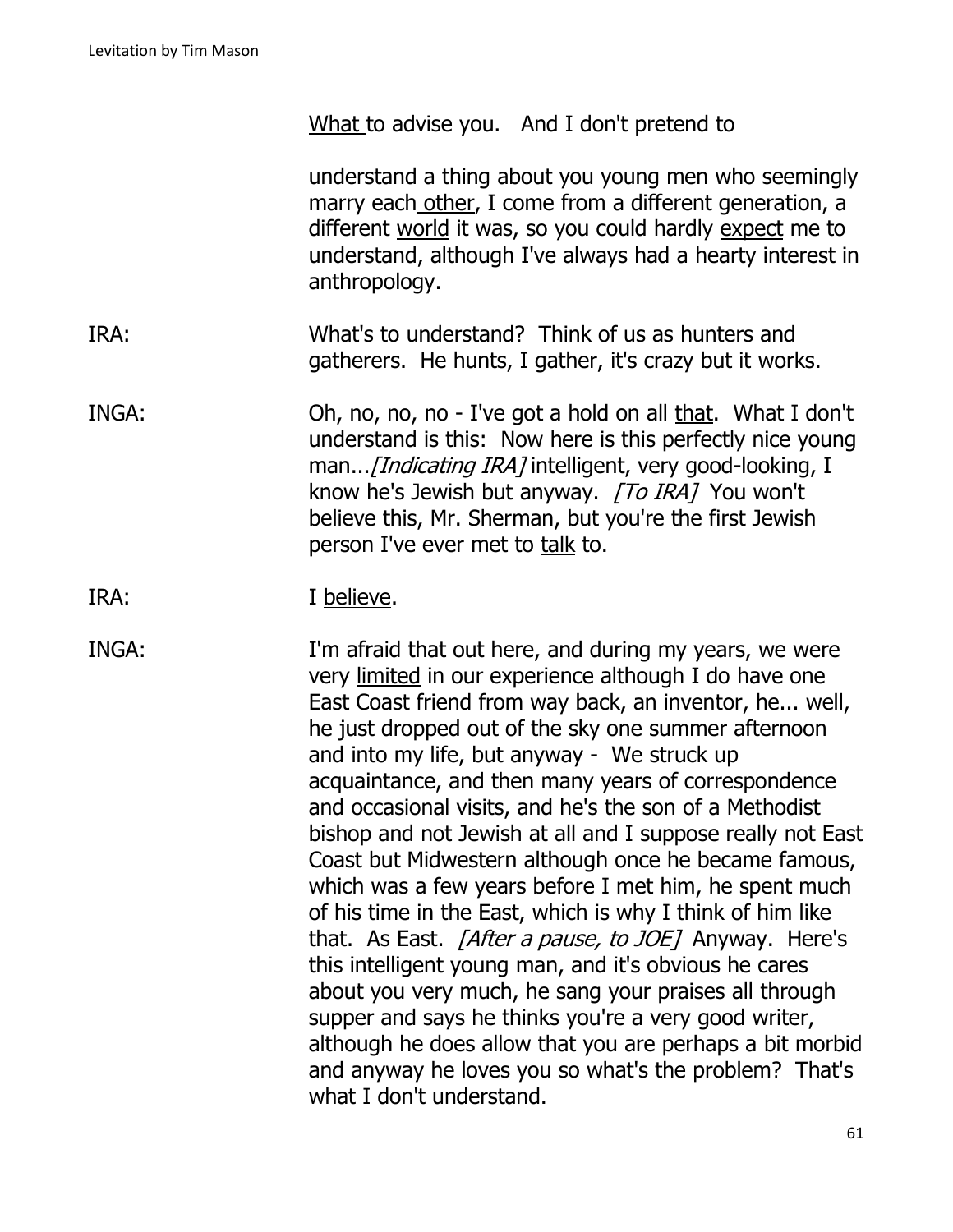## [Pause. IRA waits intently for an answer, but when none comes he gets up abruptly, descends the steps of the porch and stands looking at the sky.]

| INGA:        | What is it, that Paul thing? But that's history, isn't it?<br>When I say I'm from another generation, Joe, I don't<br>mean I stayed there, that would be such a waste. I live<br>now, in people's memories, and so do you, isn't that a<br>thought? It's what your father was talking about at<br>dinner, that every moment you live, you're planting<br>seeds in people's minds, seeds of yourself, and they keep<br>you alive, not in some fixed form but always changing,<br>because of course there's nothing so unreliable as the<br>human mind, but in a sense nothing so predictable at the<br>same time, so that while you are there, always, you may<br>end up becoming many different people, as many<br>different people as the seeds you've planted.<br>[Immediately, to IRA] What do you mean, he hunts, you<br>gather? He's unfaithful? |
|--------------|-------------------------------------------------------------------------------------------------------------------------------------------------------------------------------------------------------------------------------------------------------------------------------------------------------------------------------------------------------------------------------------------------------------------------------------------------------------------------------------------------------------------------------------------------------------------------------------------------------------------------------------------------------------------------------------------------------------------------------------------------------------------------------------------------------------------------------------------------------|
| IRA:         | Only to himself, Miss Thorvaldson, only to himself.                                                                                                                                                                                                                                                                                                                                                                                                                                                                                                                                                                                                                                                                                                                                                                                                   |
| <b>INGA:</b> | Obviously. In that respect he's utterly fickle. [To JOE]<br>Well, I am disappointed, I must say.                                                                                                                                                                                                                                                                                                                                                                                                                                                                                                                                                                                                                                                                                                                                                      |
| JOE:         | Thorvaldson. My father had a primary school teacher<br>named Miss Thorvaldson.                                                                                                                                                                                                                                                                                                                                                                                                                                                                                                                                                                                                                                                                                                                                                                        |
| INGA:        | Well, of course.                                                                                                                                                                                                                                                                                                                                                                                                                                                                                                                                                                                                                                                                                                                                                                                                                                      |
| IRA:         | I'm going for a walk.                                                                                                                                                                                                                                                                                                                                                                                                                                                                                                                                                                                                                                                                                                                                                                                                                                 |
| JOE:         | [To IRA] Don't leave me. I mean, what's going on here?                                                                                                                                                                                                                                                                                                                                                                                                                                                                                                                                                                                                                                                                                                                                                                                                |
| IRA:         | [Suddenly angry] Lam going around the block. It's<br>not often I get to be a tourist. <i>[Intensely]</i> You<br>disappoint me too. [Walking out into the darkness]<br>Ladies.                                                                                                                                                                                                                                                                                                                                                                                                                                                                                                                                                                                                                                                                         |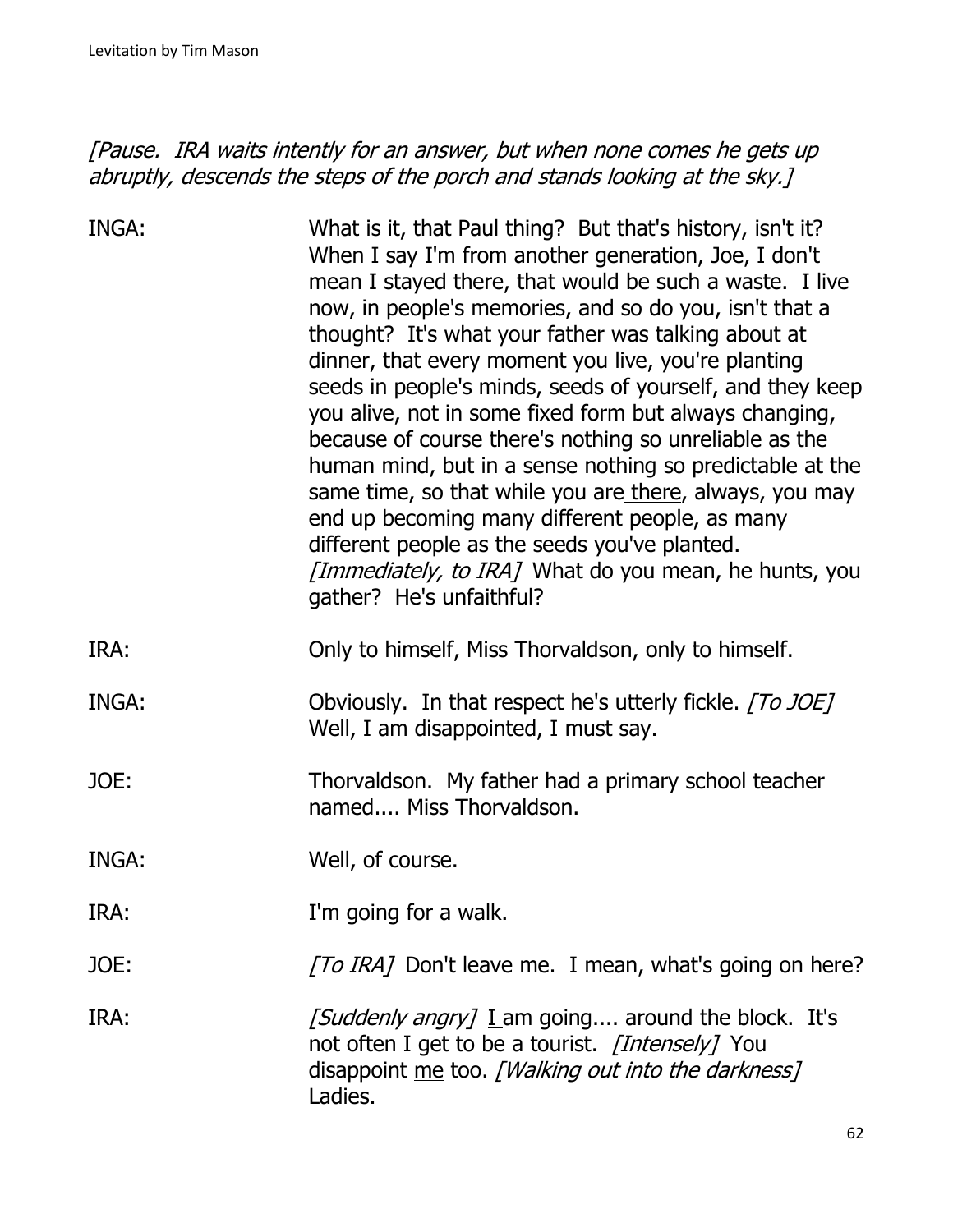| JOE:         | Ira $[Pause]$                                                                                                                                                                                                                                                                                                                                              |
|--------------|------------------------------------------------------------------------------------------------------------------------------------------------------------------------------------------------------------------------------------------------------------------------------------------------------------------------------------------------------------|
| INGE:        | So I wasn't <i>allowed</i> to dance, or even to learn how,<br>but I'll tell you what I once did. Twice a year some of<br>the wealthier farm families would get together and give a<br>ball in one of the large barns. None of this square-<br>dancing, country stuff - a genuine ball with white tie and<br>tails and gowns and an orchestra and waltzing. |
| JOE:         | Wait a minute. Excuse me. Please. Who are you?                                                                                                                                                                                                                                                                                                             |
| <b>INGA:</b> | Inga Thorvaldson.                                                                                                                                                                                                                                                                                                                                          |
| JOE:         | My father's primary school teacher.                                                                                                                                                                                                                                                                                                                        |
| INGA:        | Well - not any more, of course.                                                                                                                                                                                                                                                                                                                            |
| JOE:         | Of course. And my father is seventy. And you were of<br>retirement age when you taught him: So that makes<br>you about one hundred and thirty years old.                                                                                                                                                                                                   |
| <b>INGA:</b> | Oh, for goodness' sake, who's counting? And more to<br>the point, I suppose, how are you counting? Anyway,<br>when I was thirteen I escaped my parents somehow one<br>night and trekked across the fields to the old Benson<br>place and climbed up in to the rafters of the barn and<br><u>watched</u> .                                                  |
| JOE:         | I don't like this. I don't like miracles.                                                                                                                                                                                                                                                                                                                  |
| INGA:        | And nothing I've seen since has moved me as the sight<br>of those waltzing couples that night.                                                                                                                                                                                                                                                             |
| JOE:         | My father invited you?                                                                                                                                                                                                                                                                                                                                     |
| INGA:        | Spinning, spinning. A blur in my eyes.                                                                                                                                                                                                                                                                                                                     |
|              |                                                                                                                                                                                                                                                                                                                                                            |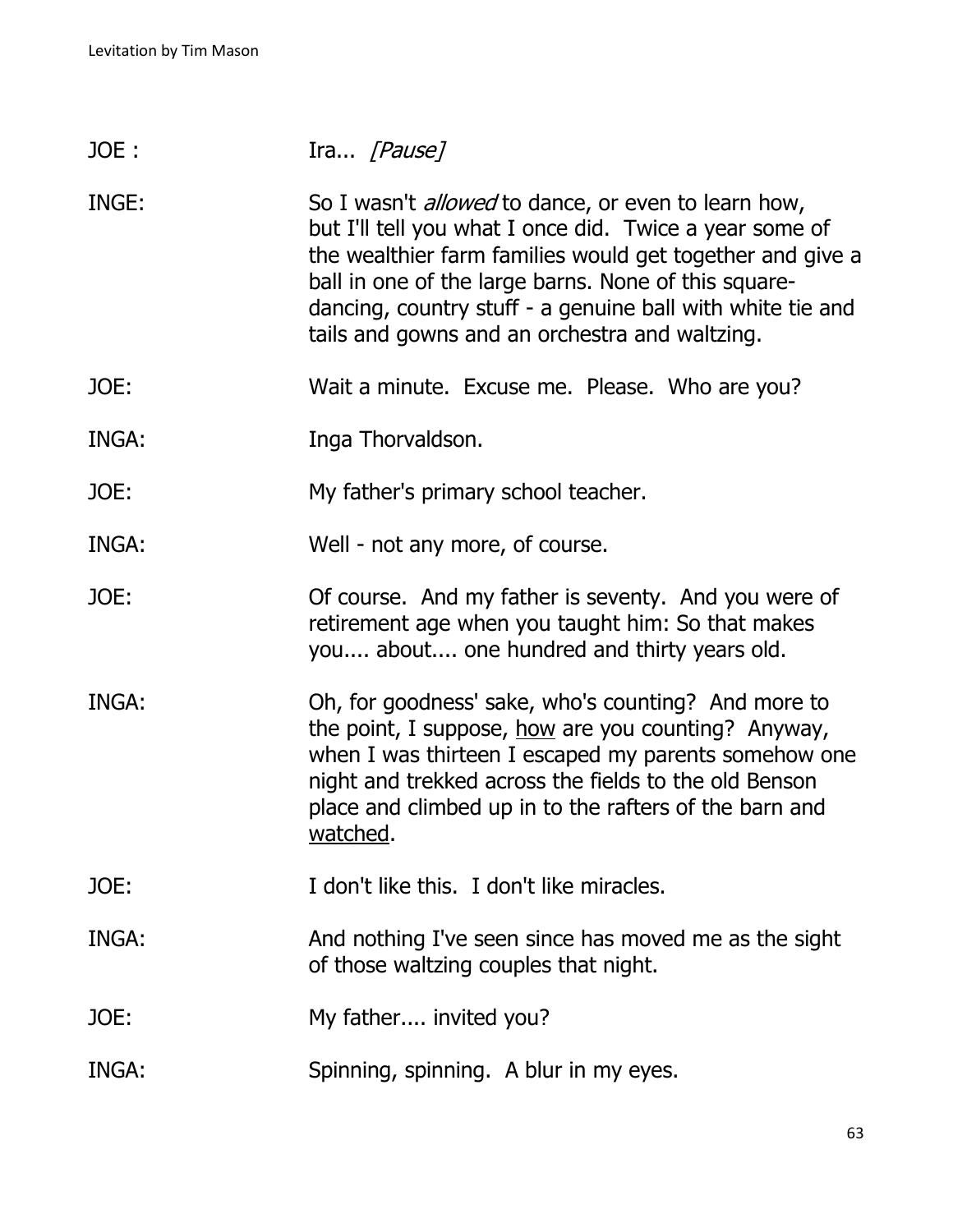| INGA: | Oh, at least. And the music! Can you imagine how it<br>struck my ears? Thirteen years old and nothing in them<br>until that night but hymn tunes on an old pump organ.                                                                                                                                                                                        |
|-------|---------------------------------------------------------------------------------------------------------------------------------------------------------------------------------------------------------------------------------------------------------------------------------------------------------------------------------------------------------------|
| JOE:  | Are any of the others here? Is Ira really here? My<br>sister? Anyone?                                                                                                                                                                                                                                                                                         |
| INGA: | I had to pay for my night of sin, of course. Old Benson's<br>$\mathbf{A}$ and $\mathbf{A}$ and $\mathbf{A}$ and $\mathbf{A}$ and $\mathbf{A}$ and $\mathbf{A}$ and $\mathbf{A}$ and $\mathbf{A}$ and $\mathbf{A}$ and $\mathbf{A}$ and $\mathbf{A}$ and $\mathbf{A}$ and $\mathbf{A}$ and $\mathbf{A}$ and $\mathbf{A}$ and $\mathbf{A}$ and $\mathbf{A}$ and |

nephew, Willie, found me crouching up there, spellbound. Oh, what a beautiful young man! Raven hair and dressed in black, and darkn eyes and pink, pink skin. Of course, he may just have had too much cider to ` drink, but anyway. He lifted me up and led me down and asked me for the honour of a dance.

[She breaks off, lost in memory, and also pained by it.]

JOE: [Anguished] Is this house empty?

INGA: I couldn't speak. Not a word. And then to my horror, I began to cry, all of them standing about me in a circle and Willie Benson at my arm and while a moment earlier they had all been laughing, now they began to clear their throats and cough quietly and all I wanted to tell them was how beautiful I thought they had been, spinning, and how I didn't want them to stop, ever. But I couldn't utter a word. Do you know the sensation?

[He nods. WRIGHT enters with a platter of muffins.]

 Willie was very kind. He bundled me up in a blanket and perched me up beside him on his carriage and flicked his whip over the horses' heads and drove me home, telling me jokes and stories all the way, although I answered him not one word. [Small pause] I had fallen in love. [Looking up] Did I ever tell you that story, Mr. Wright?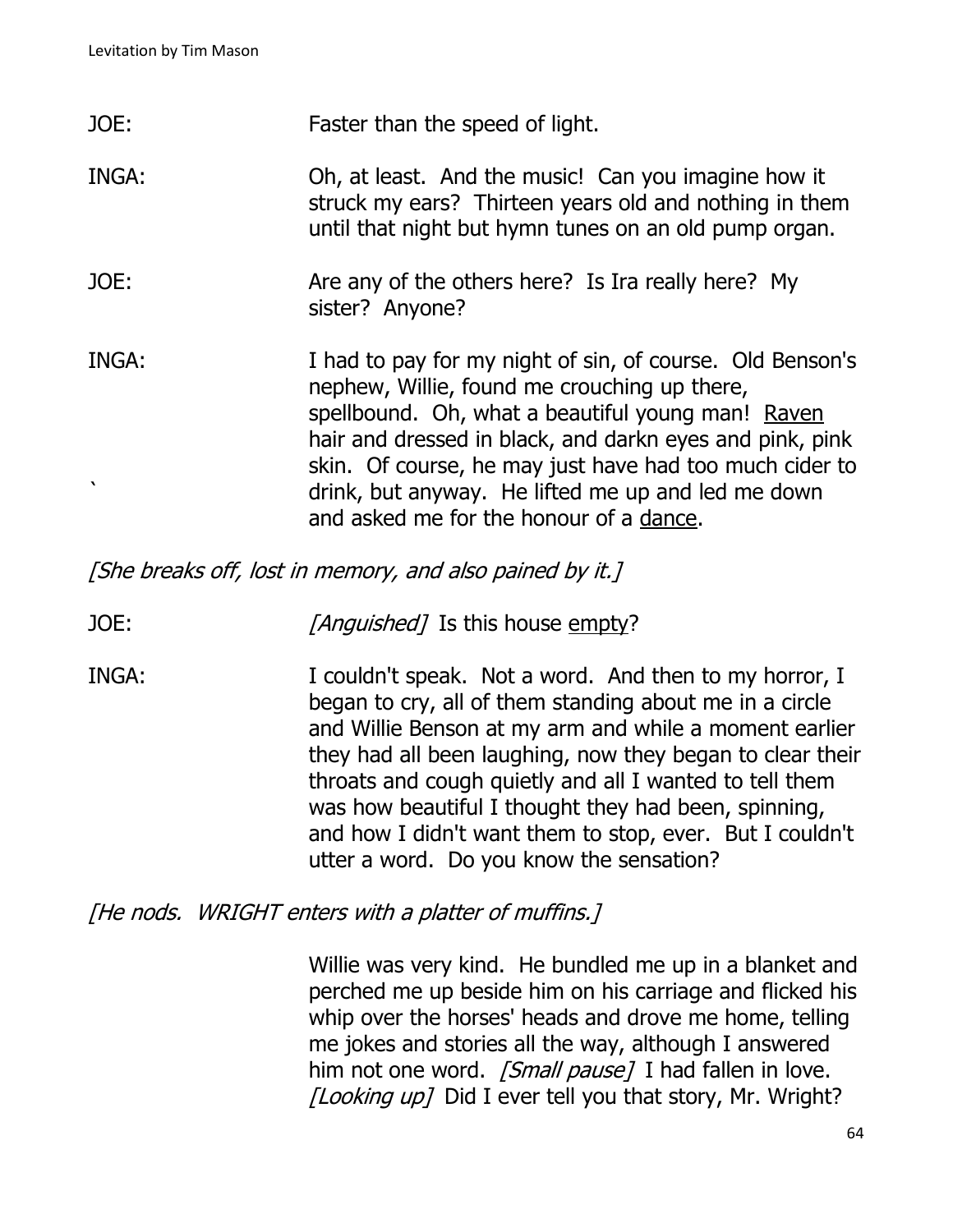| WRIGHT: | Yes, Inga.                                                                                                                                                                                                                                                                  |
|---------|-----------------------------------------------------------------------------------------------------------------------------------------------------------------------------------------------------------------------------------------------------------------------------|
| INGA:   | I thought so. <i>[Pause]</i> Two years later he took his own<br>life. There was no connection, of course. He hadn't<br>fallen in love with a child, or anything like that. I never<br>knew what it was. [Pause] He hanged himself from the<br>rafters in his father's barn. |

[ARTHUR enters, eating a muffin]

| INGA:          | Do I smell muffins?                                                                                                                                                                                                               |
|----------------|-----------------------------------------------------------------------------------------------------------------------------------------------------------------------------------------------------------------------------------|
| <b>WRIGHT:</b> | I should say you do.                                                                                                                                                                                                              |
| <b>ARTHUR:</b> | Drowning in butter.                                                                                                                                                                                                               |
| JOE:           | <i>[Sincerely]</i> Miss Thorvaldson                                                                                                                                                                                               |
| INGA:          | Do call me Inga.                                                                                                                                                                                                                  |
| JOE:           | Your story? Where's the lesson?                                                                                                                                                                                                   |
| INGA:          | <i>[Sternly]</i> There are no lessons. Only stories. I am no<br>longer a schoolteacher.                                                                                                                                           |
| [ADA enters]   |                                                                                                                                                                                                                                   |
| JOE:           | <i>[Gentle, almost pleading]</i> Miss Thorvaldson. Do you<br>know what I really write for that paper in New York?                                                                                                                 |
| INGA:          | Not the headlines?                                                                                                                                                                                                                |
| JOE:           | Oh, yes, but the ones I really have to write, for my living,<br>every day, they're like Father Slays Son and Self<br>Calcutta Kids Trampled, 24 Dead Hurricane Havoc in<br>Retirement Haven Second Infant Found in<br>Incinerator |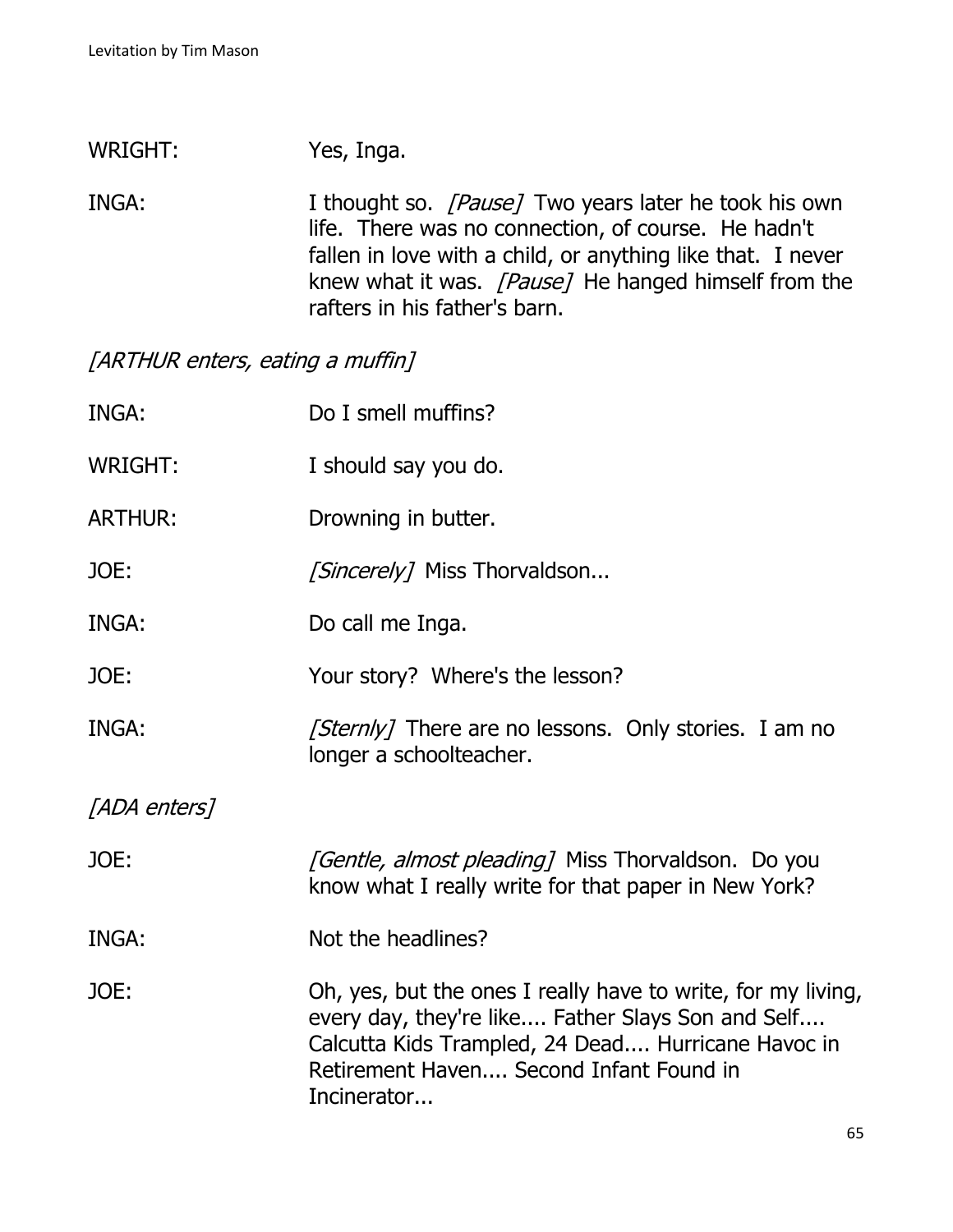| INGA:          | Please                                                                                                                                                                                                                               |
|----------------|--------------------------------------------------------------------------------------------------------------------------------------------------------------------------------------------------------------------------------------|
| JOE:           | It just goes on and on Pension Couple Starve in<br>Westside Rooming House Third Incinerator Baby<br>Found Terminal! It's all terminal!                                                                                               |
| INGA:          | I'm sorry, Joe. I just have no more lessons in me.                                                                                                                                                                                   |
| <b>ARTHUR:</b> | Father slays son, dear God have mercy on us.                                                                                                                                                                                         |
| JOE:           | Son and self.                                                                                                                                                                                                                        |
| <b>ARTHUR:</b> | Son and self. Son and self. Son and self. As if all the<br>Natural loss with which we are encumbered weren't<br>enough. [To ADA] Remember that situation in Montana?<br>[To WRIGHT] We had a parish out there in the early<br>years. |
| ADA:           | [To ARTHUR] But that was the other way around.                                                                                                                                                                                       |
| <b>ARTHUR:</b> | Son slays father and self. [To JOE] Of course, you<br>weren't born yet.                                                                                                                                                              |
| ADA:           | [To ARTHUR] But you told him about it. I remember.                                                                                                                                                                                   |
| <b>ARTHUR:</b> | An unbending man he was, towards his son. A stiff-<br>necked man.                                                                                                                                                                    |
| Τ<br>ADA:      | The poor boy's name was Roger.                                                                                                                                                                                                       |
| <b>ARTHUR:</b> | Son and self. Father and self. <i>[With a steadily rising</i><br><i>anger]</i> I left the seminary, you know.                                                                                                                        |
| <b>WRIGHT:</b> | I didn't know.                                                                                                                                                                                                                       |
| INGA:          | Oh, yes indeed, for nearly two years.                                                                                                                                                                                                |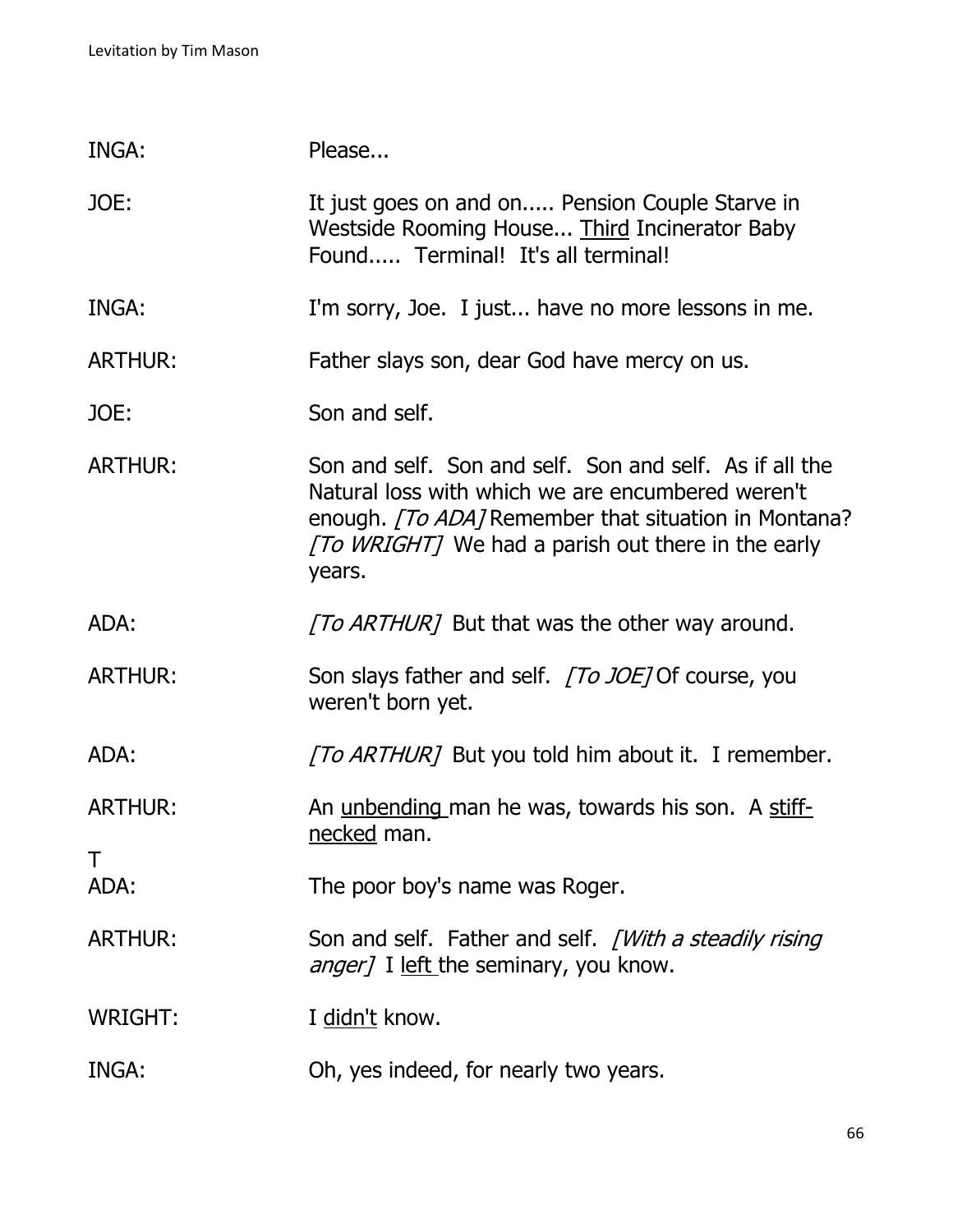| JOE:           | After your training. You had doubts?                                                                                                                                                                                                                                                                                                                                                                                                                                                                     |
|----------------|----------------------------------------------------------------------------------------------------------------------------------------------------------------------------------------------------------------------------------------------------------------------------------------------------------------------------------------------------------------------------------------------------------------------------------------------------------------------------------------------------------|
| <b>ARTHUR:</b> | Doubts? I had no doubts. For two years I did my work,<br>I studied and read and wrote and thought, for two years,<br>so conscientiously, because I was preparing myself to<br>serve. And then, with a face like milk, I marched forth<br>into the field.                                                                                                                                                                                                                                                 |
| INGA:          | <i>[Singing]</i> Rise up, oh men of God!<br>Have done with lesser things                                                                                                                                                                                                                                                                                                                                                                                                                                 |
| <b>ARTHUR:</b> | [To INGA, annoyed at the interruption] Yes. Thank you.<br><i>[Resuming his story]</i> The field being a tiny parish<br>outside Fargo, North Dakota, two hundred and forty-one<br>in the congregation. And by the end of six months, I<br>knew more about those two hundred and forty-one men,<br>women and children, body and soul, than I ever wanted<br>to know about anyone! I couldn't go on. Serve them! I<br>couldn't even face them! They were so full of want. And<br>what had $I$ to give them? |
| JOE:           | Everything for me, you had everything to give, always.                                                                                                                                                                                                                                                                                                                                                                                                                                                   |
| <b>ARTHUR:</b> | So I quit! Couldn't face my family, couldn't face<br>myself I was actually going to form a one-man<br>Protestant monastery, emphasis on protest. Like Jacob I<br>was going to spend my entire life alone, wrestling with<br>the angel. Wrestling!                                                                                                                                                                                                                                                        |
| JOE:           | But you didn't.                                                                                                                                                                                                                                                                                                                                                                                                                                                                                          |
| <b>ARTHUR:</b> | [A little embarrassed] No. I I met your mother.                                                                                                                                                                                                                                                                                                                                                                                                                                                          |
| ADA:           | [Also a little embarrassed] Oh, go on, Arthur                                                                                                                                                                                                                                                                                                                                                                                                                                                            |
| <b>ARTHUR:</b> | And coming to love her, and being loved by her,<br>somehow I came to realise that anyone who is awake<br>must look at the universe in all its                                                                                                                                                                                                                                                                                                                                                            |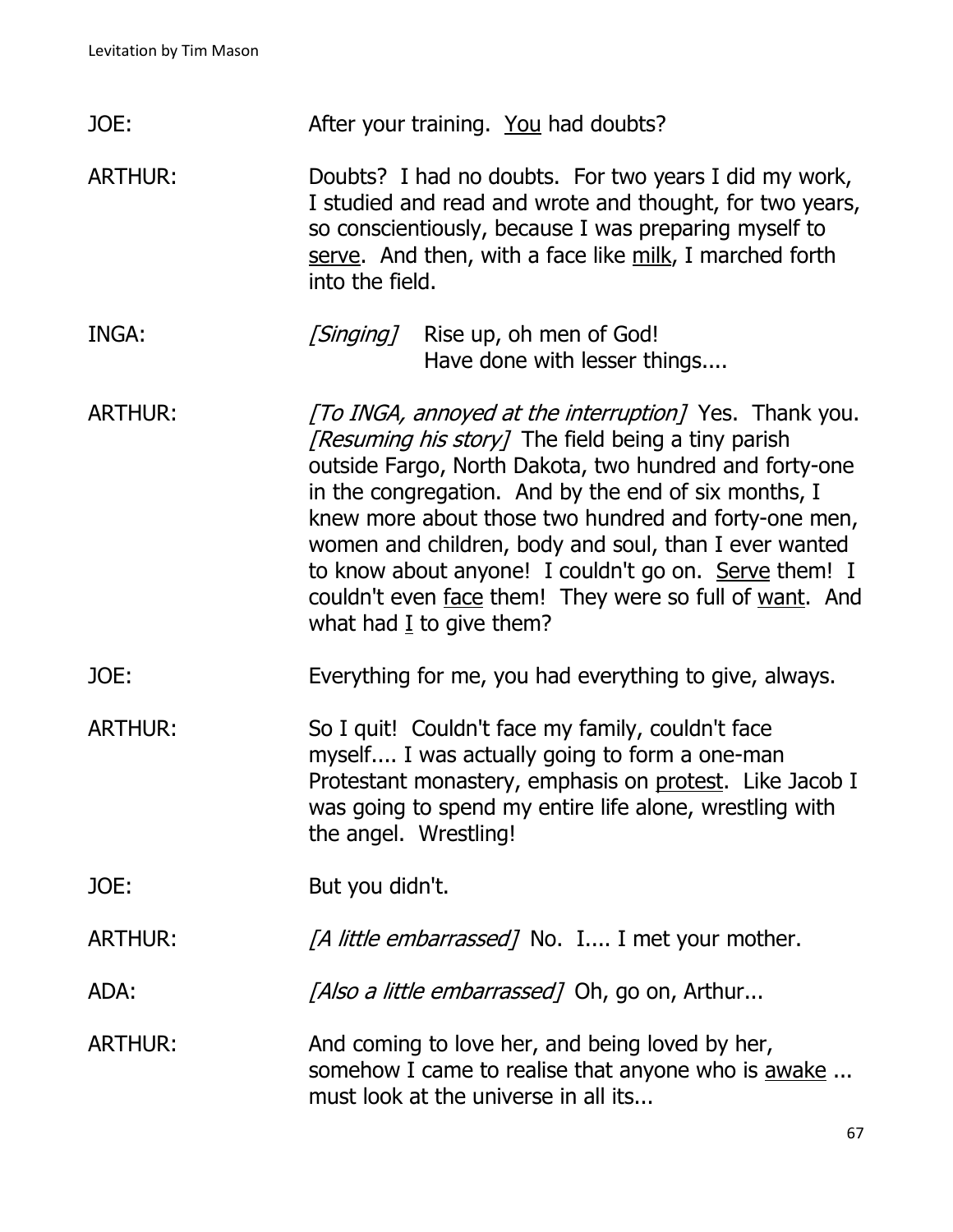## [A gesture fails to encompass the pain]

|         | and must say either yes or no. And to say no would<br>be to take death into one's arms. And by that time I<br>was already married.  |
|---------|-------------------------------------------------------------------------------------------------------------------------------------|
| [Pause] |                                                                                                                                     |
| ADA:    | Our first child died in Montana. She was four days old.                                                                             |
| [Pause] |                                                                                                                                     |
| INGA:   | Rise up, oh men of God!<br>Have done with lesser things<br>Give heart and soul and mind and strength<br>To serve the King of Kings! |
| [Pause] |                                                                                                                                     |
|         | Phew!                                                                                                                               |
| WRIGHT: | <i>[Offering a platter of muffins to INGA]</i> Inga?                                                                                |
| INGA:   | No more for me, thanks. Have you met my young friend<br>Joe?                                                                        |
| WRIGHT: | Only in an off-hand sort of way, I'm afraid.                                                                                        |
| INGA:   | Joseph, meet Mr. Orville Wright.                                                                                                    |
| JOE:    | [Spent] Oh, hello, Orville. How are you?                                                                                            |
| WRIGHT: | A little tired, but who's complaining. Want a muffin?                                                                               |
| JOE:    | Sure. [Taking a muffin] I'm a little tired too.                                                                                     |
| WRIGHT: | Of course you are.                                                                                                                  |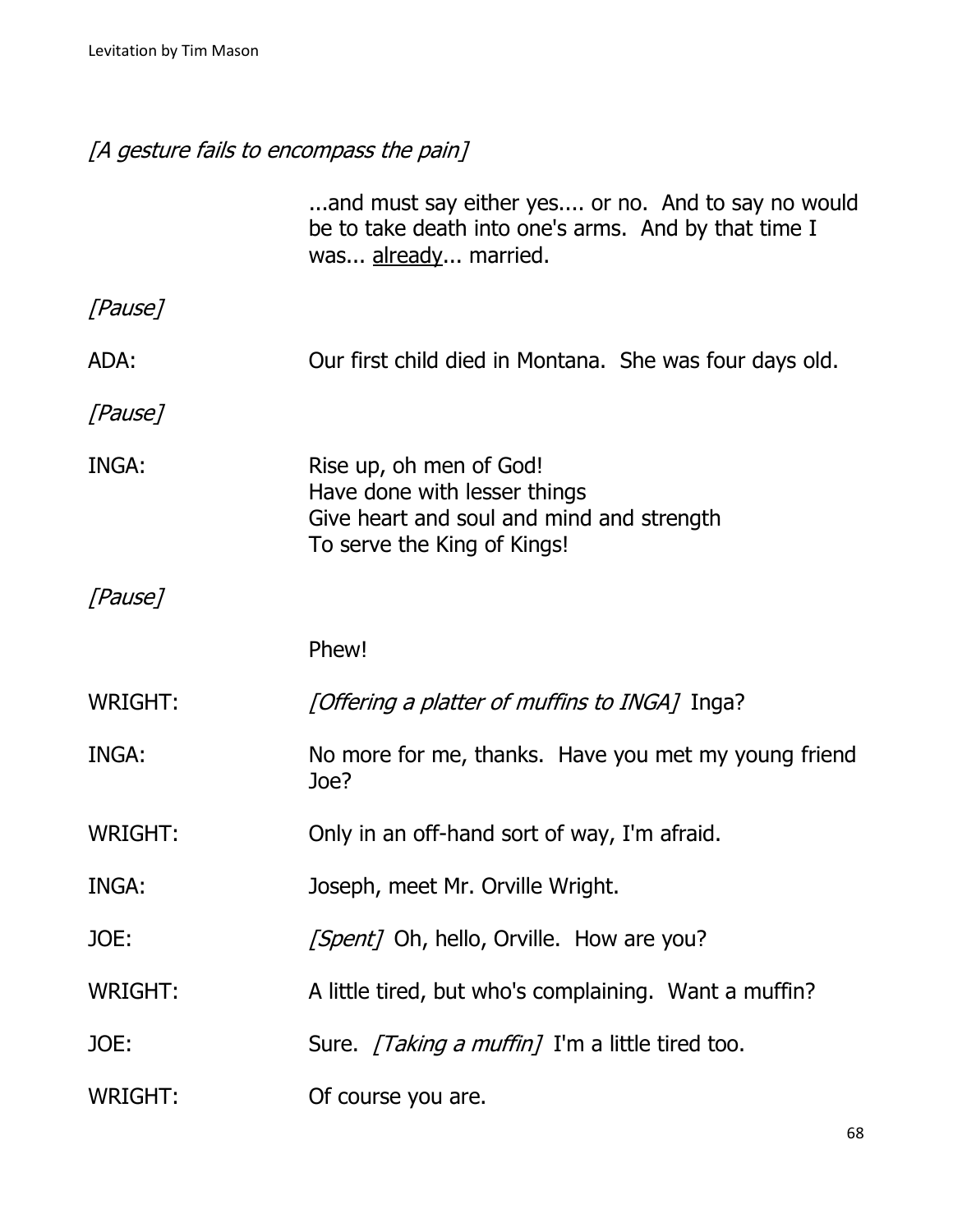JOE: Well. [Pause] Congratulations...

- WRIGHT: Why, thank you. Of course, equal credit goes to my big brother.
- JOE: Of course...
- INGA: [Offering WRIGHT's platter of muffins to ADA] Ada? Cracked wheat. [ADA takes one] Here it was, my silly idea in the first place, and then you end up doing all the work.
- ADA: Oh, listen to that...

[The song of a single bird. WRIGHT turns to ARTHUR]

- WRIGHT: You don't have whip-poor-wills out this far west, do you, Arthur?
- ARTHUR: Only by invitation, Orville.
- WRIGHT: Their cousin, the nighthawk, yes, but... [They all listen] Both of them we found extremely difficult to study. being birds of the night. And their flight, so rapid and erratic, this way and that. But you can be sure that many a moth is tumbling dim-witted into its beak at this very moment. [They listen] There was a whip-poor-will that kept us company on Kill Devil Hill, all during the trials. For four years, Wilbur used to say the creature was mocking our clumsy efforts to fly, and he may have been correct. Even after we... succeeded. I mean, there is flight and there is flight, don't you agree? Joe?

JOE: Uh-huh. Dad?

ARTHUR: [Putting his arm around JOE's shoulder] I'm here, Joe.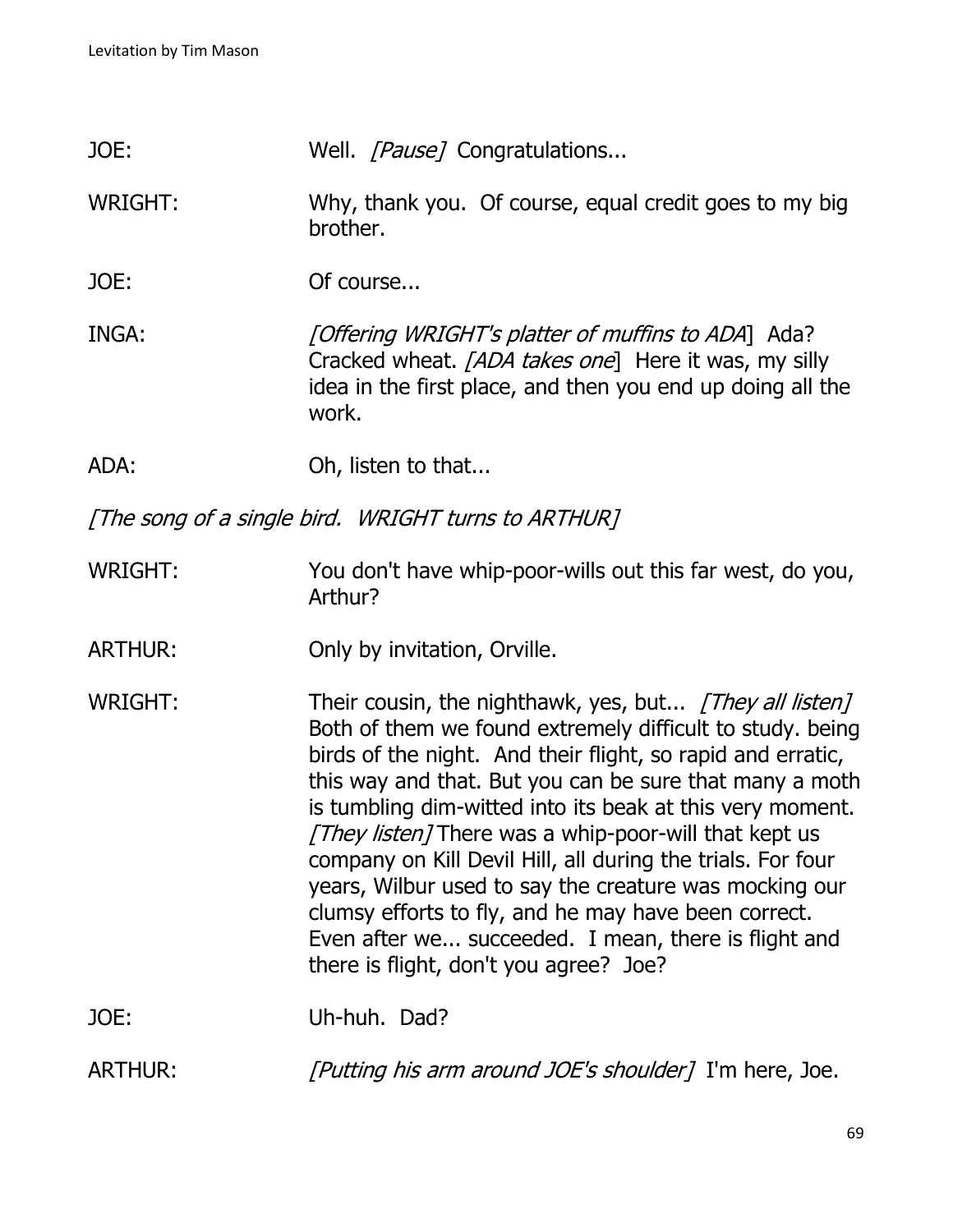| <b>WRIGHT:</b> | No, for study, we had much better luck with the vultures,<br>actually.                                                                                                                                                                                                                                                                                                                                                                                                                                                                                                                                                                                                                                                                                                                                                                                                                                                                                                                                                                                                                                                                                                                                                                                                                                                                  |
|----------------|-----------------------------------------------------------------------------------------------------------------------------------------------------------------------------------------------------------------------------------------------------------------------------------------------------------------------------------------------------------------------------------------------------------------------------------------------------------------------------------------------------------------------------------------------------------------------------------------------------------------------------------------------------------------------------------------------------------------------------------------------------------------------------------------------------------------------------------------------------------------------------------------------------------------------------------------------------------------------------------------------------------------------------------------------------------------------------------------------------------------------------------------------------------------------------------------------------------------------------------------------------------------------------------------------------------------------------------------|
| [They listen]  |                                                                                                                                                                                                                                                                                                                                                                                                                                                                                                                                                                                                                                                                                                                                                                                                                                                                                                                                                                                                                                                                                                                                                                                                                                                                                                                                         |
| ADA:           | [To WRIGHT] You say you boys picked up your<br>mechanical flair from your mother?                                                                                                                                                                                                                                                                                                                                                                                                                                                                                                                                                                                                                                                                                                                                                                                                                                                                                                                                                                                                                                                                                                                                                                                                                                                       |
| <b>WRIGHT:</b> | <i>[With feeling]</i> Oh, Mother could fix anything. And she<br>was a kindred spirit, for a time. Almost a conspirator<br>with us boys. Once, when Father was away, out on the<br>evangelical circuit, I took a machine can and filled it with<br>water and put it on the stove. I was about nine. After a<br>little while, of course, the boiling water came squirting<br>out of the top, about a foot or two. It also went all over<br>the kitchen floor, naturally, but Mother, when she came<br>running into the room, had no word of remonstrance for<br>me, none. And when I clapped with joy, she applauded<br>that machine can too. I remember, it was in that same<br>week our old cat died. [Small pause] Wilbur was the<br>one who took care of Mother while she was trying to die,<br>some years later I was 17 and my brother 21, and in<br>poor health himself, after a rather bad accident. Ice<br>skating. <i>[Small pause]</i> And then we lost Mother, and<br>then we learnt how to fly, and then in just a matter of<br>years, the typhoid took Wilbur off, loss after loss. But he<br>went away much too soon. [Small pause] He used to<br>say the whip-poor-will was mocking our desire to fly, and<br>the vultures were mocking our desire for fame. [They]<br>listen] The whip-poor-will is a voice in the dark. |
| <b>ARTHUR:</b> | [Suddenly pointing] Look [Turning to the others,<br><i>excitedly</i> Did you see it?                                                                                                                                                                                                                                                                                                                                                                                                                                                                                                                                                                                                                                                                                                                                                                                                                                                                                                                                                                                                                                                                                                                                                                                                                                                    |
| INGA:          | I always said you were an observant boy.                                                                                                                                                                                                                                                                                                                                                                                                                                                                                                                                                                                                                                                                                                                                                                                                                                                                                                                                                                                                                                                                                                                                                                                                                                                                                                |
| ARTHUR:        | Look! Another!                                                                                                                                                                                                                                                                                                                                                                                                                                                                                                                                                                                                                                                                                                                                                                                                                                                                                                                                                                                                                                                                                                                                                                                                                                                                                                                          |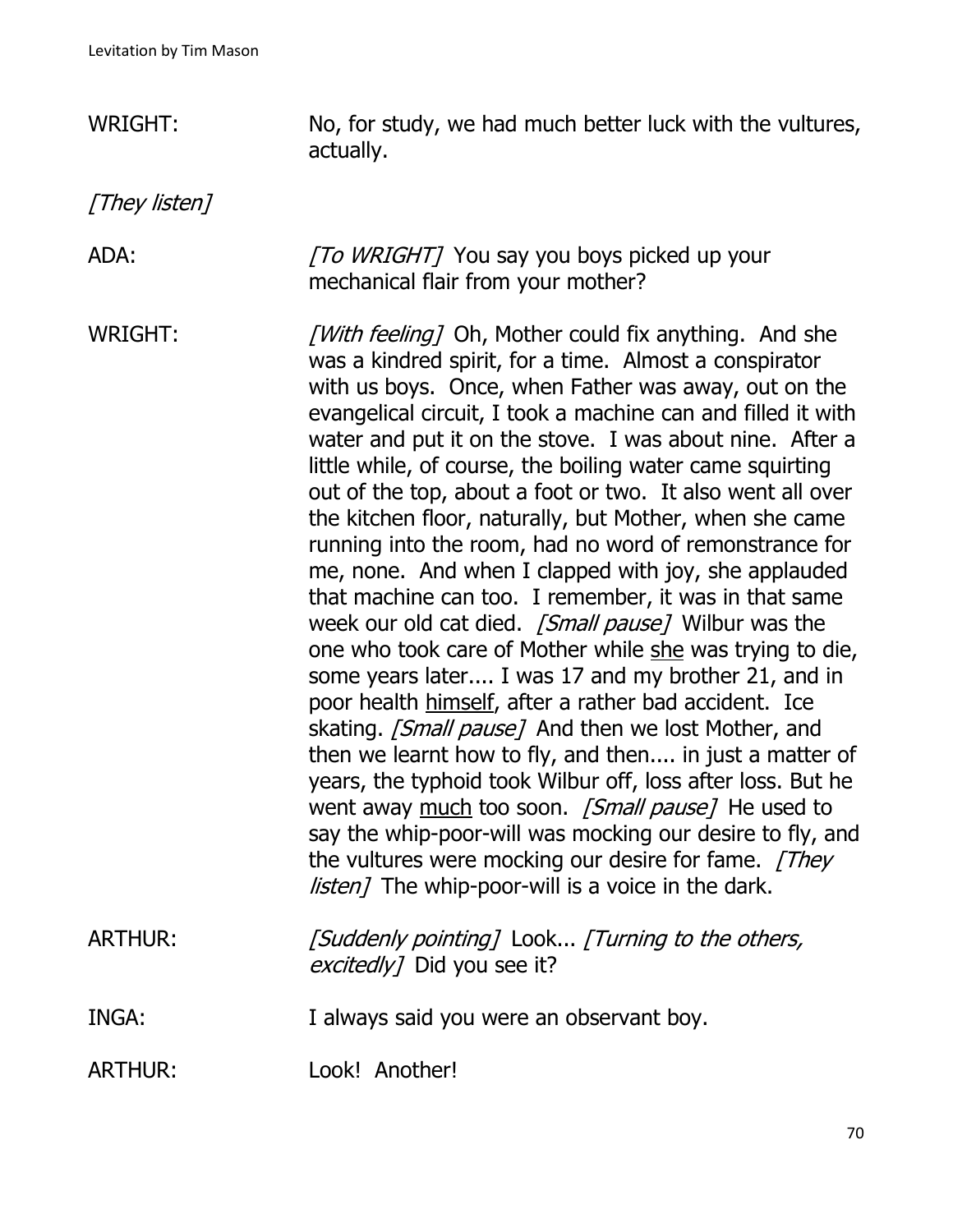| JOE:                                                     | There you go, Dad.                                                                                                                                                          |  |
|----------------------------------------------------------|-----------------------------------------------------------------------------------------------------------------------------------------------------------------------------|--|
| <b>ARTHUR:</b>                                           | <i>[Pointing]</i> See, Joe? I think it's starting. Oh! Two at a<br>time! Ada, I knew it; it was just the calm before the<br>storm. It was worth it, wasn't it? The waiting. |  |
| INGA:                                                    | Isn't it exciting, Mr. Wright?                                                                                                                                              |  |
| <b>WRIGHT:</b>                                           | Miraculous.                                                                                                                                                                 |  |
| JOE:                                                     | Jean! Get out here! Jean! Mike!                                                                                                                                             |  |
| <b>ARTHUR:</b>                                           | [To ADA] I've never seen such a storm!                                                                                                                                      |  |
| JOE:                                                     | Where's Ira?                                                                                                                                                                |  |
| [He walks down the first of the porch steps and hollers] |                                                                                                                                                                             |  |
| JOE:                                                     | Ira! I-ra!                                                                                                                                                                  |  |
| ADA:                                                     | Joe! Hush! You'll wake the dead!                                                                                                                                            |  |
| [MICHAEL enters carrying a pitcher of orange juice.]     |                                                                                                                                                                             |  |
| JOE:                                                     | [Shouting] I-ral                                                                                                                                                            |  |
| <b>MICHAEL:</b>                                          | Who wanted the orange juice?                                                                                                                                                |  |

ARTHUR: See, Ada? There's no stopping it now.

MICHAEL: [Looking at the sky] Wow! [Turning to shout at an upstairs window. J Tom! Tommy! Wake up! [Turning back down and pointing to the sky] Will you look at that, Uncle Joe? Tom!

[JEAN enters]

JEAN: What's going on?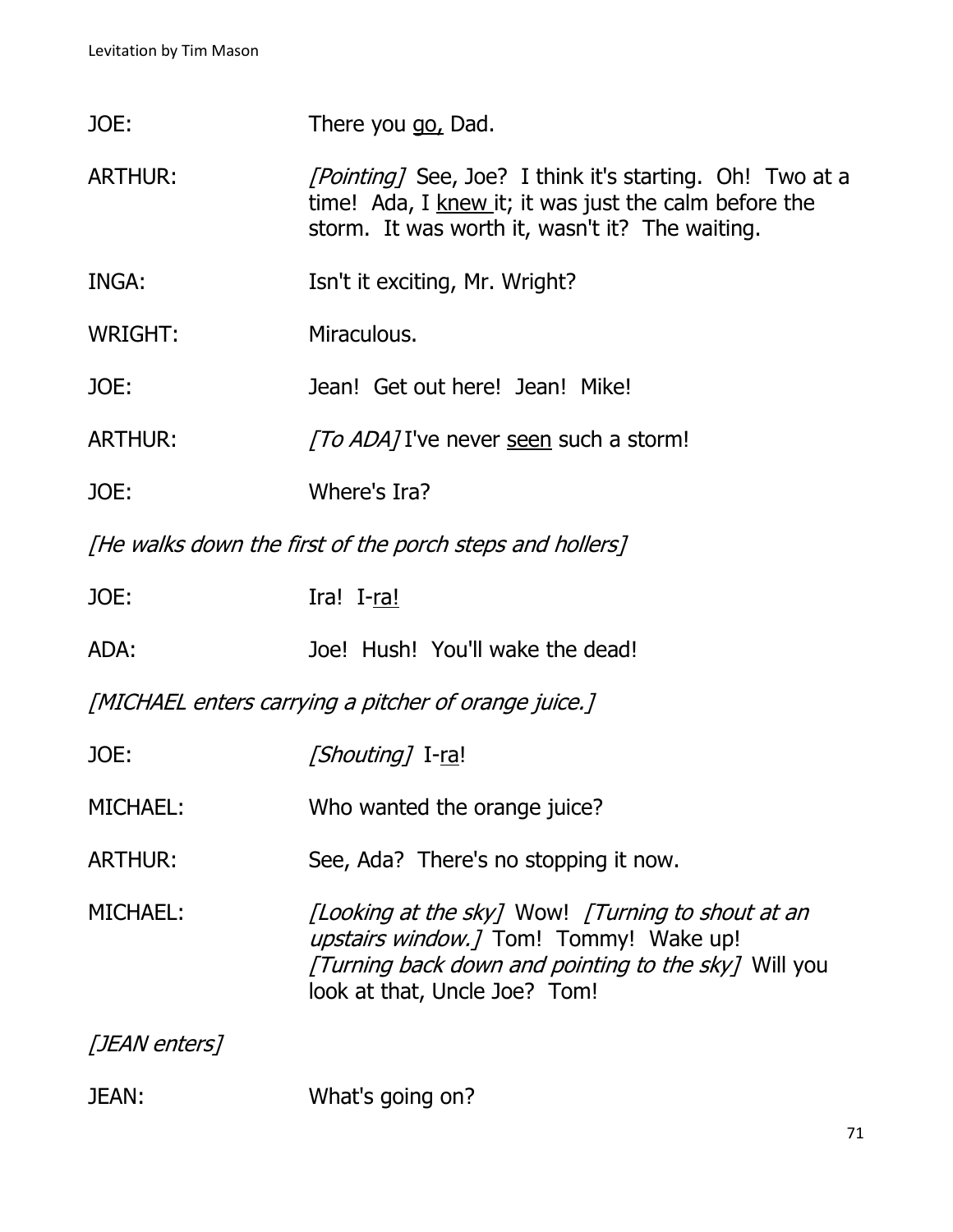| <b>ARTHUR:</b>                          | Jean, you're just in time!                        |  |
|-----------------------------------------|---------------------------------------------------|--|
| JOE:                                    | <i>[Pointing up]</i> Look.                        |  |
| JEAN:                                   | Amazing!                                          |  |
| JOE:                                    | Isn't it?                                         |  |
| JEAN:                                   | Uh-huh! Oh! For Pete's sake! I forgot your shirt! |  |
| [She turns to head back into the house] |                                                   |  |
| JOE:                                    | No! Wait! Here. My t-shirt's dried out anyway.    |  |
| JEAN:                                   | Yeah?                                             |  |
| JOE:                                    | Well, sort of.                                    |  |
| <b>ARTHUR:</b>                          | There!                                            |  |
| JEAN:                                   | OK. Come on. Hands up!                            |  |
| [She puts the t-shirt over JOE's head.] |                                                   |  |
| JEAN:                                   | First one arm you're shivering.                   |  |
| JOE:                                    | I've missed you.                                  |  |
| JEAN:                                   | I've missed you, too.                             |  |
| JOE:                                    | And Jerry and the kids I've missed every-body.    |  |
|                                         |                                                   |  |

[IRA enters from the lawn, carrying a large plastic flamingo]

- IRA: Hi, Joe. I heard you calling for me.
- JOE: I was calling for you.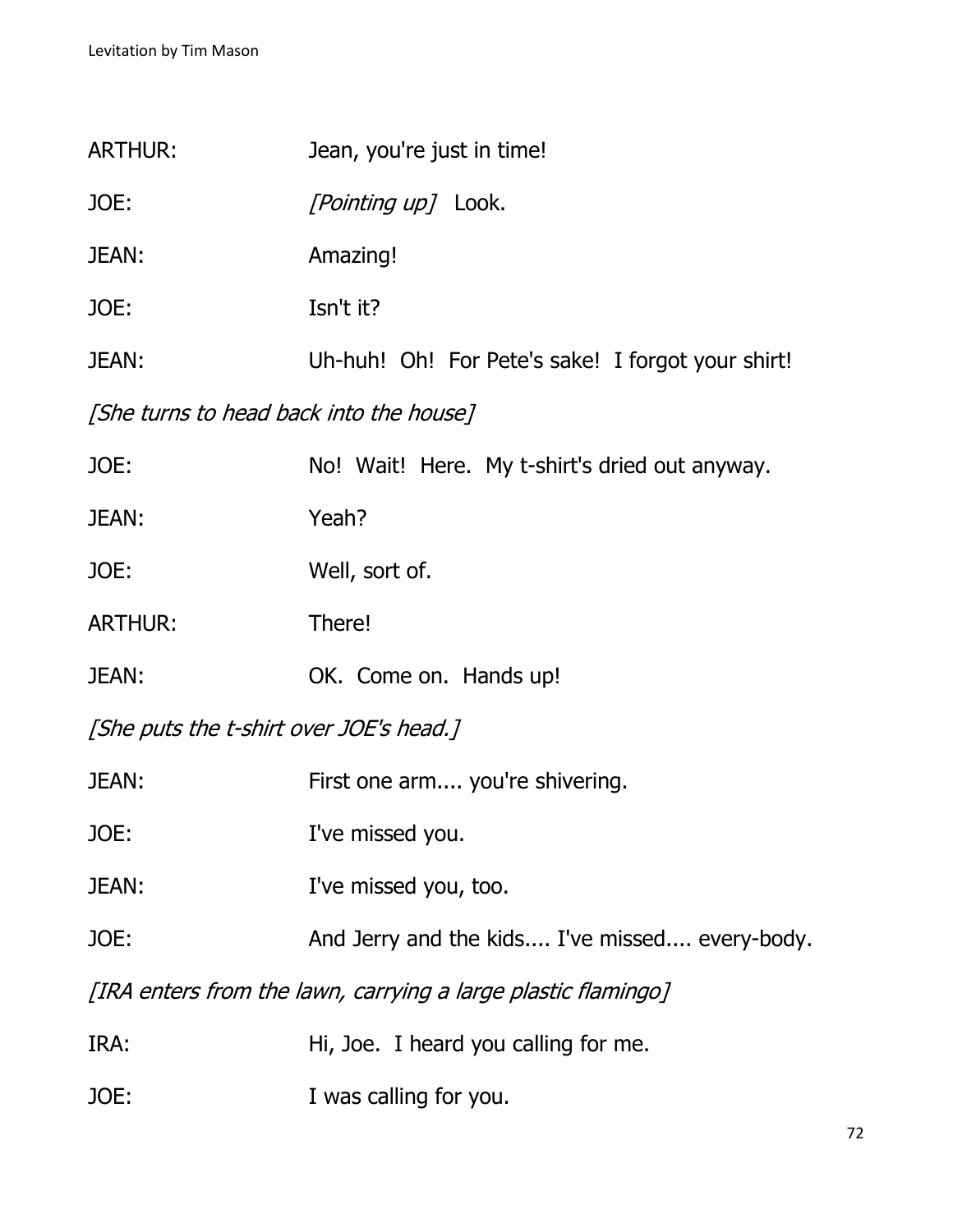| IRA:           | I know. I heard.                                                                                                                   |
|----------------|------------------------------------------------------------------------------------------------------------------------------------|
| <b>ARTHUR:</b> | Ira.                                                                                                                               |
| ADA:           | Mr. Sherman! You got that from the neighbours!                                                                                     |
| IRA:           | Isn't it wonderful? Wouldn't you love to give this as a<br>wedding gift to someone you really disliked?                            |
| ADA:           | That's Mr. Albright's flamingo!                                                                                                    |
| IRA:           | <i>[Setting the figurine down]</i> You must tell me about this<br>Mr. Albright some time.                                          |
| JOE:           | Ira. Look.                                                                                                                         |
| IRA:           | [Looking up] Oh, my God.                                                                                                           |
| <b>WRIGHT:</b> | My father, the bishop, used to quote a line from the New<br>Testament about a God who calls into existence things<br>that are not. |
| JOE:           | <i>[Putting his arm round IRA]</i> I'm glad you're here.                                                                           |
| IRA:           | You called for me.                                                                                                                 |
| JOE:           | I know.                                                                                                                            |
| IRA:           | It's a first, I think                                                                                                              |
| JOE:           | Maybe I don't know Maybe with practice                                                                                             |
| IRA:           | Maybe.                                                                                                                             |
| MICHAEL:       | I bet you could see it better from over there on the<br>river bank.                                                                |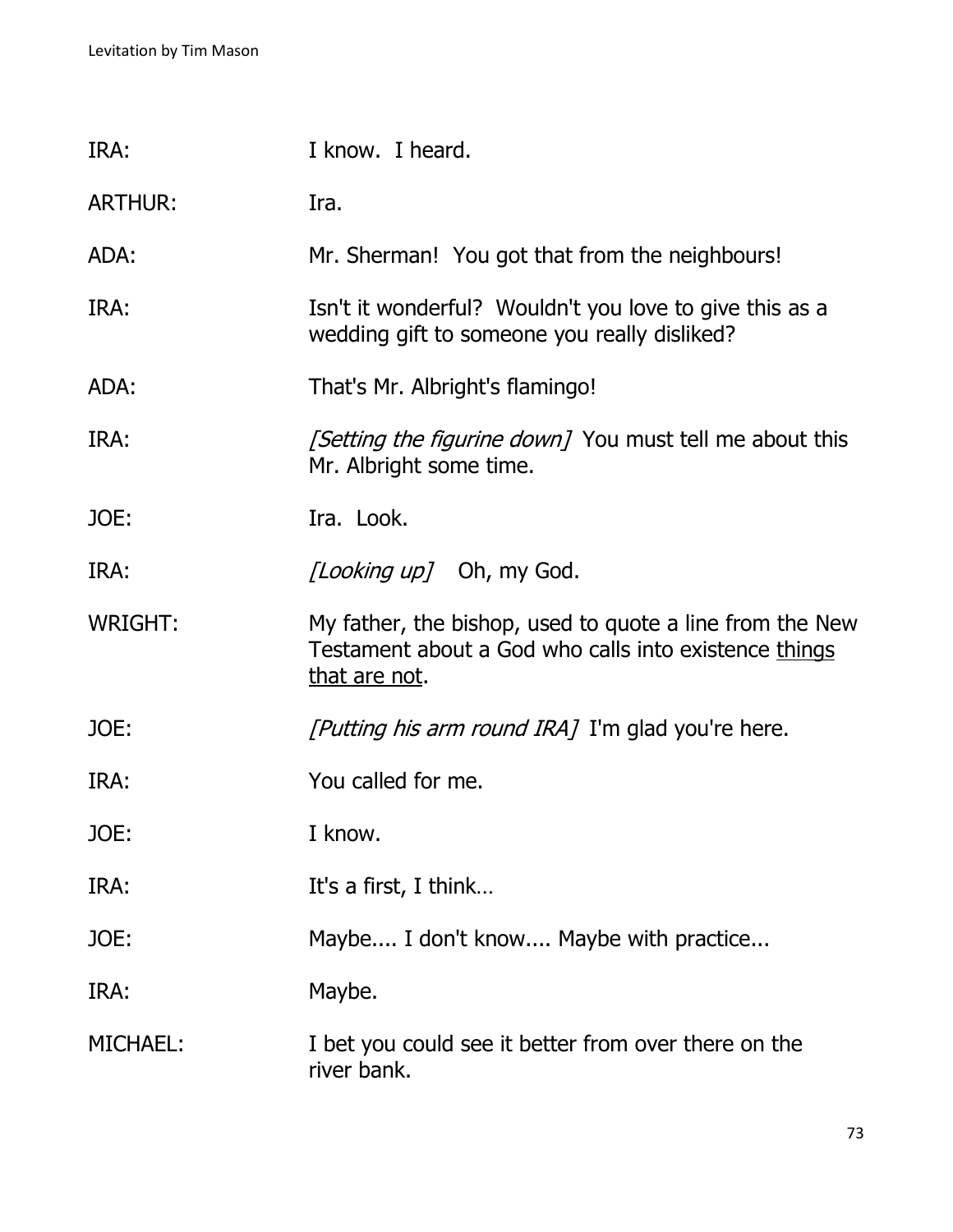JOE: Don't.... you.... dare! Nobody moves! Everyone, everyone, just hold it right where you are! No more muffins! No more coming and going! No orange juice, no river bank! Just stop! Stay! Please!

# [Pause]

 I am grateful, I want you to know that, I'm grateful, but would you please just stay here and let me enjoy it, for God's sake! *[Accelerating]* Hold onto it, together, the night, that damned bird out there, the waltzing in the barn, Orville... Orville: Dad, why didn't you ever tell me it was him who landed in that plane. Or did you? You must have. You must have told me about the baby in Montana that died, Mum.... But I just forgot, how could I do that? Ira, your face in the light of a tele..... And the Christian Marxists of Minnesota, Jean, all those letters I tried to ignore, all that stuff I just threw away, all that ignoring! All that throwing away!

### ARTHUR: Joey!

# JOE: Dad?

[Long pause, with some slightly embarrassed shifting of feet among the others; some smiles]

| ARTHUR:  | You don't have to throw away a thing. <i>[Pause]</i> But<br>you're going to have to let go. [Pause] |
|----------|-----------------------------------------------------------------------------------------------------|
| ADA:     | I haven't seen him so excited since one day when he<br>was sixteen months' old.                     |
| MICHAEL: | It's a regular shower, isn't it, Grandpa.                                                           |
| ARTHUR:  | It's a downpour.                                                                                    |
| MICHAEL: | Isn't it terrific, Mum?                                                                             |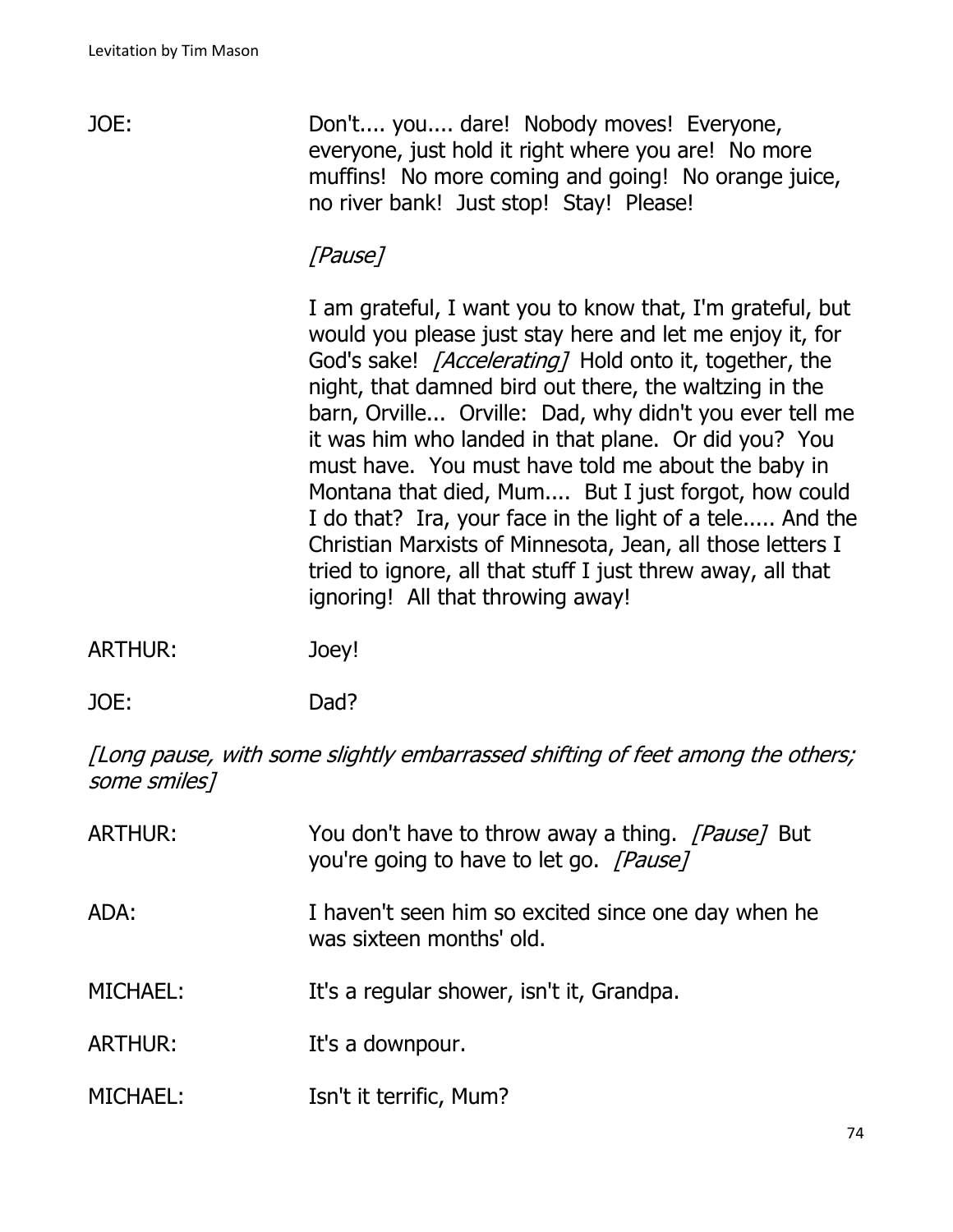[MICHAEL, his eyes fixed on the sky, walks down the steps and disappears into the darkness of the lawn, carrying the pitcher of orange juice.]

| JEAN: | Sure is.                                              |
|-------|-------------------------------------------------------|
| IRA:  | <i>[Offering his arm to JEAN, who takes it]</i> Jean? |
| JOE:  | I'll call you.                                        |
| IRA:  | Long distance?                                        |
| JOE:  | No. I'll see you. Soon.                               |
| IRA:  | OK.                                                   |

[JEAN and IRA start down the steps, with IRA carrying the flamingo under his other arm, and JEAN carrying a platter of muffins.]

| IRA:                                                   | How do you like it?                                                                                          |  |
|--------------------------------------------------------|--------------------------------------------------------------------------------------------------------------|--|
| JEAN:                                                  | What do you call it?                                                                                         |  |
| IRA:                                                   | Albright.                                                                                                    |  |
| JEAN:                                                  | Of course.                                                                                                   |  |
| [IRA and JEAN walk away across the lawn, out of sight] |                                                                                                              |  |
| INGA:                                                  | I feel as though I were thirteen years old again.                                                            |  |
| <b>WRIGHT:</b>                                         | Miss Thorvaldson. Let's just waltz on out to the<br>lawn, shall we?                                          |  |
| INGA:                                                  | Orville, you know I don't                                                                                    |  |
| <b>WRIGHT:</b>                                         | It's simple. One, two, three, and all of that. Come<br>on <i>[He takes her in his arms]</i> Just a matter of |  |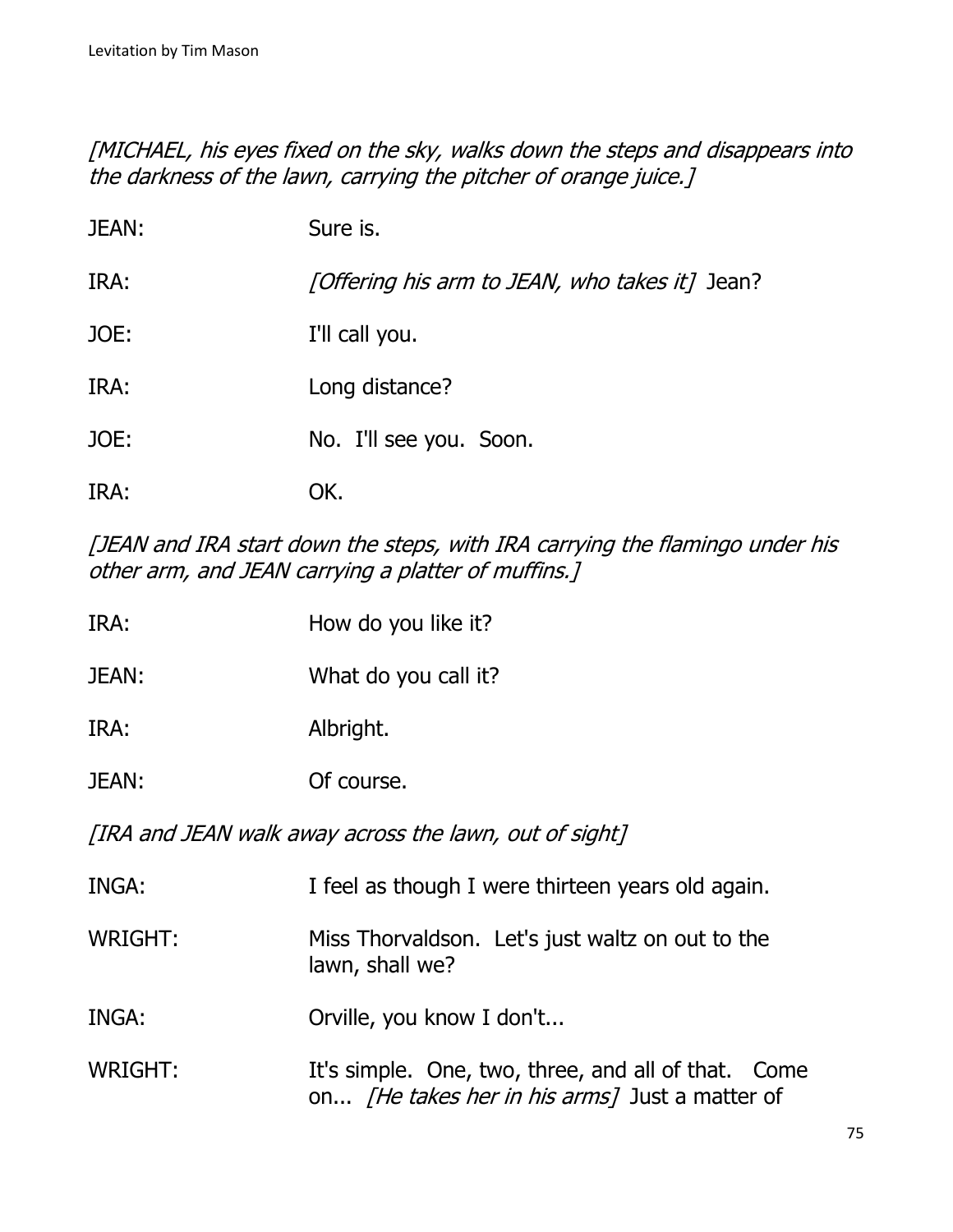mathematics, believe me. One, two, three, one, two, three, one, two, three...

[They waltz haltingly across the lawn and into the darkness. Pause.]

| JOE:           | [To his parents] There's no getting over it, I<br>suppose, is there? Your death. In a sense.                |
|----------------|-------------------------------------------------------------------------------------------------------------|
| ADA:           | I don't suppose.                                                                                            |
| <b>ARTHUR:</b> | In a sense, that will keep us with you, if you're<br>careful.                                               |
| JOE:           | I suppose. [Small pause] The house feels as empty as<br>me.                                                 |
| ADA:           | As empty as I.                                                                                              |
| JOE:           | As empty as I.                                                                                              |
| ADA:           | Paul. Drop him a note from time to time, he'd appreciate<br>it, I know he would.                            |
| JOE:           | All right, Mum.                                                                                             |
| ADA:           | And don't forget Jean's birthday any more. It falls so<br>close to Christmas, she's always being neglected. |
| JOE:           | I promise.                                                                                                  |
| <b>ARTHUR:</b> | Michael looks up to you, Joe, he admires you. That's a<br>responsibility.                                   |
| JOE:           | Maybe I'll invite him out to New York before school term<br>starts. Ira could take him to Coney Island.     |
| ADA:           | That sounds fine.                                                                                           |